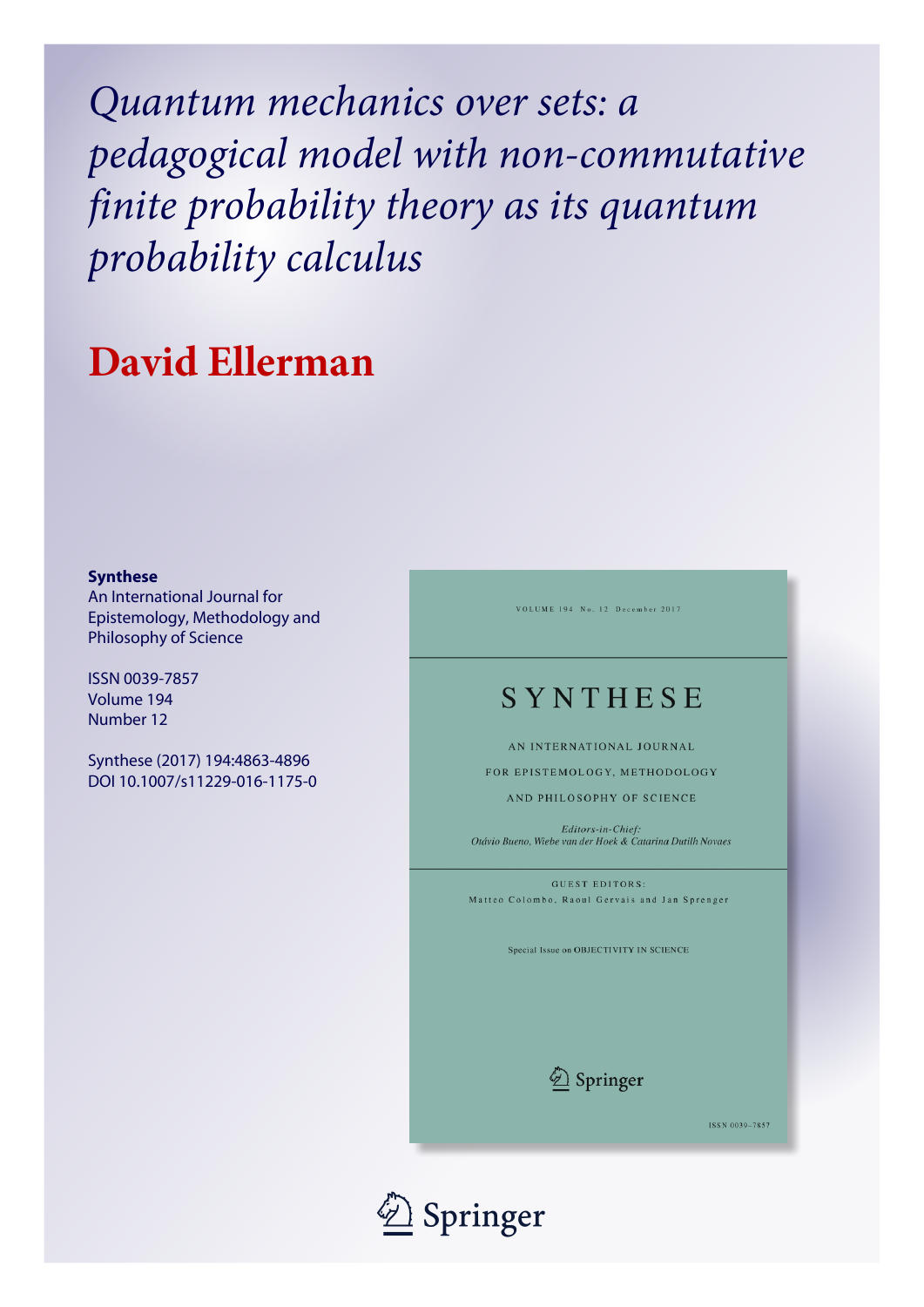# Quantum Mechanics over Sets: A pedagogical model with non-commutative finite probability theory as its quantum probability calculus

David Ellerman Department of Philosophy U. of California/Riverside

August 8, 2016

#### **Abstract**

This paper shows how the classical finite probability theory (with equiprobable outcomes) can be reinterpreted and recast as the quantum probability calculus of a pedagogical or toy model of *quantum mechanics over sets* (QM/sets). There have been several previous attempts to develop a quantum-like model with the base field of  $\mathbb C$  replaced by  $\mathbb Z_2$ . Since there are no inner products on vector spaces over finite fields, the problem is to define the Dirac brackets and the probability calculus. The previous attempts all required the brackets to take values in  $\mathbb{Z}_2$ . But the usual QM brackets  $\langle \psi | \varphi \rangle$  give the "overlap" between states  $\psi$  and  $\varphi$ , so for subsets *S, T* ⊆ *U*, the natural definition is  $\langle S|T \rangle = |S \cap T|$  (taking values in the natural numbers). This allows QM/sets to be developed with a full probability calculus that turns out to be a non-commutative extension of classical Laplace-Boole finite probability theory. The pedagogical model is illustrated by giving simple treatments of the indeterminacy principle, the double-slit experiment, Bell's Theorem, and identical particles in QM/Sets. A more technical appendix explains the mathematics behind carrying some vector space structures between QM over C and QM/Sets over  $\mathbb{Z}_2$ .

# **Contents**

|   | 1 Introduction                                                                                                 | $\mathbf 2$    |
|---|----------------------------------------------------------------------------------------------------------------|----------------|
|   | 2 Laplace-Boole finite probability theory                                                                      | 3              |
| 3 | Recasting finite probability theory as a quantum probability calculus                                          | 4              |
|   | 3.1                                                                                                            | $\overline{4}$ |
|   | 3.2                                                                                                            | $\frac{5}{2}$  |
|   | 3.3                                                                                                            | - 6            |
|   | Completeness and orthogonality of projection operators<br>3.4                                                  | $\overline{7}$ |
|   | The Born Rule for measurement in QM and QM/sets $\dots \dots \dots \dots \dots \dots$<br>3.5                   | $\overline{7}$ |
|   | Summary of QM/sets and QM $\dots \dots \dots \dots \dots \dots \dots \dots \dots \dots \dots \dots$<br>$3.6\,$ | - 8            |
|   | 4 Measurement in QM/sets                                                                                       | 8              |
|   | 4.1                                                                                                            | 8              |
|   | 4.2                                                                                                            | -11            |
|   | 5 Density matrices and measurement in QM/sets                                                                  | 12             |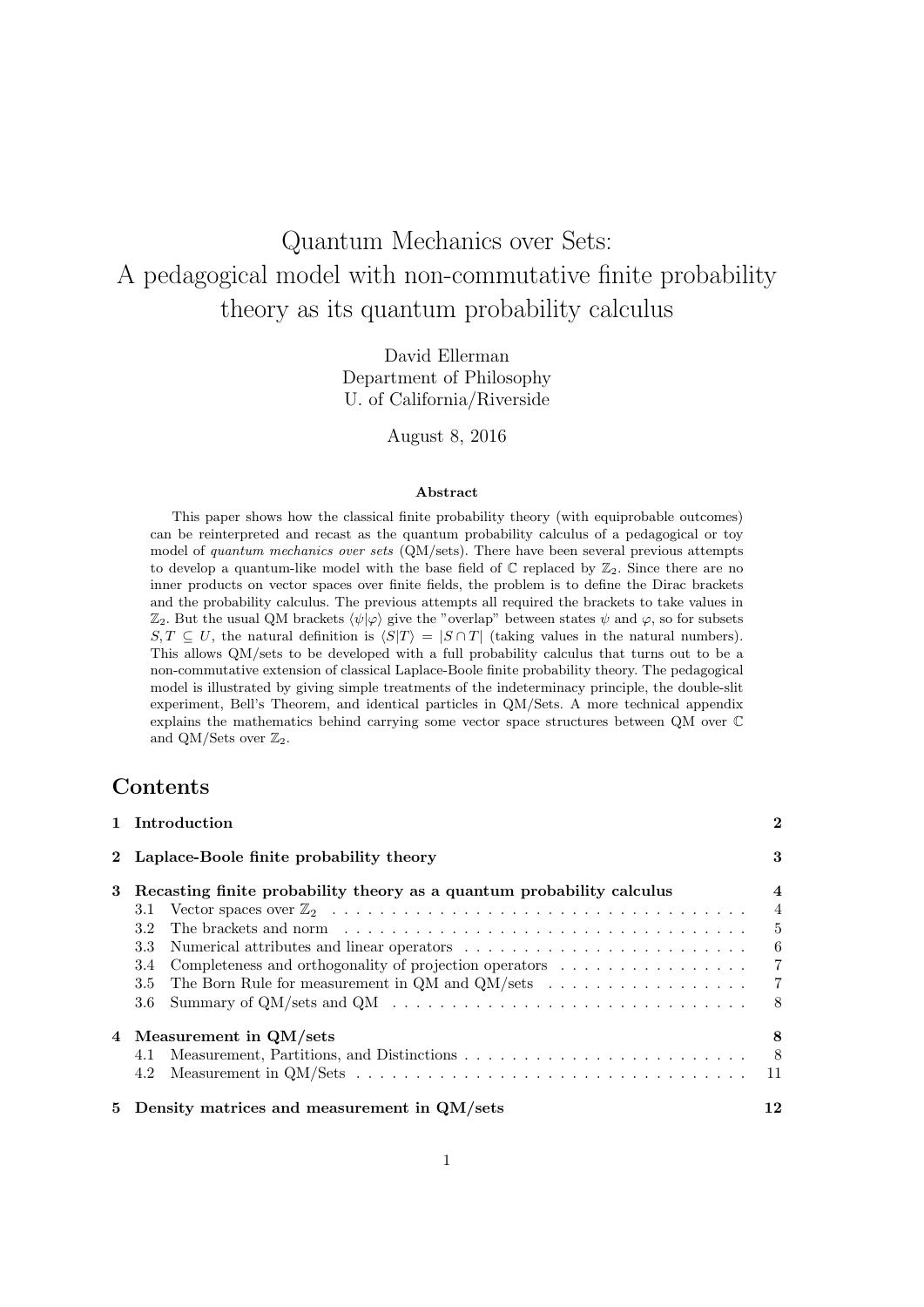| 6 Commutators and the Indeterminacy Principle in QM/sets  | 15 |
|-----------------------------------------------------------|----|
| 7 Quantum dynamics and the two-slit experiment in QM/sets | 19 |
| 8 A Simple Bell Theorem in QM/Sets                        | 22 |
| 9 Identical particles in QM/Sets                          | 24 |
| 10 Concluding remarks                                     | 25 |
| 11 Appendix: Transporting Vector Space Structures         | 25 |

### **1 Introduction**

This paper develops a pedagogical or "toy" model of quantum mechanics over sets (QM/sets) where the quantum probability calculus is a non-commutative version of the ordinary Laplace-Boole finite logical probability theory  $([14], [3])$  and where the usual vector spaces over  $\mathbb C$  for QM are replaced with vector spaces over  $\mathbb{Z}_2$  in QM/sets. Quantum mechanics over sets is a bare-bones "logical"  $(e.g., non-physical<sup>1</sup>)$  version of QM with appropriate versions of spectral decomposition, the Dirac brackets, the norm, observable-attributes, the Born rule, commutators, and density matrices all in the simple classical setting of sets, but that nevertheless provides models of characteristically quantum results (e.g., a QM/sets version of the indeterminacy principle, the double-slit experiment, Bell's Theorem, and the statistics for identical particles). In that manner, QM/sets can serve not only as a pedagogical (or "toy") model of QM but perhaps as an engine to better elucidate QM itself by representing the quantum features in a simple setting.

There have been at least three previous attempts at developing a version of QM where the base field of C is replaced by  $\mathbb{Z}_2$  ([18], [12], and [21]). Since there are no inner products in vector spaces over a finite field, the "trick" is how to define the brackets, the norm, and then the probability algorithm. All these previous attempts use the aspect of full QM that the bras are dual vectors so the brackets take their values in the base field of  $\mathbb{Z}_2$ . For instance, the Schumacher-Westmoreland model does "not make use of the idea of probability"[18, p. 919] and have instead only a modal interpretation  $(1 =$  possibility and  $0 =$  impossibility). There is a fourth category-theoretic model where the objects are sets [1] but it also has the "brackets" taking 0, 1 values.<sup>2</sup>

The model of QM over sets developed here does not have the brackets taking values in the base field of  $\mathbb{Z}_2$ . It is based on a different understanding of the relation between the pedagogical or toy model and full QM. Instead of trying to mimic QM (replacing  $\mathbb C$  with  $\mathbb Z_2$ ), the idea is that QM/sets can perfectly well have the brackets and observables take values *outside* the base field of  $\mathbb{Z}_2$  (e.g., use real-valued observables = real-valued random variables in classical finite probability theory) and even defining a more primitive version of "eigenvectors" and "eigenvalues" that are not (in general) the eigenvectors and eigenvalues of linear operators on the vector space over  $\mathbb{Z}_2$ . The transitioning from QM/sets to full QM is then seen *not* as going from one model to another model of a set of axioms (e.g., as in [1]) but as a process of "internalization" allowed by increasing the base field from  $\mathbb{Z}_2$  to C. The increased power of C (e.g., algebraic completeness) then allows the "eigenvectors" and "eigenvalues" of QM/sets (defined for arbitrary real-valued functions on a finite set) to be "internalized" as true eigenvectors and eigenvalues of (Hermitian) linear operators on vector spaces over C and the brackets can then also be "internalized" as a bilinear inner product taking values in the base field  $\mathbb C$ . Hence under this approach (and in contrast to the previous approaches), the

<sup>&</sup>lt;sup>1</sup>In full QM, the DeBroglie relations connect mathematical notions such as frequency and wave-length to physical notions such as energy and momentum. QM/sets is "non-physical" in the sense that it is a sets-version of the pure mathematical framework of (finite-dimensional) QM without those direct physical connections.

<sup>2</sup>The Spekkens toy model [19] does not use vector spaces at all or utilize sets so it is not directly comparable.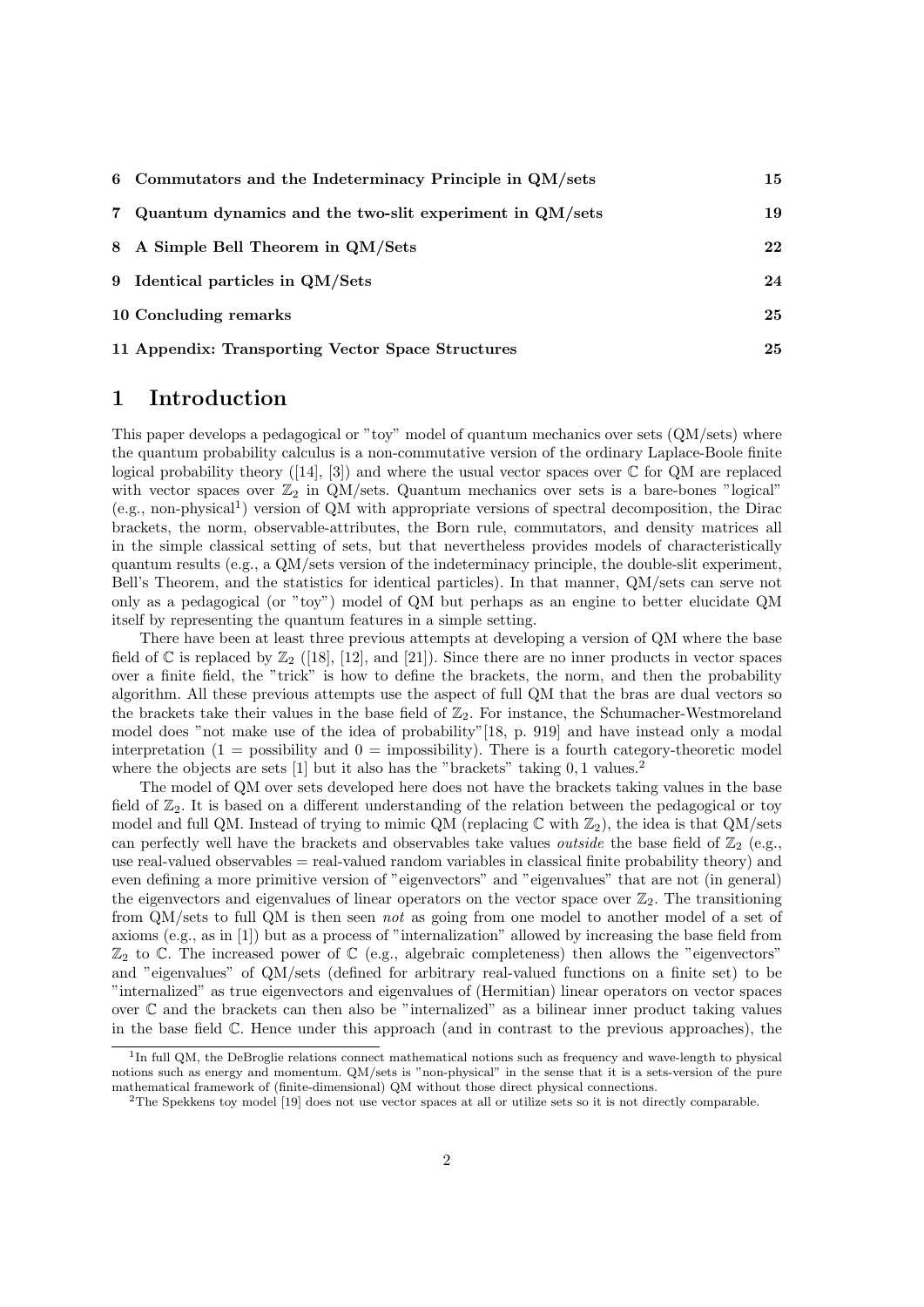"taking values in the base field" is seen *only* as an aspect of full QM over C and not as a necessary aspect of a pedagogical proto-QM model such as  $QM/sets$  with the base field of  $\mathbb{Z}_2$ .

What is the criterion of success for a toy model? Is the probability calculus another weird theory without interpretation that resembles quantum mechanics? Here the "proof of the pudding" is that the probability calculus of QM/sets *is* the classical Laplace-Boole finite probability theory–which is thereby extended to a non-commutative theory allowed by the vector space formulation.<sup>3</sup> Hence the pedagogical model allows a wide range of quantum phenomenon to be displayed in a rather simple setting.

# **2 Laplace-Boole finite probability theory**

Since our purpose is conceptual rather than mathematical, we will stick to the simplest case of finite probability theory with a finite sample space or outcome space  $U = \{u_1, ..., u_n\}$  of *n* equiprobable outcomes and to finite dimensional QM.<sup>4</sup> The *events* are the subsets  $S \subseteq U$ , and the *probability* of an event *S* occurring in a trial is the ratio of the cardinalities:  $Pr(S) = \frac{|S|}{|U|}$ . Given that a conditioning event  $S \subseteq U$  occurs, the *conditional probability* that  $T \subseteq U$  occurs is:  $Pr(T|S) = \frac{Pr(T \cap S)}{Pr(S)} = \frac{|T \cap S|}{|S|}$  $\frac{|I||S|}{|S|}$ . The ordinary probability  $Pr(T)$  of an event *T* can be taken as the conditional probability with *U* as the conditioning event so all probabilities can be seen as conditional probabilities. Given a (realvalued) random variable, here called an *attribute*  $f: U \to \mathbb{R}$  on the elements of *U*, the *probability of observing a value r given an event S* is the conditional probability of the event  $f^{-1}(r)$  given *S*:

$$
\Pr(r|S) = \frac{|f^{-1}(r) \cap S|}{|S|}.
$$

That is all the probability theory we will need here. Our task is to show how the mathematics of finite probability theory can be recast using the mathematical notions of quantum mechanics with the base field of  $\mathbb{Z}_2$ .

# **3 Recasting finite probability theory as a quantum probability calculus**

#### **3.1 Vector spaces over**  $\mathbb{Z}_2$

To show how classical Laplace-Boole finite probability theory can be recast as a quantum probability calculus, we use finite dimensional vector spaces over  $\mathbb{Z}_2$ . The power set  $\wp(U)$  of  $U = \{u_1, ..., u_n\}$  is a vector space over  $\mathbb{Z}_2 = \{0, 1\}$ , isomorphic to  $\mathbb{Z}_2^n$ , where the vector addition  $S + T$  is the *symmetric difference* (exclusive-or on members) of subsets. That is, for  $S, T \subseteq U$ ,

$$
S + T = (S - T) \cup (T - S) = S \cup T - S \cap T
$$

so the members of  $S + T$  are the elements that are members of *S* or members of *T* but not members of both.

The U-basis in  $\wp(U)$  is the set of singletons  $\{u_1\}$ ,  $\{u_2\}$ , ...,  $\{u_n\}$ . A vector  $S \in \wp(U)$  is specified in the *U*-basis as  $S = \sum_{u \in S} \{u\}$  and it is characterized by its Z<sub>2</sub>-valued characteristic function  $\chi_S: U \to \mathbb{Z}_2 \subseteq \mathbb{R}$  of coefficients since  $S = \sum_{u \in U} \chi_S(u) \{u\}$ . Similarly, a vector *v* in  $\mathbb{C}^n$  is specified

<sup>&</sup>lt;sup>3</sup>Instead of the fixed outcome set of classical probability theory, there is a vector space where each basis set plays the role of an outcome set or sample space. Since there are very different "incompatible" basis sets, "noncommutative" aspects of full QM appear in QM/sets.

<sup>&</sup>lt;sup>4</sup>The mathematics can be generalized to the case where each point  $u_i$  in the sample space has a probability  $p_i$  but the simpler case of equiprobable points serves our conceptual purposes.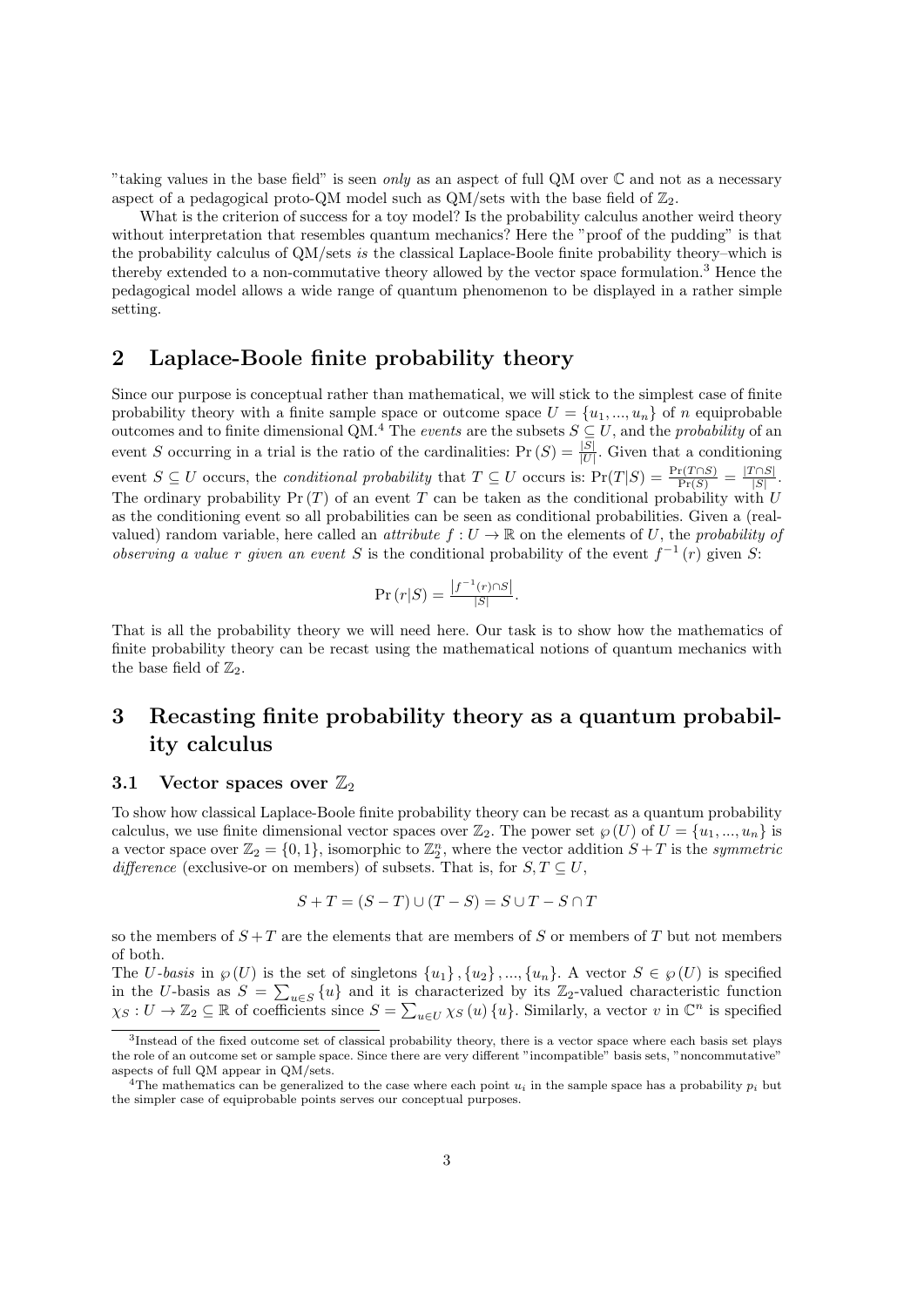in terms of an orthonormal basis  $\{|v_i\rangle\}$  as  $v = \sum_i c_i |v_i\rangle$  and is characterized by a  $\mathbb{C}$ -valued function  $\langle |v\rangle : \{v_i\} \to \mathbb{C}$  assigning a complex amplitude  $\langle v_i | v \rangle = c_i$  to each basis vector  $|v_i\rangle$ .

Seeing  $\wp(U)$  as the abstract vector space  $\mathbb{Z}_2^n$  allows different bases in which the vectors can be expressed (as well as the basis-free notion of a vector as a "ket"). Hence the quantum probability calculus developed here can be seen as a "non-commutative" generalization of the classical Laplace-Boole finite probability theory where a different basis corresponds to a different equicardinal sample space  $U' = \{u'_1, ..., u'_n\}.$ 

Consider the simple case of  $U = \{a, b, c\}$  where the *U*-basis is  $\{a\}$ ,  $\{b\}$ , and  $\{c\}$ . The three subsets  $\{a, b\}$ ,  $\{b, c\}$ , and  $\{a, b, c\}$  also form a basis since:

 ${b, c}$  +  ${a, b, c}$  =  ${a}$ ;

 ${b, c}$  +  ${a, b}$  +  ${a, b, c}$  =  ${b}$ ; and

 ${a, b}$  +  ${a, b, c}$  =  ${c}$ .

These new basis vectors could be considered as the basis-singletons in another equicardinal universe  $U' = \{a', b', c'\}$  where  $\{a'\}, \{b'\},$  and  $\{c'\}$  refer to the same abstract vector as  $\{a, b\}, \{b, c\},$  and *{a, b, c}* respectively.

In the following *ket table*, each row is an abstract vector of  $\mathbb{Z}_2^3$  expressed in the *U*-basis, the *U ′* -basis, and a *U ′′*-basis.

| $U = \{a, b, c\}$ | $U' = \{a', b', c'\}$ | $U'' = \{a'', b'', c''\}$ |
|-------------------|-----------------------|---------------------------|
| $\{a,b,c\}$       | $\{c'\}$              | ${a'',b'',c''\}$          |
| $\{a,b\}$         | $\{a'\}$              | $\{b^{\prime\prime}\}$    |
| $\{b,c\}$         | ₹6′.                  | $\{b'', c''\}$            |
| $\{a,c\}$         | $\{a',b'\}$           | $\{c''\}$                 |
| $\{a\}$           | $\{b',c'\}$           | $\{a^{\prime\prime}\}\$   |
| łb∤               | $\{a',b',c'\}$        | ${a'', b''}$              |
| $\{c\}$           | $\{a',c'\}$           | $\{a'',c''\}$             |
|                   |                       |                           |

Ket table giving a vector space isomorphism:  $\mathbb{Z}_{2}^{3} \cong \wp(U) \cong \wp(U') \cong \wp(U'')$  where row = ket.

In the Dirac notation [6], the *ket*  $|\{a, c\}\rangle$  represents the abstract vector that is represented in the *U*-basis as *{a, c}*. A row of the ket table gives the different representations of the *same* ket in the different bases, e.g.,  $|\{a, c\}\rangle = |\{a', b'\}\rangle = |\{c''\}\rangle$ .

#### **3.2 The brackets and norm**

In a Hilbert space, the inner product is used to define the brackets  $\langle v_i | v \rangle$  and the norm  $||v|| = \sqrt{\langle v | v \rangle}$ but there are no inner products in vector spaces over finite fields. The different attempts to develop a toy model of QM over a finite field ([18], [21], [12]) such as  $\mathbb{Z}_2$  differ from this model in how they address this problem. The treatment of the Dirac brackets and norm defined here is distinguished by the fact that the resulting probability calculus in QM/Sets is (a non-commutative version of) classical finite probability theory (instead of just a modal calculus with values 0 and 1).

For a singleton basis vector  $\{u_j\} \subseteq U$ , the (basis-dependent) *bra*  $\langle \{u_j\}|_U : \wp(U) \to \mathbb{R}$  is defined by the *bracket*:

$$
\langle \{u\} |_{U} S \rangle = \begin{cases} 1 \text{ if } u \in S \\ 0 \text{ if } u \notin S \end{cases} = |\{u_j\} \cap S| = \chi_S(u_j).
$$

Note that the bra and the bracket is defined in terms of the *U*-basis and that is indicated by the U-subscript on the bra portion of the bracket. Then for  $u_i, u_k \in U$ ,  $\langle \{u_i\} | U \{u_k\} \rangle = \chi_{\{u_k\}}(u_i) =$  $\chi_{\{u_i\}}(u_k) = \delta_{jk}$  (the Kronecker delta function) which is the QM/Sets-version of  $\langle v_j | v_k \rangle = \delta_{jk}$  for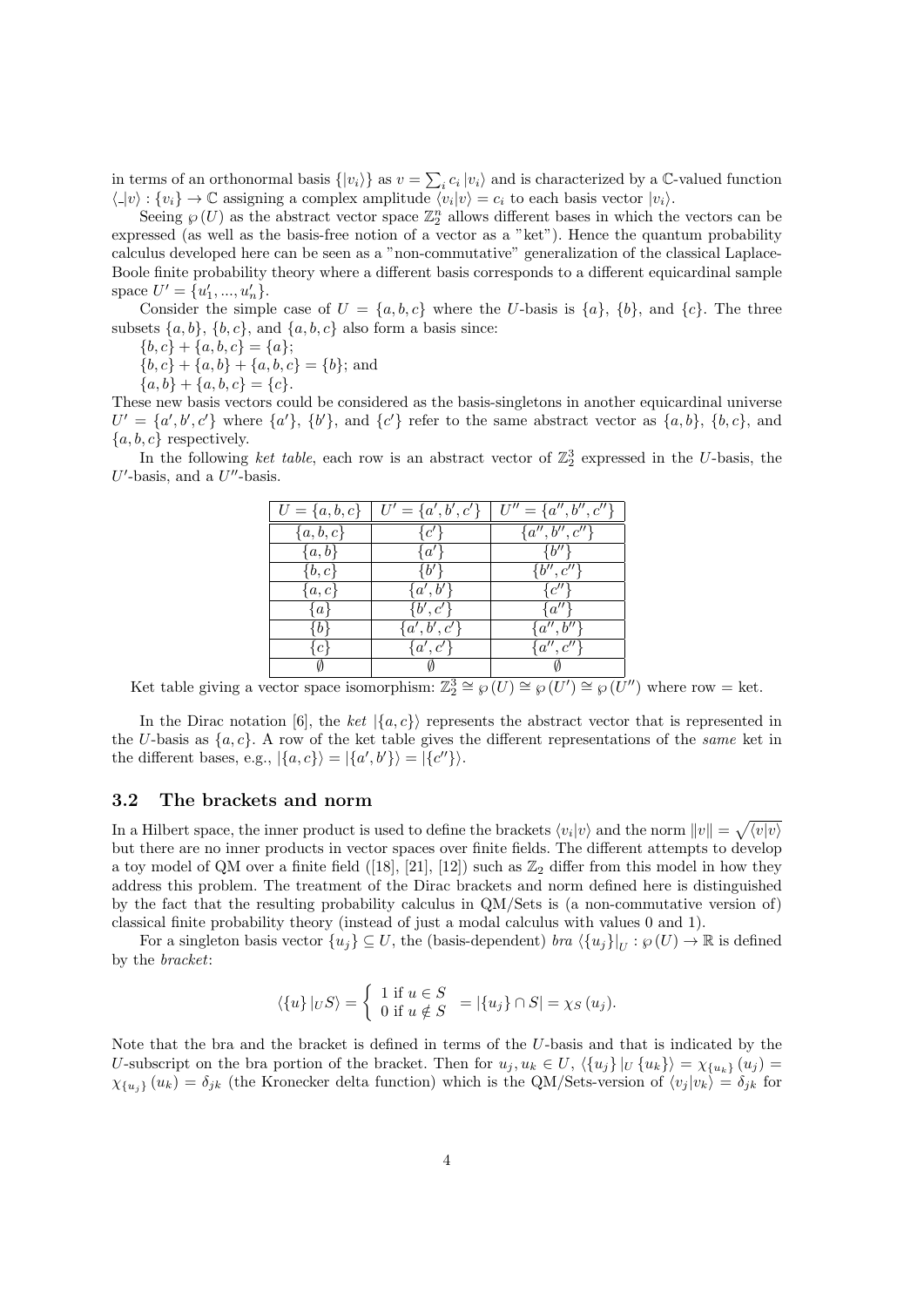an orthonormal basis  $\{|v_j\rangle\}$  of  $\mathbb{C}^n$ . The bracket linearly extends *in the natural numbers*  $\mathbb{N} \subseteq \mathbb{R}$  to any two vectors  $T, S \in \mathcal{O}(U)$ :<sup>5</sup>

$$
\langle T|_US\rangle = |T \cap S|.
$$

This is the QM/Sets-version of the Dirac brackets in the mathematics of QM.

This treatment of the brackets is motivated by the general method for transporting basis-setdefined structures between vector spaces over different fields, e.g., from  $\mathbb{C}^n$  to  $\mathbb{Z}_2^n$  (see Appendix). In both cases, the bracket gives a measure of the overlap or indistinctness of the two vectors.<sup>6</sup> The ket  $|S\rangle$  is the same as the ket  $|S'\rangle$  for some subset  $S' \subseteq U'$  in another U'-basis, but when the bra  $\langle \{u_j\}\vert_U$  is applied to the ket  $|S\rangle = |S'\rangle$ , then it is the subset  $S \subseteq U$ , not  $S' \subseteq U'$ , that comes outside the ket symbol  $|\rangle$  in  $\langle \{u_j\}|_U S \rangle = |\{u_j\} \cap S|^{\mathcal{T}}$  Heuristically, the bra  $\langle T|_U$  can be thought of as a row-vector of zeros and ones expressed in the *U*-basis, and then the ket *|S⟩* is expressed as a column vector in the *U*-basis, and  $\langle T|_U S \rangle$  is their dot product computed in the natural numbers with the usual embedding in the reals.

The *U*-norm  $||S||_U : \varphi(U) \to \mathbb{R}$  is defined, as usual, as the square root of the bracket:<sup>8</sup>

$$
\|S\|_U = \sqrt{\langle S|_US\rangle} = \sqrt{|S\cap S|} = \sqrt{|S|}
$$

for  $S \in \wp(U)$  which is the QM/Sets-version of the norm  $\|\psi\| = \sqrt{\langle \psi | \psi \rangle}$  in ordinary QM. Hence  $||S||_U^2 = |S|$  is the counting measure on  $\wp(U)$ . Note that a ket has to be expressed in the *U*-basis to apply the *U*-norm definition so, for example,  $\|\{a'\}\|_U = \sqrt{2}$  since  $|\{a'\}\rangle = |\{a,b\}\rangle$ .

#### **3.3 Numerical attributes and linear operators**

In classical physics, the observables are numerical attributes, e.g., the assignment of a position and momentum to particles in phase space. One of the differences between classical and quantum physics is the replacement of these observable numerical attributes by linear operators associated with the observables where the values of the observables appear as eigenvalues of the operators. But this difference may be smaller than it would seem at first since a numerical attribute  $f: U \to \mathbb{R}$  can be recast into an operator-like format in QM/sets, and there is even a QM/sets-analogue of spectral decomposition.

An observable, i.e., a Hermitian operator, on a finite-dimensional Hilbert space *V* has a home basis set of orthonormal eigenvectors. In a similar manner, a real-valued attribute  $f: U \to \mathbb{R}$  defined on *U* has the *U*-basis as its "home basis set." The connection between the numerical attributes  $f: U \to \mathbb{R}$  of QM/sets and the Hermitian operators of full QM can be established by seeing the function *f* as being *like* an "operator"  $f \restriction ($  on  $\wp(U)$  in that it is used to define a sets-version of an "eigenvalue" equation [where  $f \restriction S$  is the *restriction* of  $f$  to  $S \in \mathcal{B}(U)$ ]. For any subset  $S \in \mathcal{B}(U)$ , the definition of the equation is:

<sup>&</sup>lt;sup>5</sup>Here  $\langle T|_U S \rangle = |T \cap S|$  takes values in the natural numbers N outside the base field of  $\mathbb{Z}_2$  just like, say, the Hamming distance function  $d_H(T, S) = |T + S|$  on vector spaces over  $\mathbb{Z}_2$  in coding theory. [16] Thus the "size of overlap" bra  $\langle T|_U : \varphi(U) \to \mathbb{N}$  is not to be confused with the dual ("parity of overlap") functional  $\varphi_T = \sum_{u_j \in T} \varphi_{u_j}$ :  $\varphi$  (*U*)  $\to \mathbb{Z}_2$  where  $\varphi_{u_j}$  ({*u<sub>k</sub>*}) =  $\delta_{jk}$  for  $U = \{u_1, ..., u_n\}$ .

<sup>&</sup>lt;sup>6</sup>One possible misinterpretation of QM/Sets is to misinterpret the transporting method as an embedding  $\mathbb{Z}_2^n \to \mathbb{C}^n$ defined by  ${u_i} \rightarrow |u_i\rangle$  using a basis for each space. But such an embedding from a vector space over a field of finite characteristic to a vector space of characteristic zero cannot be linear. The repeated sum of a nonzero element in the domain space will eventually be 0 but its repeated nonzero image in the codomain space can never be 0. Indeed in QM/Sets, the brackets  $\langle T|_US \rangle = |T \cap S|$  for  $T, T', S \subseteq U$  should be thought of only as a measure of the overlap since they are not even linear, e.g.,  $\langle T+T'|_U S \rangle \neq \langle T|_U S \rangle + \langle T'|_U S \rangle$  whenever  $T \cap T' \neq \emptyset$ .

<sup>&</sup>lt;sup>7</sup>The term  $\lceil u_j \rceil \cap S''$  is not even defined in general since it is the intersection of subsets  $\{u_j\} \subseteq U$  and  $S' \subseteq U'$ of two different universe sets  $U$  and  $U^{\prime}$ .

<sup>&</sup>lt;sup>8</sup>We use the double-line notation  $||S||_U$  for the *U*-norm of a set to distinguish it from the single-line notation  $|S|$ for the cardinality of a set. We also use the double-line notation *∥ψ∥* for the norm in QM although sometimes the single line notation  $|\psi|$  is used elsewhere.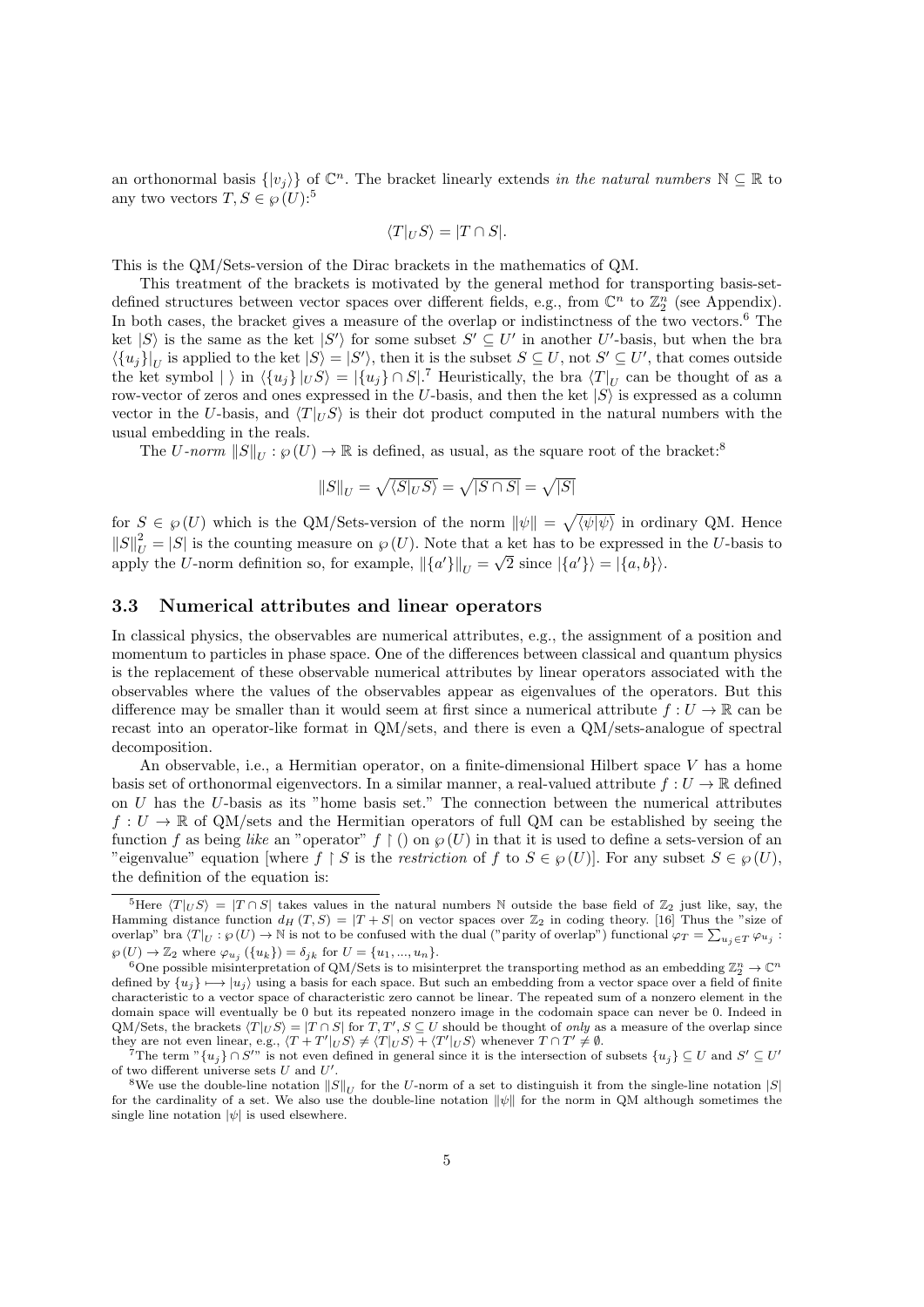$f \upharpoonright S = rS$  holds  $\equiv_{df} f$  is constant on the subset *S* with the value *r*.

This is the QM/sets-version of an *eigenvalue equation* for arbitrary functions on a set  $f: U \to \mathbb{R}$ . Whenever *S* satisfies  $f \restriction S = rS$  for some *r* (i.e., is a "level set" of *f*), then *S* is said to be an *eigenvector* in the vector space  $\wp(U)$  of the numerical attribute  $f: U \to \mathbb{R}$ , and  $r \in \mathbb{R}$  is the associated *eigenvalue*. Each eigenvalue *r* determines as usual an *eigenspace*  $\wp(f^{-1}(r))$  of its eigenvectors which is a subspace of the vector space  $\wp(U)$ . The whole space  $\wp(U)$  can be expressed as usual as the direct sum of the eigenspaces:  $\wp(U) = \sum_{r \in f(U)} \oplus \wp(f^{-1}(r))$ . Moreover, for distinct eigenvalues  $r \neq r'$ , any corresponding eigenvectors  $S \in \wp(f^{-1}(r))$  and  $T \in \wp(f^{-1}(r'))$  are *orthogonal* in the sense that  $\langle T|_U S \rangle = 0$ . In general, for vectors  $S, T \in \mathcal{P}(U)$ , orthogonality means zero overlap, i.e., disjointness.

The characteristic function  $\chi_S : U \to \mathbb{R}$  for  $S \subseteq U$  has the eigenvalues of 0 and 1 so it is a numerical attribute that *can* be "internalized" as a linear operator  $S \cap (): \wp(U) \rightarrow \wp(U)$ . Hence in this case, the "eigenvalue equation"  $f \upharpoonright T = rT$  for  $f = \chi_S$  becomes an actual eigenvalue equation  $S \cap T = rT$  for a linear<sup>9</sup> operator  $S \cap ($ ) with the resulting eigenvalues of 1 and 0, and with the resulting eigenspaces  $\wp(S)$  and  $\wp(S^c)$  (where  $S^c$  is the complement of *S*) agreeing with those "eigenvalues" and "eigenspaces" defined above for an arbitrary numerical attribute  $f: U \to \mathbb{R}$ .

The characteristic attributes  $\chi_S : U \to \mathbb{R}$  are characterized by the property that their valuewise product, i.e.,  $(\chi_S \bullet \chi_S)(u) = \chi_S(u) \chi_S(u)$ , is equal to the attribute value  $\chi_S(u)$ , and that is reflected in the idempotency of the corresponding operators:

$$
\wp(U) \stackrel{S \cap Q}{\longrightarrow} \wp(U) \stackrel{S \cap Q}{\longrightarrow} \wp(U) = \wp(U) \stackrel{S \cap Q}{\longrightarrow} \wp(U).
$$

Thus the operators  $S \cap ($ ) corresponding to the characteristic attributes  $\chi_S$  are *projection operators*.<sup>10</sup>

The (maximal) eigenvectors  $f^{-1}(r)$  for f, with r in the *image* or *spectrum*  $f(U) \subseteq \mathbb{R}$ , span the set *U*, i.e.,  $U = \sum_{r \in f(U)} f^{-1}(r)$ . Hence the attribute  $f: U \to \mathbb{R}$  has a spectral decomposition in terms of its (projection-defining) characteristic functions:

$$
f = \sum_{r \in f(U)} r \chi_{f^{-1}(r)} : U \to \mathbb{R}
$$
  
Spectral decomposition of set attribute  $f : U \to \mathbb{R}$ 

which is the QM/sets-version of the spectral decomposition  $L = \sum_{\lambda} \lambda P_{\lambda}$  of a Hermitian operator *L* in terms of the projection operators  $P_\lambda$  for its eigenvalues  $\lambda$ .

#### **3.4 Completeness and orthogonality of projection operators**

For any vector  $S \in \mathcal{G}(U)$ , the operator  $S \cap (x) : \mathcal{G}(U) \to \mathcal{G}(U)$  is the linear projection operator to the subspace  $\wp(S) \subseteq \wp(U)$ . The usual completeness and orthogonality conditions on projection operators  $P_{\lambda}$  to the eigenspaces of an observable-operator have  $QM/sets$ -versions for numerical attributes  $f: U \to \mathbb{R}$ :

1. completeness:  $\sum_{\lambda} P_{\lambda} = I : V \to V$  in QM has the QM/sets-version:

$$
\sum_{r} f^{-1}(r) \cap ( ) = I : \wp(U) \to \wp(U), \text{ and}
$$

2. orthogonality: for  $\lambda \neq \mu$ ,  $V \xrightarrow{P_{\mu}} V \xrightarrow{P_{\lambda}} V = V \xrightarrow{0} V$  (where 0 is the zero operator) has the  $QM/\text{sets-version: for } r \neq r'$ ,

<sup>&</sup>lt;sup>9</sup>It should be noted that the projection operator  $S \cap ( ) : \wp(U) \to \wp(U)$  is not only idempotent but linear, i.e.,  $(S \cap T_1) + (S \cap T_2) = S \cap (T_1 + T_2)$ . Indeed, this is the distributive law when  $\varphi(U)$  is interpreted as a Boolean ring with intersection as multiplication.

 $10$ In order for general real-valued attributes to be internalized as linear operators, in the way that characteristic functions  $\chi_S$  were internalized as projection operators  $S \cap ($ , the base field would have to be strengthened to  $\mathbb C$  and that would take us, *mutatis mutandis*, from the probability calculus of QM/sets to that of full QM.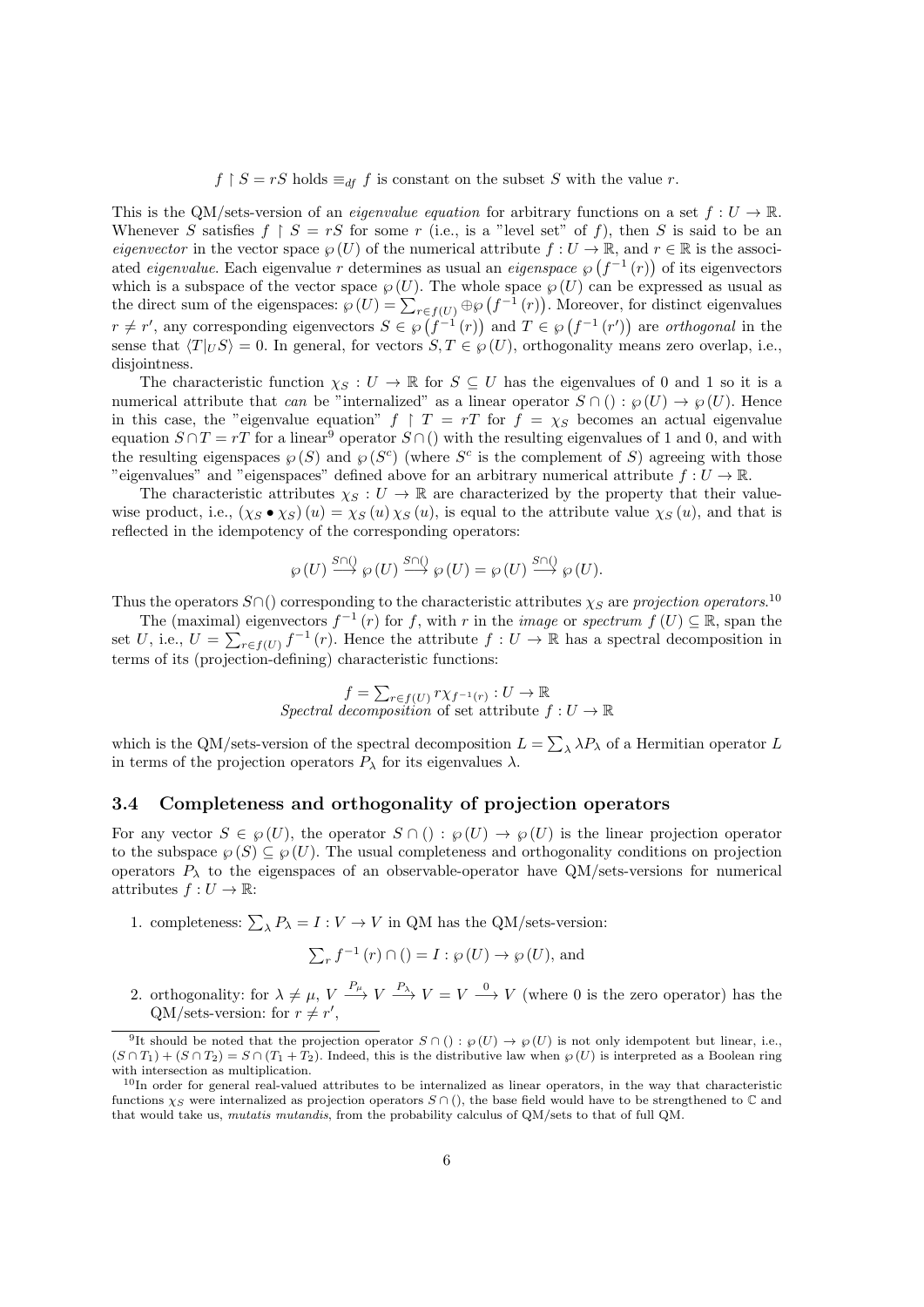$$
\wp(U) \stackrel{f^{-1}(r') \cap ()}{\longrightarrow} \wp(U) \stackrel{f^{-1}(r) \cap ()}{\longrightarrow} \wp(U) = \wp(U) \stackrel{0}{\longrightarrow} \wp(U).
$$

Note that in spite of the lack of an inner product, the orthogonality of projection operators *S* ∩ () is perfectly well-defined in QM/sets where it boils down to the disjointness of subsets, i.e., the cardinality of subsets' overlap (instead of their inner product) being 0.

#### **3.5 The Born Rule for measurement in QM and QM/sets**

An orthogonal decomposition of a finite set *U* is just a partition  $\pi = \{B, ...\}$  of *U* since the blocks *B, B′ , ...* are orthogonal (i.e., disjoint) and their sum is *U*. Given such an orthogonal decomposition of *U*, we have the:

# $||U||_U^2 = \sum_{B \in \pi} ||B||_U^2$ <br>Pythagorean Theorem for orthogonal decompositions of sets.

An old question is: "why the squaring of amplitudes in the Born rule of QM?" A superposition state between certain definite orthogonal alternatives *A* and *B*, where the latter are represented by vectors  $\overrightarrow{A}$  and  $\overrightarrow{B}$ , is represented by the vector sum  $\overrightarrow{C} = \overrightarrow{A} + \overrightarrow{B}$ . But what is the "strength," "intensity," or relative importance of the vectors  $\overrightarrow{A}$  and  $\overrightarrow{B}$  in the vector sum  $\overrightarrow{C}$ ? That question requires a *scalar* measure of strength or intensity. The magnitude or "length" given by the norm *∥∥* does not answer the question since  $\|\vec{A}\| + \|\vec{B}\| \neq \|\vec{C}\|$ . But the Pythagorean Theorem shows that the normsquared gives the scalar measure of "intensity" that answers the question:  $\|\vec{A}\|$  $\frac{2}{1} + \left\| \overrightarrow{B} \right\|$  $\left\| \vec{C} \right\|$ 2 in vector spaces over  $\mathbb{Z}_2$  or over  $\mathbb{C}$ . And when the superposition state is reduced by a measurement, then the *probability* that the indefinite state will reduce to one of the definite alternatives is given by that relative scalar measure of the eigen-alternative's "strength" or "intensity" in the indefinite state–and that is the Born Rule. In a slogan, Born is the off-spring of Pythagoras.

Given an observable-operator *L* in ordinary  $QM/C$  and a numerical attribute in  $QM/\text{sets}$ , the corresponding Pythagorean Theorems for the complete sets of orthogonal projection operators are:

$$
\|\psi\|^2 = \sum_{\lambda} \|P_{\lambda}(\psi)\|^2 \text{ and}
$$
  

$$
\|S\|_U^2 = \sum_{r} \|f^{-1}(r) \cap S\|_U^2 = \sum_{r} |f^{-1}(r) \cap S| = |S|.
$$

Normalizing gives:

$$
\sum_{\lambda} \frac{\|P_{\lambda}(\psi)\|^2}{\|\psi\|^2} = 1 \text{ and}
$$

$$
\sum_{r} \frac{\|f^{-1}(r) \cap S\|^2}{\|S\|^2_{\mathcal{U}}} = \sum_{r} \frac{|f^{-1}(r) \cap S|}{|S|} = 1
$$

 $\text{Here } \frac{\|P_{\lambda}(\psi)\|^2}{\|P_{\lambda}(\psi)\|^2}$  $\frac{|\lambda(\Psi)||}{\|\psi\|^2}$  is the "mysterious" quantum probability of getting  $\lambda$  in an *L*-measurement of  $\psi$ , while  $\frac{\left\|f^{-1}(r) \cap S\right\|_{L}^{2}}{\|S\|_{L}^{2}}$  $\frac{d}{||S||_U^2} = \frac{|f^{-1}(r) \cap S|}{|S|}$  $\frac{(\nu_j, \omega_j)}{|S|}$  has the rather unmysterious interpretation in the pedagogical model, QM/sets, as the probability  $Pr(r|S)$  of the numerical attribute  $f: U \to \mathbb{R}$  having the eigenvalue *r* when "measuring"  $S \in \mathcal{G}(U)$ . Thus the QM/sets-version of the Born Rule is the perfectly ordinary Laplace-Boole rule for the conditional probability  $Pr(r|S) = \frac{|f^{-1}(r) \cap S|}{|S|}$  $\frac{(1+iS)}{|S|}$ , that given  $S \subseteq U$ , a random variable  $f: U \to \mathbb{R}$  takes the value *r*.

In QM/sets, when the indefinite state *S* is being "measured" using the observable *f* where the probability Pr  $(r|S)$  of getting the eigenvalue *r* is  $\frac{\|f^{-1}(r) \cap S\|_L^2}{\|S\|^2}$  $\frac{1}{\|S\|_U^2} = \frac{|f^{-1}(r) \cap S|}{|S|}$  $\frac{(1, 1, 1, 0)}{|S|}$ , the "damned quantum jump" (Schrödinger) goes from *S* by the projection operator  $f^{-1}(r) \cap$  () to the projected resultant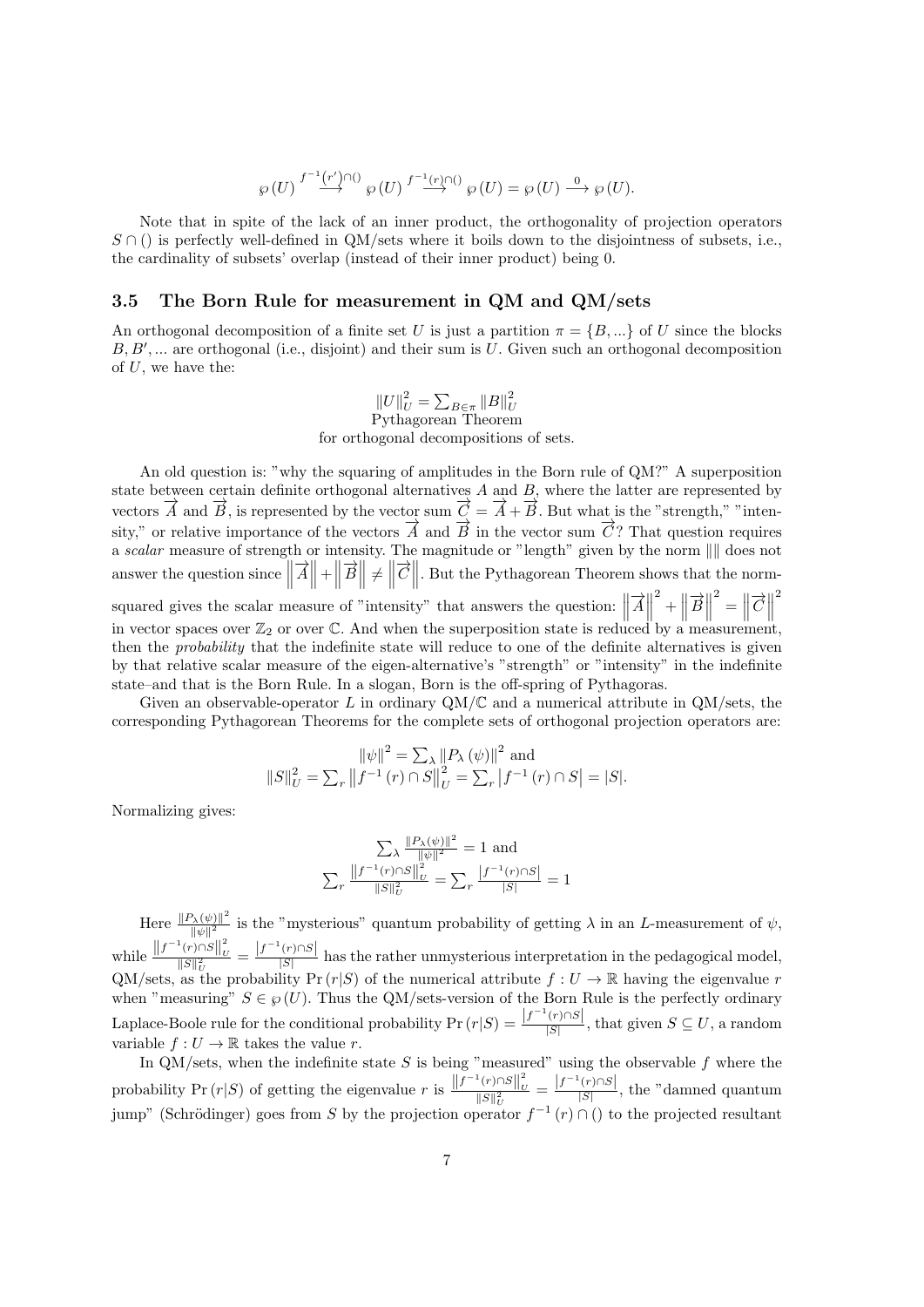state  $f^{-1}(r) \cap S$  which is in the eigenspace  $\wp(f^{-1}(r))$  for that eigenvalue *r*. The state resulting from the measurement represents a more-definite state  $f^{-1}(r) \cap S$  that now has the definite  $f$ -value of *r*–so a second measurement would yield the same eigenvalue *r* with probability:

$$
\Pr\left(r|f^{-1}\left(r\right)\cap S\right) = \frac{|f^{-1}(r)\cap [f^{-1}(r)\cap S]|}{|f^{-1}(r)\cap S|} = \frac{|f^{-1}(r)\cap S|}{|f^{-1}(r)\cap S|} = 1
$$

and the same resulting vector  $f^{-1}(r) \cap [f^{-1}(r) \cap S] = f^{-1}(r) \cap S$  using the idempotency of the projection operators.

Hence the treatment of measurement in QM/sets is *all* analogous to the treatment of measurement in standard Dirac-von-Neumann QM.

#### **3.6 Summary of QM/sets and QM**

The QM/set-versions of the corresponding QM notions are summarized in the following table for the finite *U*-basis of the  $\mathbb{Z}_2$ -vector space  $\wp(U)$  and for an orthonormal basis  $\{ |v_i \rangle \}$  of a finite dimensional Hilbert space *V* .

| $QM/\text{sets over }\mathbb{Z}_2$                                                                                                               | Standard QM over $\mathbb C$                                                                            |
|--------------------------------------------------------------------------------------------------------------------------------------------------|---------------------------------------------------------------------------------------------------------|
|                                                                                                                                                  |                                                                                                         |
| Projections: $S \cap ( ) : \wp(U) \rightarrow \wp(U)$                                                                                            | $P: V \to V$ where $P^2 = P$                                                                            |
| Spectral Decomposition.: $f = \sum_r r \chi_{f^{-1}(r)}$                                                                                         | $L=\sum_{\lambda} \lambda P_{\lambda}$                                                                  |
| Completeness.: $\sum_{r} f^{-1}(r) \cap ( ) = I$                                                                                                 | $\sum_{\lambda} P_{\lambda} = I$                                                                        |
| Orthog.: $r \neq r'$ , $[f^{-1}(r) \cap ()] [f^{-1}(r') \cap ()] = \emptyset \cap ()$                                                            | $\lambda \neq \mu$ , $P_{\lambda}P_{\mu} = 0$                                                           |
| Brackets: $\langle S _U T \rangle =  S \cap T $ = overlap of $S, T \subseteq U$                                                                  | $\langle \psi   \varphi \rangle$ = overlap of $\psi$ and $\varphi$                                      |
| Norm: $  S  _U = \sqrt{\langle S _U S \rangle} = \sqrt{ S }$ where $S \subseteq U$                                                               | $\ \psi\  = \sqrt{\langle \psi   \psi \rangle}$                                                         |
| Pythagoras: $  S  _U^2 = \sum_r   f^{-1}(r) \cap S  _U^2$                                                                                        | $\left\Vert \psi\right\Vert ^{2}=\sum_{\lambda}\left\Vert P_{\lambda}\left(\psi\right)\right\Vert ^{2}$ |
| Normalized: $\sum_{r}\frac{\left\ f^{-\overline{1}(r)\cap S}\right\ ^{2}_{U}}{\ S\ ^{2}_{U}}=\sum_{r}\frac{\left f^{-1}(r)\cap S\right }{ S }=1$ | $\frac{\sum_{\lambda} \ P_{\lambda}(\psi)\ ^2}{\ \psi\ ^2} = 1$                                         |
| Born rule: $Pr(r S) = \frac{  f^{-1}(r) \cap S  _U^2}{  S  _H^2} = \frac{ f^{-1}(r) \cap S }{ S }$                                               | $\Pr\left(\lambda \psi\right) = \frac{\ P_{\lambda}(\psi)\ ^2}{\ \psi\ ^2}$                             |

Probability calculus for  $\frac{U}{V}$  and for standard QM over C

# **4 Measurement in QM/sets**

#### **4.1 Measurement, Partitions, and Distinctions**

In QM/sets, numerical attributes  $f: U \to \mathbb{R}$  can be considered as random variables on a set of equiprobable states  $\{u\} \subseteq U$ . The inverse images of attributes (or random variables) define set partitions  $\{f^{-1}\} = \{f^{-1}(r)\}_{r \in f(U)}$  on the set *U*. Considered abstractly, the partitions on a set *U* are partially ordered by refinement where a partition  $\pi = \{B, ...\}$  *refines* a partition  $\sigma = \{C, ...\}$ , written  $\sigma \preceq \pi$ , if for any block  $B \in \pi$ , there is a block  $C \in \sigma$  such that  $B \subseteq C$ . The principal logical operation needed here is the *partition join* where the join  $\pi \vee \sigma$  is the partition whose blocks are the (non-empty) intersections  $B \cap C$  for  $B \in \pi$  and  $C \in \sigma$ .

Each partition  $\pi$  can be represented as a binary relation dit ( $\pi$ )  $\subseteq U \times U$  on *U* where the ordered pairs  $(u, u')$  in dit  $(\pi)$  are the *distinctions* or *dits* of  $\pi$  in the sense that *u* and *u'* are in distinct blocks of *π*. These *dit sets* dit (*π*) as binary relations might be called *partition relations* which are also called "apartness relations" in computer science. An ordered pair  $(u, u')$  is an *indistinction* or *indit* of  $\pi$ if *u* and *u'* are in the same block of  $\pi$ . The set of indits, indit  $(\pi)$ , as a binary relation is just the equivalence relation associated with the partition  $\pi$ , the complement of the dit set dit ( $\pi$ ) in  $U \times U$ .

In the category-theoretic duality between *sub*-sets (which are the subject matter of Boole's subset logic, the latter being usually mis-specified as the special case of "propositional" logic) and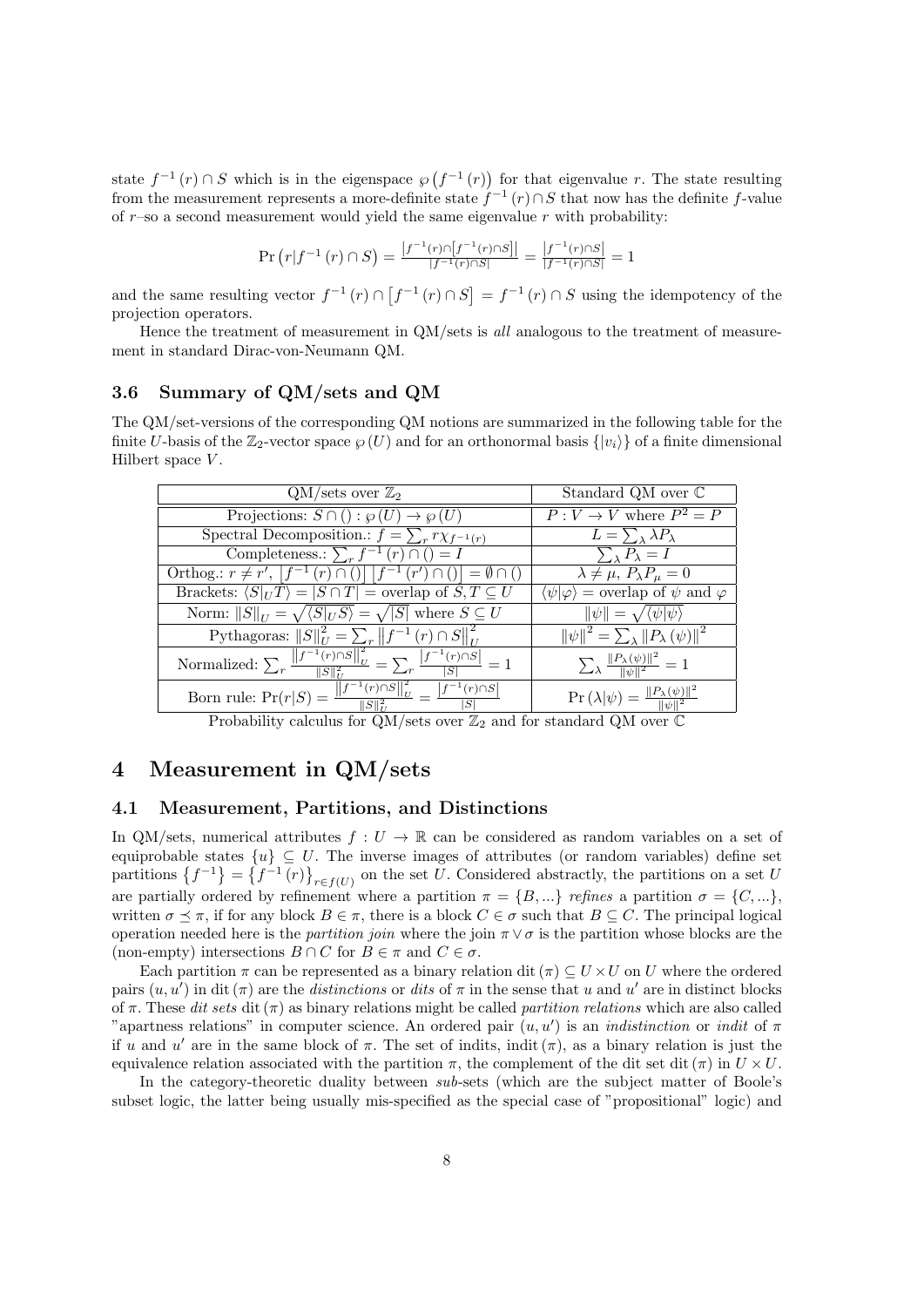*quotient*-sets or partitions ([9] or [10]), the *elements* of a subset and the *distinctions* of a partition are corresponding concepts.<sup>11</sup>

The partial ordering of subsets in the Boolean lattice  $\wp(U)$  is the inclusion of elements, and the refinement partial ordering of partitions in the partition lattice  $\prod(U)$  is just the inclusion of distinctions, i.e.,  $\sigma \preceq \pi$  iff dit ( $\sigma$ )  $\subseteq$  dit ( $\pi$ ). The top of the Boolean lattice is the subset *U* of all possible elements and the top of the partition lattice is the *discrete partition*  $\mathbf{1} = {\{u\}}_{u \in U}$  of singletons which makes all possible distinctions: dit  $(1) = U \times U - \Delta$  (where  $\Delta = \{(u, u) : u \in U\}$  is the diagonal). The bottom of the Boolean lattice is the empty set *∅* of no elements and the bottom of the lattice of partitions is the *indiscrete partition* (or *blob*)  $\mathbf{0} = \{U\}$  which has no distinctions.

The two lattices can be illustrated in the case of  $U = \{a, b, c\}$ .



Figure 1: Subset and partition lattices

In the correspondences between QM/sets and QM, a block *S* in a partition on *U* [i.e., a vector  $S \in \mathcal{P}(U)$  corresponds to *pure* state in QM, and a partition  $\pi = \{B, ...\}$  on *U* is the *mixed state* of orthogonal pure states *B*. In QM, a measurement makes distinctions, i.e., makes alternatives distinguishable, and that turns a pure state into a mixture of probabilistic outcomes. A measurement in QM/sets is the distinction-creating process of turning a pure state  $S \in \mathcal{G}(U)$  into a mixed state partition  $\{f^{-1}(r) \cap S\}_{r \in f(U)}$  on *S*. The distinction-creating process of measurement in QM/sets is the action on *S* of the inverse-image partition  $\{f^{-1}(r)\}_{r \in f(U)}$  in the join  $\{S, S^c\} \vee \{f^{-1}(r)\}$  with the partition  $\{S, S^c\}$ , so that action on *S* is:

$$
S \longrightarrow \left\{ f^{-1}\left(r\right) \cap S \right\}_{r \in f(U)}
$$

 $S \longrightarrow \{f^{-1}(r) \cap S\}_{r \in f(U)}$ <br>Action on the pure state S of an f-measurement-join to give mixed state  $\{f^{-1}(r) \cap S\}_{r \in f(U)}$  on S.

The nonempty states  $\{f^{-1}(r) \cap S\}_{r \in f(U)}$  are all possible or "potential" but the actual indefinite state *S* turns into one of the definite states with the probabilities given by the probability calculus:  $\Pr(r|S) = \frac{\left||f^{-1}(r) \cap S\right||_L^2}{\|S\|^2}$  $\frac{1}{\|S\|_U^2} = \frac{|f^{-1}(r) \cap S|}{|S|}$  $\frac{|F|^{1/3}}{|S|}$ . Since the reduction of the state *S* to the state  $f^{-1}(r) \cap S$  is mathematically described by applying the projection operator  $f^{-1}(r) \cap ($ , it is called a *projective* measurement.

The pedagogical model, QM/sets, could be seen as a development of some of the hints in Hermann Weyl's expository writings about quantum mechanics. He called a partition a "grating" or "sieve"<sup>12</sup>, and then considered *both* set partitions and vector space partitions (direct sum decompositions) as the respective types of gratings.[22, pp. 255-257] He started with a numerical attribute

<sup>&</sup>lt;sup>11</sup>Boole has been included along with Laplace in the name of classical finite probability theory since he developed it as the normalized counting measure on the elements of the subsets of his logic. Applying the same mathematical move to the dual logic of partitions results in developing the notion of *logical entropy*  $h(\pi)$  of a partition  $\pi$  as the normalized counting measure on the dit set dit  $(\pi)$ , i.e.,  $h(\pi) = \frac{|\text{dit}(\pi)|}{|U \times U|}$ . [8]

<sup>12</sup>Arthur Eddington made a very early use of the sieve idea: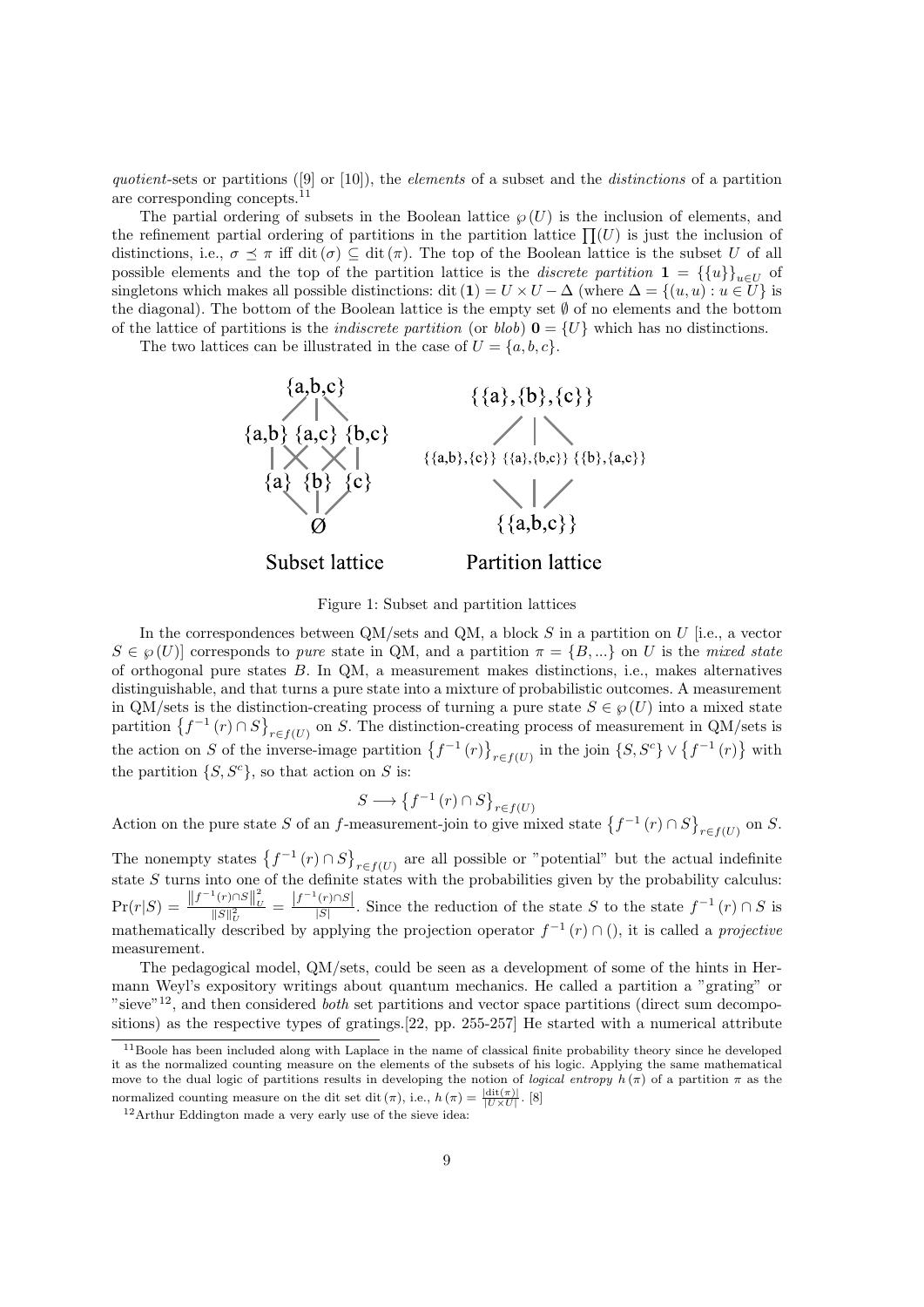on a set, e.g.,  $f: U \to \mathbb{R}$ , which defined the set partition or "grating" [22, p. 255] with blocks having the same attribute-value, e.g.,  $\{f^{-1}(r)\}_{r \in f(U)}$ . Then he moved to the QM case where the universe set, e.g.,  $U = \{u_1, ..., u_n\}$ , or "aggregate of *n* states has to be replaced by an *n*-dimensional Euclidean vector space" [22, p. 256]. The appropriate notion of a vector space partition or "grating" is a "splitting of the total vector space into mutually orthogonal subspaces" so that "each vector  $\vec{x}$  splits into *r* component vectors lying in the several subspaces" [22, p. 256], i.e., a direct sum decomposition of the space. After referring to a partition as a "grating" or "sieve," Weyl notes that "Measurement means application of a sieve or grating" [22, p. 259], e.g., in QM/sets, the application (i.e., join) of the set-grating or partition  $\{f^{-1}(r)\}_{r \in f(U)}$  to the pure state  $\{S\}$  to give the mixed state  $\{f^{-1}(r) \cap S\}_{r \in f(U)}$ .

For some visual imagery of measurement, we might think of the grating as a series of regularpolygonal-shaped holes that might shape an indefinite blob of dough. In a measurement, the blob of dough falls through one of the polygonal holes in the grating with equal probability and then takes on that shape.



Figure 2: Measurement as randomly giving an indefinite blob of dough a definite polygonal shape.

#### **4.2 Measurement in QM/Sets**

In the simple example illustrated below, we start at the one block or state of the indiscrete partition or blob which is  $\{a, b, c\}$ . A measurement uses some attribute that defines an inverse-image partition on  $U = \{a, b, c\}$ . In the case at hand, there are "essentially" four possible attributes that could be used to "measure" the state  $\{a, b, c\}$  (since there are four partitions that refine the indiscrete partition).

For an example of a degenerate measurement, we choose an attribute with a non-discrete inverseimage partition such as the partition  $\pi = \{\{a\}, \{b, c\}\}\$  which determines a DSD  $\{\wp(\{a\}), \wp(\{b, c\})\}.$ Hence the attribute could just be the characteristic function  $\chi_{\{b,c\}}$  with the two eigenspaces  $\wp(\{a\})$ and  $\wp(\lbrace b, c \rbrace)$  and the two eigenvalues 0 and 1 respectively. Since the eigenspace  $\wp\left(\chi_{\lbrace b, c \rbrace}^{-1}(1)\right)$  $\wp(\lbrace b, c \rbrace)$  is not one dimensional, the eigenvalue of 1 is a QM/Sets-version of a *degenerate* eigenvalue. This attribute  $\chi_{\{b,c\}}$  has four (non-zero) eigenvectors:

 $\chi_{\{b,c\}} \upharpoonright \{b,c\} = 1 \{b,c\}, \chi_{\{b,c\}} \upharpoonright \{b\} = 1 \{b\}, \chi_{\{b,c\}} \upharpoonright \{c\} = 1 \{c\}, \text{ and } \chi_{\{b,c\}} \upharpoonright \{a\} = 0 \{a\}.$ 

The "measuring apparatus" makes distinctions by joining the attribute's inverse-image partition

In Einstein's theory of relativity the observer is a man who sets out in quest of truth armed with a measuring-rod. In quantum theory he sets out armed with a sieve.[7, p. 267]

This passage was quoted by Weyl [22, p. 255] in his treatment of gratings.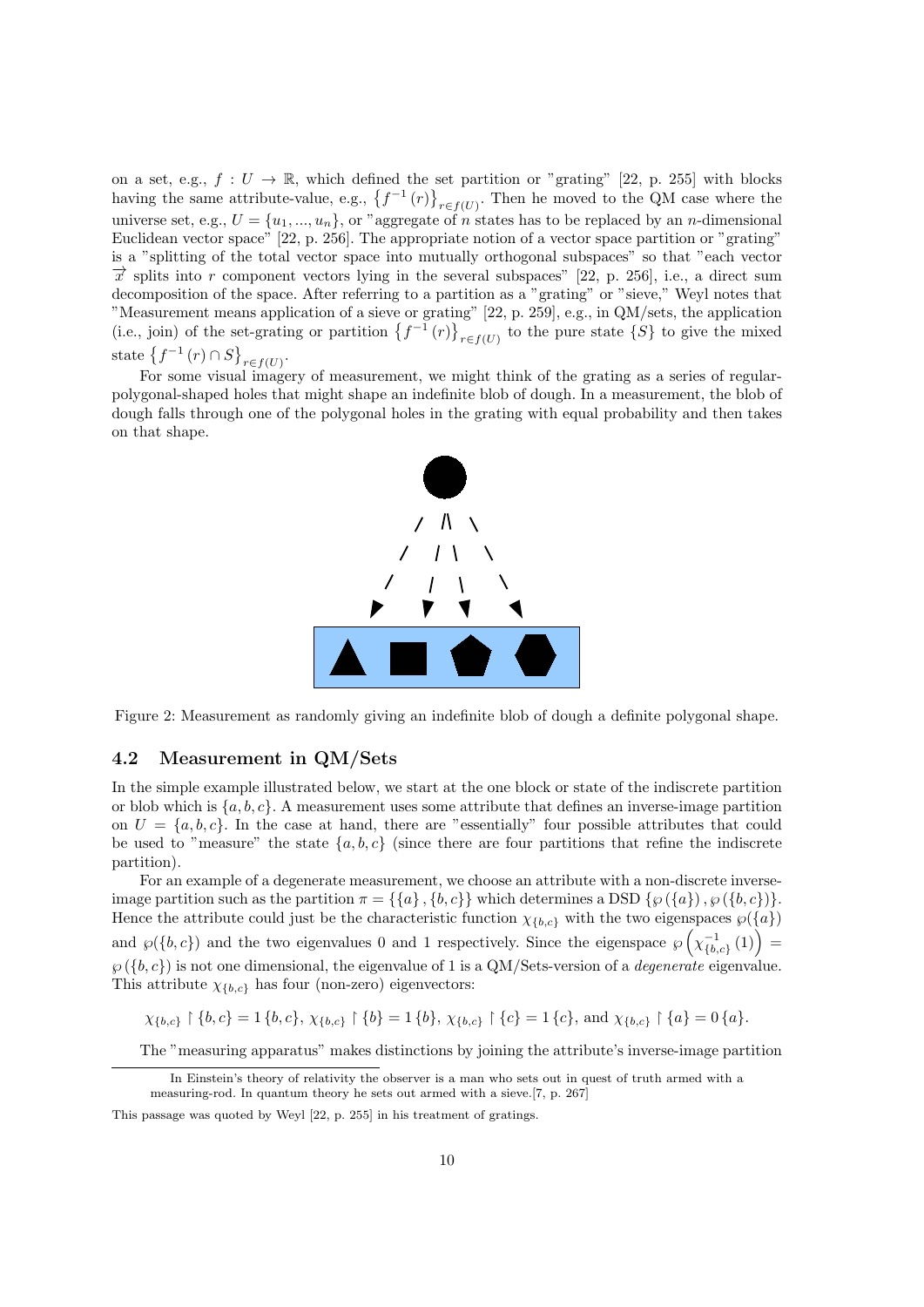$$
\chi_{\{b,c\}}^{-1} = \left\{ \chi_{\{b,c\}}^{-1}(1), \chi_{\{b,c\}}^{-1}(0) \right\} = \left\{ \{b,c\}, \{a\} \right\}
$$

with the pure state representing the indefinite entity  $U = \{a, b, c\}$ . The action on the pure state is:

$$
U \to \{U\} \vee \chi_{\{b,c\}}^{-1} = \chi_{\{b,c\}}^{-1} = \{\{b,c\},\{a\}\}.
$$

The measurement of that attribute returns one of the eigenvalues with the probabilities:

$$
\Pr(0|U) = \frac{|\{a\} \cap \{a,b,c\}|}{|\{a,b,c\}|} = \frac{1}{3} \text{ and } \Pr(1|U) = \frac{|\{b,c\} \cap \{a,b,c\}|}{|\{a,b,c\}|} = \frac{2}{3}.
$$

Suppose it returns the eigenvalue 1. Then the indefinite entity  ${a, b, c}$  reduces to the projected eigenstate  $\chi_{\{b,c\}}^{-1}(1) \cap \{a,b,c\} = \{b,c\}$  for that eigenvalue [4, p. 221].

Since this is a degenerate result (i.e., the eigenspace  $\wp\left(\chi_{\{b,c\}}^{-1}(1)\right) = \wp(\{b,c\})$  doesn't have dimension one), another measurement is needed to make more distinctions. Measurements by attributes, such as  $\chi_{\{a,b\}}$  or  $\chi_{\{a,c\}}$ , that give either of the other two partitions,  $\{\{a,b\},\{c\}\}\$ or  $\{\{b\}, \{a, c\}\}\$ as inverse images, would suffice to distinguish  $\{b, c\}$  into  $\{b\}$  or  $\{c\}$ . Then either attribute together with the attribute *χ{b,c}* would form a *Complete Set of Compatible Attributes* or CSCA (i.e., the QM/Sets-version of Dirac's Complete Set of Commuting Operators or CSCO), where *complete* means that the join of the attributes' inverse-image partitions gives the discrete partition and where *compatible* means that all the attributes can be taken as defined on the same set of (simultaneous) basis eigenvectors, e.g., the *U*-basis.

Taking, for example, the other attribute as  $\chi_{\{a,b\}}$ , the join of the two attributes' partitions is discrete:

$$
\chi_{\{b,c\}}^{-1} \vee \chi_{\{a,b\}}^{-1} = \{\{a\},\{b,c\}\} \vee \{\{a,b\},\{c\}\} = \{\{a\},\{b\},\{c\}\} = \mathbf{1}.
$$

Hence all the eigenstate singletons can be characterized by the ordered pairs of the eigenvalues of these two attributes:  $\{a\} = (0,1), \{b\} = (1,1),$  and  $\{c\} = (1,0)$  (using Dirac's ket-notation to give the ordered pairs and listing the eigenvalues of  $\chi_{\{b,c\}}$  first on the left).

The second projective measurement of the indefinite entity  ${b, c}$  using the attribute  $\chi_{\{a, b\}}$  with the inverse-image partition  $\chi_{\{a,b\}}^{-1} = \{\{a,b\},\{c\}\}\$  would have the pure-to-mixed state action:

$$
\{b,c\} \to \{\{b,c\} \cap \chi_{\{a,b\}}(1), \{b,c\} \cap \chi_{\{a,b\}}(0)\} = \{\{b\},\{c\}\}.
$$

The distinction-making measurement would cause the indefinite entity *{b, c}* to turn into one of the definite entities of  ${b}$  or  ${c}$  with the probabilities:

$$
Pr (1 | \{b, c\}) = \frac{|\{a, b\} \cap \{b, c\}|}{|\{b, c\}|} = \frac{1}{2} \text{ and } Pr (0 | \{b, c\}) = \frac{|\{c\} \cap \{b, c\}|}{|\{b, c\}|} = \frac{1}{2}.
$$

If the measured eigenvalue is 0, then the state  $\{b, c\}$  projects to  $\chi_{\{a, b\}}^{-1}(0) \cap \{b, c\} = \{c\}$  as pictured below.

$$
\{\{a\},\{b\},\{c\}\}\
$$
  
\n
$$
\{\{a,b\},\{c\}\}\{\{a\},\{b,c\}\}\{\{b\},\{a,c\}\}\}
$$
  
\n
$$
\{\{a,b,c\}\}\
$$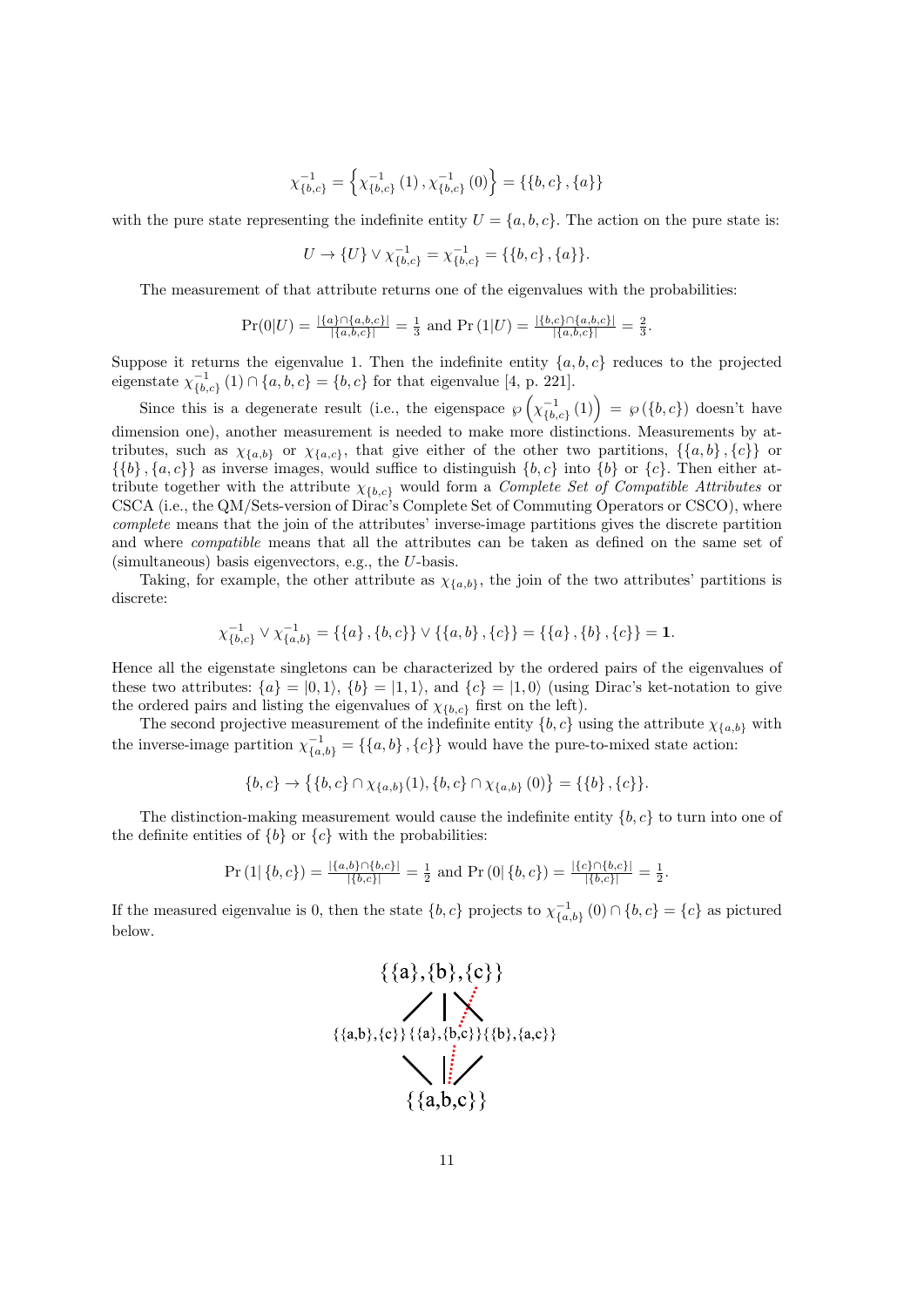#### Figure 3: Degenerate measurement

The two projective measurements of  $\{a, b, c\}$  using the complete set of compatible (e.g., both defined on *U*) attributes  $\chi_{\{b,c\}}$  and  $\chi_{\{a,b\}}$  produced the respective eigenvalues 1 and 0 so the resulting eigenstate was characterized by the eigenket  $|1,0\rangle = \{c\}$ .

Again, this is all analogous to standard Dirac-von-Neumann quantum mechanics.

### **5 Density matrices and measurement in QM/sets**

The previous treatment of the role of partitions in measurement can be restated using density matrices over the reals. Given a partition  $\pi = \{B, ...\}$  on  $U = \{u_1, ..., u_n\}$ , the blocks  $B \in \pi$  can be thought of as (nonoverlapping or "orthogonal") "pure states" where the "state" *B* occurs with the probability  $p_B = \frac{|B|}{|U|}$ . Then we can transport the usual procedure for forming the density matrix  $\rho(\pi)$ for the "orthogonal pure states" *B* with the probabilities  $p_B$ . The "pure state" *B* normalized in the reals to length 1 is represented by the column vector  $|B\rangle_1 = \frac{1}{\sqrt{2}}$  $\frac{1}{|B|}$   $\left[\chi_B\left(u_1\right),...,\chi_B\left(u_n\right)\right]^t$  (where  $\left[\ \right]^t$ 

indicates the transpose). Then the *density matrix*  $\rho(B)$  *for the pure state*  $B \subseteq U$  is then (calculating in the reals):

$$
\rho(B) = |B\rangle_1 (|B\rangle_1)^t = \frac{1}{|B|} \begin{bmatrix} \chi_B(u_1) \\ \chi_B(u_2) \\ \vdots \\ \chi_B(u_n) \end{bmatrix} [\chi_B(u_1), ..., \chi_B(u_n)]
$$

$$
= \frac{1}{|B|} \begin{bmatrix} \chi_B(u_1) & \chi_B(u_1) \chi_B(u_2) & \cdots & \chi_B(u_1) \chi_B(u_n) \\ \chi_B(u_2) \chi_B(u_1) & \chi_B(u_2) & \cdots & \chi_B(u_2) \chi_B(u_n) \\ \vdots & \vdots & \ddots & \vdots \\ \chi_B(u_n) \chi_B(u_1) & \chi_B(u_n) \chi_B(u_2) & \cdots & \chi_B(u_n) \end{bmatrix}
$$

.

For instance if  $U = \{u_1, u_2, u_3\}$ , then for the blocks in the partition  $\pi = \{\{u_1, u_2\}, \{u_3\}\}\$ :

$$
\rho(\lbrace u_1, u_2 \rbrace) = \begin{bmatrix} \frac{1}{2} & \frac{1}{2} & 0 \\ \frac{1}{2} & \frac{1}{2} & 0 \\ 0 & 0 & 0 \end{bmatrix} \text{ and } \rho(\lbrace u_3 \rbrace) = \begin{bmatrix} 0 & 0 & 0 \\ 0 & 0 & 0 \\ 0 & 0 & 1 \end{bmatrix}.
$$

Then the "mixed state" *density matrix*  $\rho(\pi)$  *of the partition*  $\pi$  is the weighted sum:

$$
\rho(\pi) = \sum_{B \in \pi} p_B \rho(B).
$$

In the example, this is:

$$
\rho(\pi) = \frac{2}{3} \begin{bmatrix} \frac{1}{2} & \frac{1}{2} & 0 \\ \frac{1}{2} & \frac{1}{2} & 0 \\ 0 & 0 & 0 \end{bmatrix} + \frac{1}{3} \begin{bmatrix} 0 & 0 & 0 \\ 0 & 0 & 0 \\ 0 & 0 & 1 \end{bmatrix} = \begin{bmatrix} \frac{1}{3} & \frac{1}{3} & 0 \\ \frac{1}{3} & \frac{1}{3} & 0 \\ 0 & 0 & \frac{1}{3} \end{bmatrix}.
$$

In partition logic [10], given a set partition  $\pi = \{B, B', \dots\}$  on a universe set *U*, an ordered pair  $(u, u') \in U \times U$  is called a *distinction* or *dit* of  $\pi$  if the elements are in different blocks of  $\pi$ , and the set of all distinctions is the *dit set* dit( $\pi$ ). An ordered pair  $(u, u')$  is called an *indistinction* or *indit* of  $\pi$  if the two elements are in the same block of  $\pi$ , and the set of all indistinctions is the indit set indit ( $\pi$ ). A partition  $\pi$  has an associated binary equivalence relation which is its indit set indit  $(\pi) \subseteq U \times U$ , and an associated partition relation or apartness relation which is the complementary dit set dit  $(\pi) = U \times U - \text{indit}(\pi)$ . The density matrix  $\rho(\pi)$  of the partition can then be directly interpreted in terms of its indit set: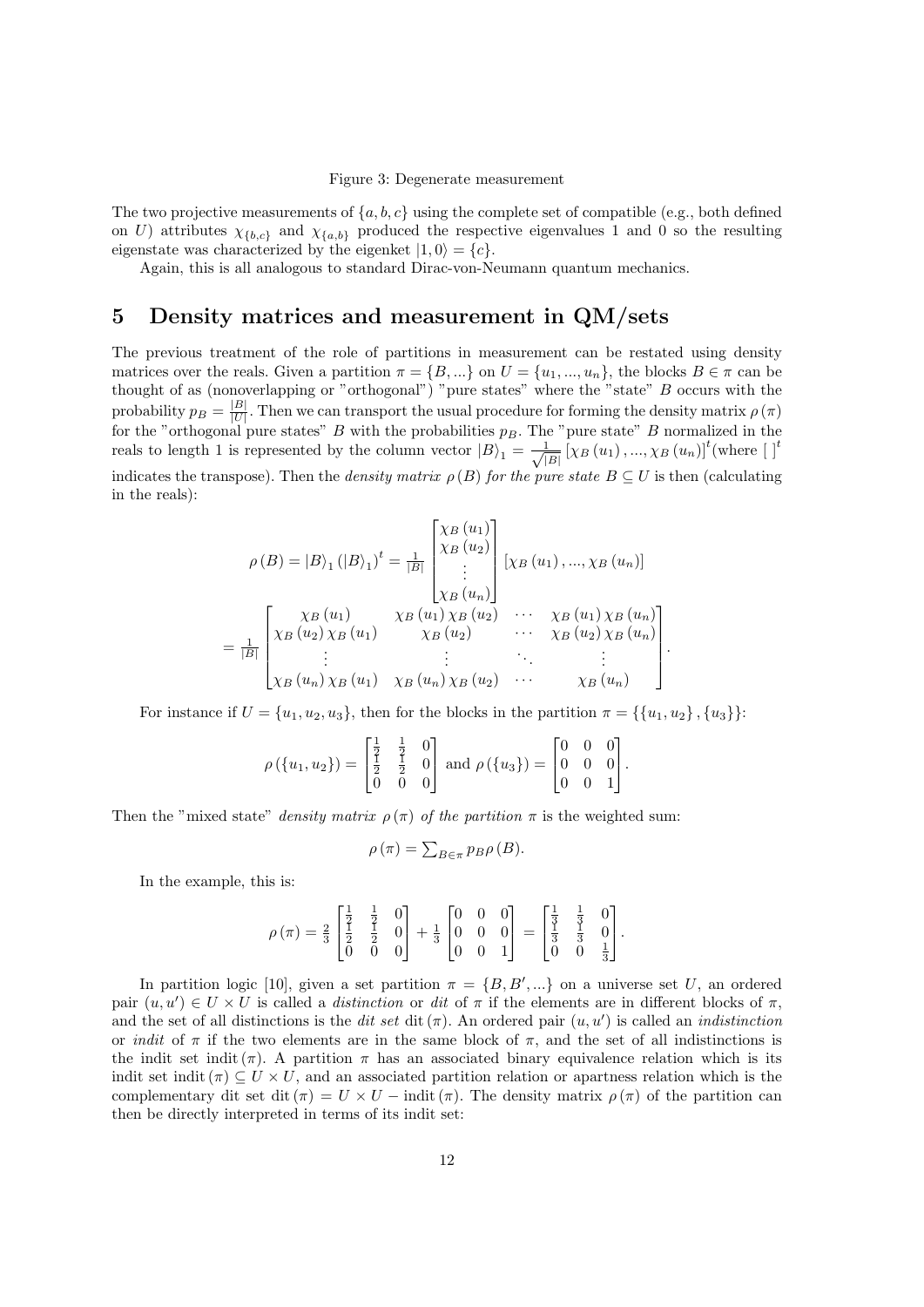$$
\rho_{jk}(\pi) = \begin{cases} \frac{1}{|U|} \text{ if } (u_j, u_k) \in \text{indit}(\pi) \\ 0 \text{ if } (u_j, u_k) \notin \text{indit}(\pi) \end{cases}.
$$

All the entries are real "amplitudes" whose sum of squares are the two-draw probabilities of drawing a pair of elements from *U* (with replacement) that is an indistinction of *π*. Like in the full quantum case, the non-zero entries of the density matrix  $\rho_{jk}(\pi) = \sqrt{\frac{1}{|U|} \frac{1}{|U|}} = \frac{1}{|U|}$  are the "coherences" [4, p. 302] which indicate that  $u_j$  and  $u_k$  "cohere" together in a block or "pure state" of the partition, i.e., for some block  $B \in \pi$ ,  $u_j, u_k \in B$ . Since the ordered pairs  $(u_j, u_j)$  in the diagonal  $\Delta \subseteq U \times U$ are always indits of any partition, the diagonal entries in  $\rho(\pi)$  are always  $\frac{1}{|U|}$ .

Combinatorial theory gives a natural way to define the same density matrix  $\rho(\pi)$  of a partition *π*. A binary relation *R* ⊆ *U ×U* on *U* = {*u*<sub>1</sub>*, ..., u<sub>n</sub></sub>}* can be represented by an *n × n incidence matrix I*(*R*) where

$$
I(R)_{jk} = \begin{cases} 1 \text{ if } (u_j, u_k) \in R \\ 0 \text{ if } (u_j, u_k) \notin R. \end{cases}
$$

Taking *R* as the equivalence relation indit ( $\pi$ ) associated with a partition  $\pi$ , the density matrix  $\rho(\pi)$ defined above is just the incidence matrix  $I(\text{indit}(\pi))$  rescaled to be of trace 1 (i.e., sum of diagonal entries is 1):

$$
\rho(\pi) = \frac{1}{|U|} I(\text{indit}(\pi)).
$$

If the subsets  $T \in \mathcal{G}(U)$  are represented by the *n*-ary column vectors  $[\chi_T(u_1), ..., \chi_T(u_n)]^t$ , then the action of the projection operator  $B \cap (): \wp(U) \to \wp(U)$  is represented in the *U*-basis by the  $n \times n$  diagonal matrix  $P_B$  where the diagonal entries are:

$$
(P_B)_{jj} = \begin{cases} 1 \text{ if } u_j \in B \\ 0 \text{ if } u_j \notin B \end{cases} = \chi_B(u_j)
$$

which is idempotent,  $P_B^2 = P_B$ , and symmetric,  $P_B^t = P_B$ . For any state  $S \in \mathcal{P}(U)$ , the trace (sum of diagonal entries) of  $P_B \rho(S)$  is:

tr 
$$
[P_B \rho(S)] = \frac{1}{|S|} \sum_{j=1}^n \chi_S(u_j) \chi_B(u_j) = \frac{|B \cap S|}{|S|} = \Pr(B|S)
$$

so given  $f: U \to \mathbb{R}$ ,

$$
\Pr(r|S) = \frac{|f^{-1}(r) \cap S|}{|S|} = \text{tr}\left[P_{f^{-1}(r)} \rho(S)\right]
$$

This is the QM/Sets version of the usual result:  $Pr(\lambda|\psi) = \frac{\|P_{\lambda}(\psi)\|^2}{\|\psi\|^2}$  $\frac{\partial \lambda(\psi) \|\Gamma}{\|\psi\|^2} = \text{tr} \left[ P_{\lambda} \rho \left( \psi \right) \right].$ 

Given a state *S*, the measurement by the *f*-attribute DSD  $\left\{\wp\left(f^{-1}(r)\right)\right\}_{r\in f(U)}$  projects *S* to the state  $f^{-1}(r) \cap S$  with the probability  $\text{tr}[P_{f^{-1}(r)} \rho(S)] = \frac{|f^{-1}(r) \cap S|}{|S|} = \Pr(r|S)$ . We need to convert this into the language of density matrices. Starting with the pure state *S* as a normalized column vector  $|S\rangle_1$ , the subset  $f^{-1}(r) \cap S$  resulting from that projection is the column vector  $P_{f^{-1}(r)} |S\rangle$ . To calculate the corresponding density matrix we must first normalize the column vector  $P_{f^{-1}(r)} | S \rangle$ by dividing through by  $\sqrt{|f^{-1}(r) \cap S|}$  (where nonzero). But the normalizing factor to compute  $\rho(S)$  was  $\sqrt{|S|}$ , i.e.,  $|S\rangle_1 = \frac{1}{\sqrt{2}}$  $\frac{1}{|S|} |S\rangle$ . Since tr  $[P_{f^{-1}(r)} \rho(S)] = \frac{|f^{-1}(r) \cap S|}{|S|}$  $\frac{(1+iS)}{|S|}$ , the normalized version of  $P_{f^{-1}(r)} |S\rangle$  is:

$$
\frac{1}{\sqrt{|f^{-1}(r) \cap S|}} P_{f^{-1}(r)} \left| S \right> = \frac{1}{\sqrt{|f^{-1}(r) \cap S|}} P_{f^{-1}(r)} \sqrt{|S|} \left| S \right>_{1} = \frac{1}{\sqrt{\text{tr}[P_{f^{-1}(r)} \rho(S)]}} P_{f^{-1}(r)} \left| S \right>_{1}.
$$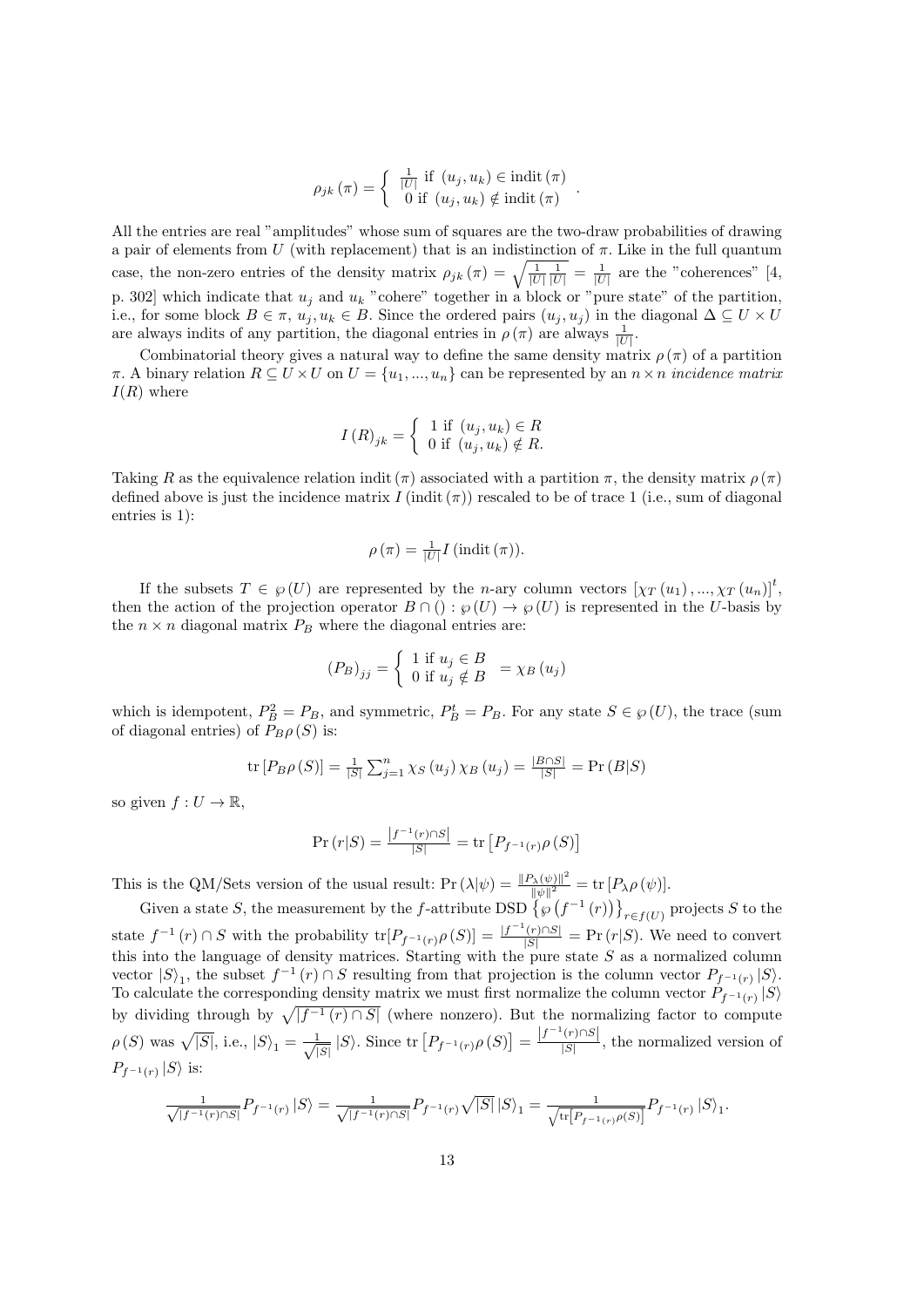Hence the density matrix corresponding to the projected state  $P_{f^{-1}(r)} |S\rangle$  is:

$$
\frac{1}{\text{tr}[P_{f^{-1}(r)}\rho(S)]}\left(P_{f^{-1}(r)}\left|S\right\rangle_{1}\right)\left(P_{f^{-1}(r)}\left|S\right\rangle_{1}\right)^{t}
$$
\n
$$
=\frac{1}{\text{tr}[P_{f^{-1}(r)}\rho(S)]}P_{f^{-1}(r)}\left|S\right\rangle_{1}\left(\left|S\right\rangle_{1}\right)^{t}\left(P_{f^{-1}(r)}\right)^{t}=\frac{P_{f^{-1}(r)}\rho(S)P_{f^{-1}(r)}}{\text{tr}[P_{f^{-1}(r)}\rho(S)]}.
$$

This might be illustrated by using the degenerate measurement where  $f = \chi_{\{a,b\}}$  and  $S = \{b, c\}$ . Then the density matrix is:

$$
\rho(\lbrace b, c \rbrace) = \begin{bmatrix} 0 & 0 & 0 \\ 0 & \frac{1}{2} & \frac{1}{2} \\ 0 & \frac{1}{2} & \frac{1}{2} \end{bmatrix} \text{ and } \chi_{\lbrace a,b\rbrace}^{-1}(1) = f^{-1}(1) = \lbrace a,b\rbrace \text{ so } P_{f^{-1}(1)} = \begin{bmatrix} 1 & 0 & 0 \\ 0 & 1 & 0 \\ 0 & 0 & 0 \end{bmatrix}.
$$

$$
P_{f^{-1}(1)}\rho(\lbrace b,c\rbrace) = \begin{bmatrix} 1 & 0 & 0 \\ 0 & 1 & 0 \\ 0 & 0 & 0 \end{bmatrix} \begin{bmatrix} 0 & 0 & 0 \\ 0 & \frac{1}{2} & \frac{1}{2} \\ 0 & \frac{1}{2} & \frac{1}{2} \end{bmatrix} = \begin{bmatrix} 0 & 0 & 0 \\ 0 & \frac{1}{2} & \frac{1}{2} \\ 0 & 0 & 0 \end{bmatrix}
$$

$$
P_{f^{-1}(1)}\rho(\lbrace b,c\rbrace) P_{f^{-1}(1)} = \begin{bmatrix} 0 & 0 & 0 \\ 0 & \frac{1}{2} & \frac{1}{2} \\ 0 & 0 & 0 \end{bmatrix} \begin{bmatrix} 1 & 0 & 0 \\ 0 & 1 & 0 \\ 0 & 0 & 0 \end{bmatrix} = \begin{bmatrix} 0 & 0 & 0 \\ 0 & \frac{1}{2} & 0 \\ 0 & 0 & 0 \end{bmatrix}
$$

Since  $\text{tr}\left[P_{f^{-1}(1)}\rho\left(\{b,c\}\right)\right]=\frac{1}{2}$ , the resultant state from that projection is:

$$
\frac{P_{f^{-1}(1)}\rho(\{b,c\})P_{f^{-1}(1)}}{\text{tr}[P_{f^{-1}(1)}\rho(\{b,c\})]} = \frac{1}{1/2} \begin{bmatrix} 0 & 0 & 0 \ 0 & \frac{1}{2} & 0 \ 0 & 0 & 0 \end{bmatrix} = \begin{bmatrix} 0 & 0 & 0 \ 0 & 1 & 0 \ 0 & 0 & 0 \end{bmatrix}
$$

with the density matrix  $\rho({b})$  where  ${b} = f^{-1}(1) \cap {b, c} = {a, b} \cap {b, c}$ . For the other eigenvalue of 0, we have

$$
P_{f^{-1}(0)}\rho(\lbrace b,c\rbrace) P_{f^{-1}(0)} = \begin{bmatrix} 0 & 0 & 0 \\ 0 & 0 & 0 \\ 0 & 0 & 1 \end{bmatrix} \begin{bmatrix} 0 & 0 & 0 \\ 0 & \frac{1}{2} & \frac{1}{2} \\ 0 & \frac{1}{2} & \frac{1}{2} \end{bmatrix} \begin{bmatrix} 0 & 0 & 0 \\ 0 & 0 & 0 \\ 0 & 0 & 1 \end{bmatrix}
$$

$$
= \begin{bmatrix} 0 & 0 & 0 \\ 0 & 0 & 0 \\ 0 & \frac{1}{2} & \frac{1}{2} \end{bmatrix} \begin{bmatrix} 0 & 0 & 0 \\ 0 & 0 & 0 \\ 0 & 0 & 1 \end{bmatrix} = \begin{bmatrix} 0 & 0 & 0 \\ 0 & 0 & 0 \\ 0 & 0 & \frac{1}{2} \end{bmatrix}
$$

and  $\text{tr}\left[P_{f^{-1}(0)}\rho(\{b,c\})\right] = \frac{1}{2}$  so

$$
\frac{P_{f^{-1}(0)}\rho(\{b,c\})P_{f^{-1}(0)}}{\mathrm{tr}\big[P_{f^{-1}(0)}\rho(\{b,c\})\big]}=\frac{1}{1/2}\begin{bmatrix}0 & 0 & 0 \\ 0 & 0 & 0 \\ 0 & 0 & \frac{1}{2}\end{bmatrix}=\begin{bmatrix}0 & 0 & 0 \\ 0 & 0 & 0 \\ 0 & 0 & 1\end{bmatrix}
$$

which is the density matrix for the pure state  ${c}$  =  $f^{-1}(0) \cap {b, c} = {c} \cap {b, c}$ .

The final formula for the post-measurement mixed state  $\hat{\rho}(S)$  would weigh the projected states by their probability, so we have:

$$
\hat{\rho}(S) = \sum_{r \in f(U)} \Pr(r|S) \frac{P_{f^{-1}(r)} \rho(S) P_{f^{-1}(r)}}{\text{tr}[P_{f^{-1}(r)} \rho(S)]} \n= \sum_{r \in f(U)} \text{tr}[P_{f^{-1}(r)} \rho(S)] \frac{P_{f^{-1}(r)} \rho(S) P_{f^{-1}(r)}}{\text{tr}[P_{f^{-1}(r)} \rho(S)]} = \sum_{r \in f(U)} P_{f^{-1}(r)} \rho(S) P_{f^{-1}(r)}.
$$

Thus the action of the measurement is:

$$
\rho(S) \longrightarrow \hat{\rho}(S) = \sum_{r \in f(U)} P_{f^{-1}(r)} \rho(S) P_{f^{-1}(r)}
$$
  
Measurement of *S* using *f*-attribute in density matrix form.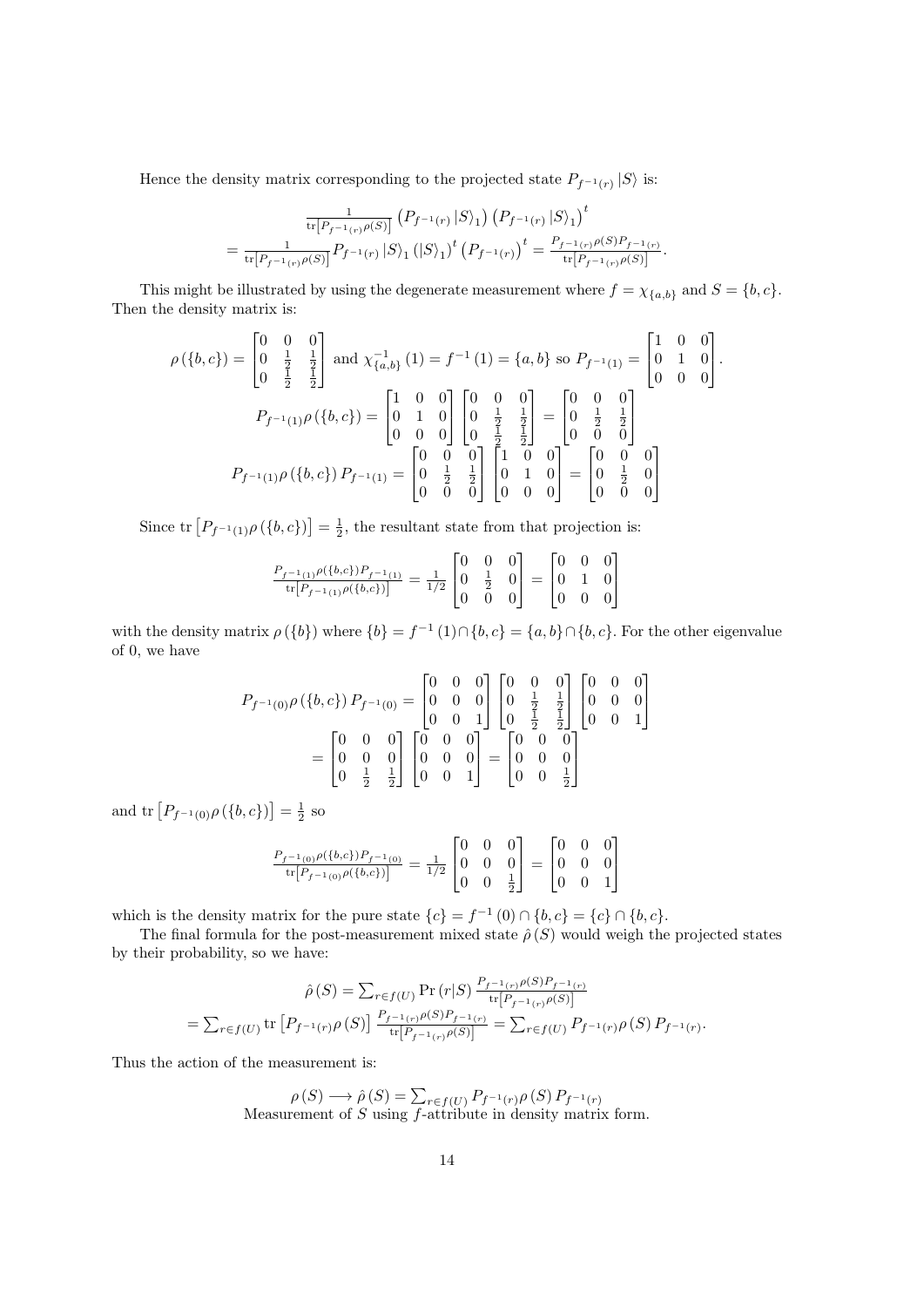This result is just the "transported" QM/Sets version of the description of measurement in full QM. Consider the projective measurement using a self-adjoint operator *F* on *V* with the DSD  $\{V_\lambda\}$ of eigenspaces and the projections to the eigenspaces  $P_{\lambda}: V \to V_{\lambda}$ . The measurement of a normalized pure state  $|\psi\rangle$  results in the state  $P_{\lambda} |\psi\rangle$  with the probability  $p_{\lambda} = \text{tr}[P_{\lambda} \rho(\psi)] = \text{Pr}(\lambda |\psi)$  where  $\rho(\psi) = |\psi\rangle \langle \psi|$ . The projected resultant state  $P_{\lambda} |\psi\rangle$  has the density matrix  $\frac{P_{\lambda} |\psi\rangle \langle \psi| P_{\lambda}}{\text{tr}[P_{\lambda} \rho(\psi)]} = \frac{P_{\lambda} \rho(\psi) P_{\lambda}}{\text{tr}[P_{\lambda} \rho(\psi)]}$  $\mathrm{tr}[P_\lambda \rho(\psi)]$ so the mixed state describing the probabilistic results of the measurement is [17, p. 101 or p. 515]:

$$
\hat{\rho}(\psi) = \sum_{\lambda} p_{\lambda} \frac{P_{\lambda} \rho(\psi) P_{\lambda}}{\text{tr}[P_{\lambda} \rho(\psi)]} = \sum_{\lambda} \text{tr}[P_{\lambda} \rho(\psi)] \frac{P_{\lambda} \rho(\psi) P_{\lambda}}{\text{tr}[P_{\lambda} \rho(\psi)]} = \sum_{\lambda} P_{\lambda} \rho(\psi) P_{\lambda}.
$$

Thus we see how the density matrix treatment of measurement in QM/Sets

$$
\rho(S) \longrightarrow \hat{\rho}(S) = \sum_{r \in f(U)} P_{f^{-1}(r)} \rho(S) P_{f^{-1}(r)}
$$

is just a sets-version of the density matrix treatment of projective measurement in standard Diracvon-Neumann QM:

$$
\rho(\psi) \longmapsto \hat{\rho}(\psi) = \sum_{\lambda} P_{\lambda} \rho(\psi) P_{\lambda}.
$$

### **6 Commutators and the Indeterminacy Principle in QM/sets**

The only attributes  $f: U \to \mathbb{R}$  on some basis set *U* for  $\mathbb{Z}_2^n$  (where  $|U| = n$ ) that can be *internalized* (or "quantized") as linear operators  $\mathbb{Z}_2^n \to \mathbb{Z}_2^n$  are the characteristic functions  $\chi_S: U \to 2 \subseteq \mathbb{R}$ . But the properties of a general attribute  $f: U \to \mathbb{R}$  can be analyzed in terms of the projection operators  $P_{f^{-1}(r)}$ , of the characteristic functions  $\chi_{f^{-1}(r)} : U \to 2$ . Hence we focus on projection operators  $P: \mathbb{Z}_2^n \to \mathbb{Z}_2^n$ .

Given two projection operators  $P, P' : \mathbb{Z}_2^n \to \mathbb{Z}_2^n$ , they may come from characteristic functions  $\chi_S : U \to 2$  and  $\chi_{S'} : U' \to 2$  for quite different basis sets *U* and *U*'. But each projection has eigenvalues 0*,* 1 so they define two Direct Sum Decompositions (DSDs) in terms of their eigenspaces (where  $V_i = \wp\left(\chi_S^{-1}(i)\right)$  and similarly for  $V'_i$ ):

$$
V_1 \oplus V_0 = \mathbb{Z}_2^n = V_1' \oplus V_0'.
$$

If we think of the eigenspaces as being like the disjoint blocks in two binary set partitions, we can then try to form the *partition join* by considering the pairwise intersections of the eigenspaces and the space *K* they span:

$$
K = (V_1 \cap V_1') \oplus (V_1 \cap V_0') \oplus (V_0 \cap V_1') \oplus (V_0 \cap V_0') \subseteq \mathbb{Z}_2^n.
$$
  
Simultaneous eigenvector space

The non-zero vectors in those intersections  $V_i \cap V'_j$  are, by definition, the *simultaneous eigenvectors* of the two operators  $P$  and  $P'$ , so the space  $K$  is the space spanned by the simultaneous eigenvectors.

The non-zero subspaces  $V_i \cap V'_j$  form a DSD of K which might be called the *proto-join* of the two DSDs  $\{V_1, V_0\}$  and  $\{V'_1, V'_0\}$  ("proto" since *K* might not be the whole space). If *K* is the whole space  $\mathbb{Z}_2^n$ , then that DSD would be called the *join of the DSDs*  $\{V_1, V_0\}$  and  $\{V'_1, V'_0\}$ .

What is the subspace  $K$  and when is it the whole space  $\mathbb{Z}_2^n$ ?

The *kernel* of a linear operator  $L: \mathbb{Z}_2^n \to \mathbb{Z}_2^n$  is the subspace of all vectors that are mapped to the zero vector. Given the two linear operators  $P, P' : \mathbb{Z}_2^n \to \mathbb{Z}_2^n$ , their *commutator* is the operator:

$$
[P, P'] = PP' - P'P : \mathbb{Z}_2^n \to \mathbb{Z}_2^n.
$$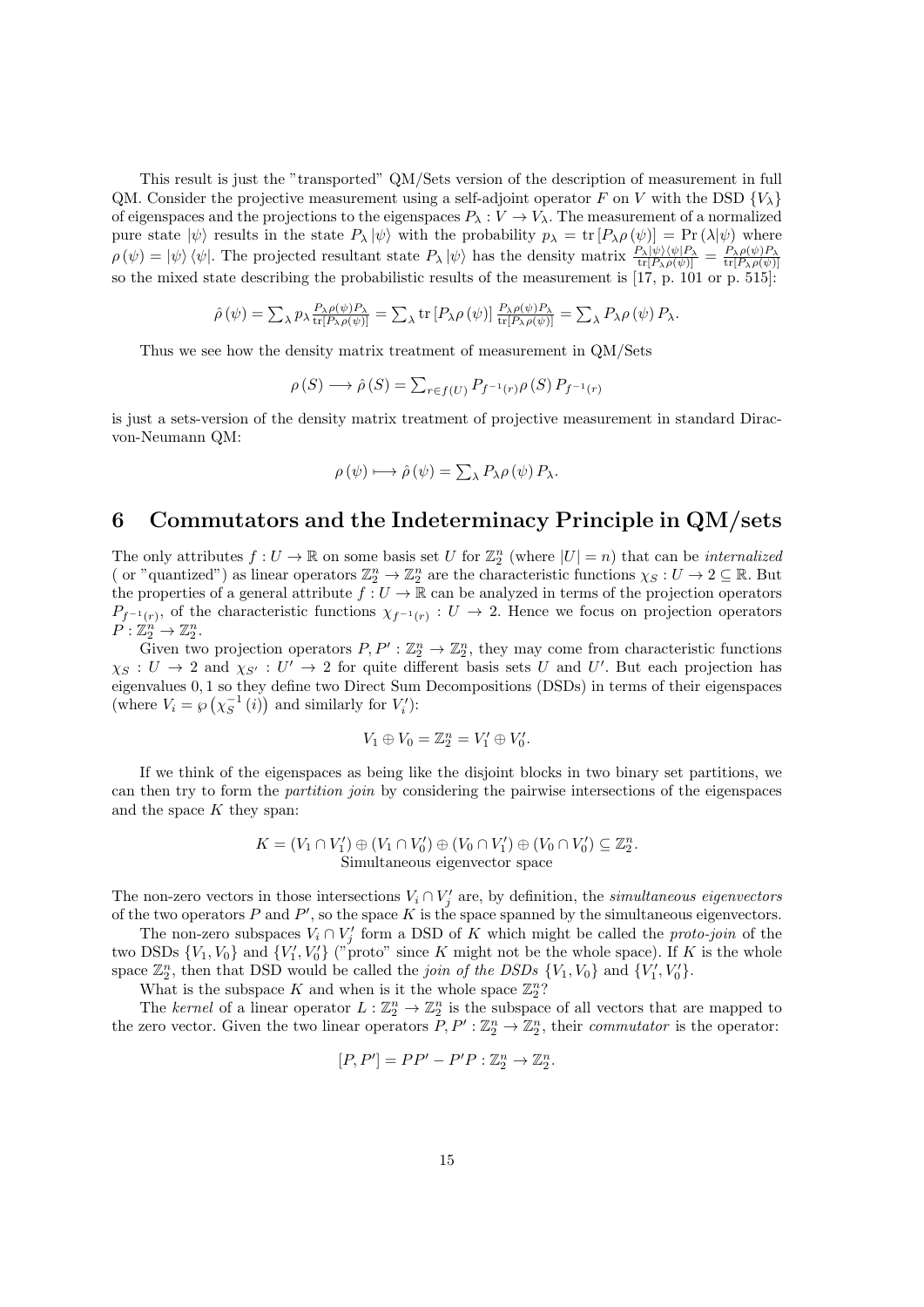**Theorem:**  $K = \text{ker}([P, P$ <sup>'</sup> $])$ , i.e., the simultaneous eigenvector space is the kernel of the commutator.

Proof: While we will only use this theorem for the case of projection operators on  $\mathbb{Z}_2^n$ , it is true for any diagonalizable operators on any finite dimensional vector space. Let  $L, M : V \rightarrow V$ be two diagonalizable operators on a finite dimensional vector space *V* and let *v* be a simultaneous eigenvector of the operators, i.e.,  $Lv = \lambda v$  and  $Mv = \mu v$ . Then  $[L, M](v) = (LM - ML)(v)$  $(\lambda \mu - \mu \lambda) v = 0$  so the space K spanned by the simultaneous eigenvectors is contained in the kernel ker  $([L, M])$ , i.e.,  $K \subseteq \text{ker }([L, M])$ . Conversely, if we restrict the two operators to the subspace  $\ker([L,M])$ , then the restricted operators commute on that subspace. Then it is a standard theorem of linear algebra [13, p. 177] that the space is spanned by simultaneous eigenvectors of the two restricted operators. But if a vector is a simultaneous eigenvectors for the two operators restricted to a subspace, they are the same for the operators on the whole space *V*, so ker  $([L, M]) \subseteq K$ .

Then the operators commute, i.e.,  $[P, P'] = 0$  (the zero operator) so ker  $([P, P']) = \mathbb{Z}_2^n$  iff the whole space is spanned by the simultaneous eigenvectors of the two operators.

The opposite special case is when the commutator is non-singular so its kernel is the zero space, and we could say the projections are "conjugate incompatible" operators like position and momentum in full QM.

In general, there are three types of compatibility or incompatibility between observables:

- compatible = commutator is the zero operator;
- incompatible = commutator is not the zero operator;
- conjugate = commutator is non-singular (maximal incompatibility).

To simplify notation, subsets like  ${a, b, c}$  will sometimes be written as *abc* without the curly brackets and commas.

**Example of conjugate operators**: In  $\mathbb{Z}_2^4$ , take the computational  $U$ -basis as  $\{\{a\},\{b\},\{c\},\{d\}\}$ or *{a, b, c, d}* (without the curly brackets on the subset-vectors) with an operator defined by the *U*attribute  $f = \chi_{\{a,c\}} : a, c \mapsto 1$  and  $b, d \mapsto 0$ . Let  $\hat{U} = \{\hat{a}, \hat{b}, \hat{c}, \hat{d}\}$  be the "complementary" basis where  $\hat{a} = bcd, \hat{b} = acd, \hat{c} = abd$ , and  $\hat{d} = abc$  [N.B. Those subsets complementary to the singletons only form a basis when *U* has *even* cardinality]. Consider the operator defined by the  $\hat{U}$ -attribute  $g: \hat{U} \to 2$  where  $g = \chi_{\{\hat{a},\hat{b}\}} : \hat{a}, \hat{b} \mapsto 1$  and  $\hat{c}, \hat{d} \mapsto 0$ . Then the two direct sum decompositions defined by the attributes are:

$$
\wp\left(f^{-1}\left(1\right)\right)\oplus \wp\left(f^{-1}\left(0\right)\right) \\ = \{\emptyset,a,c,ac\} \oplus \{\emptyset,b,d,bd\} \\ \text{and} \\ \wp\left(g^{-1}\left(1\right)\right)\oplus \wp\left(g^{-1}\left(0\right)\right) \\ = \left\{\emptyset,\hat{a},\hat{b},\hat{a}\hat{b}\right\} \oplus \left\{\emptyset,\hat{c},\hat{d},\hat{c}\hat{d}\right\} \\ = \{\emptyset,bcd,acd,ab\} \oplus \{\emptyset,abd,abc,cd\}.
$$

These two DSD's have no non-zero vectors in common, i.e.,  $K = \{\emptyset\}$ , so the commutator is non-singular.

Let's work through the conversion matrices. The matrix to convert from the  $\hat{U}$ -basis to the computational *U*-basis is:

$$
C_{U \leftarrow \hat{U}} = \begin{bmatrix} \langle a|_{U}\hat{a}\rangle & \langle a|_{U}\hat{b}\rangle & \langle a|_{U}\hat{c}\rangle & \langle a|_{U}\hat{d}\rangle \\ \langle b|_{U}\hat{a}\rangle & \langle b|_{U}\hat{b}\rangle & \langle b|_{U}\hat{c}\rangle & \langle b|_{U}\hat{d}\rangle \\ \langle c|_{U}\hat{a}\rangle & \langle c|_{U}\hat{b}\rangle & \langle c|_{U}\hat{c}\rangle & \langle c|_{U}\hat{d}\rangle \\ \langle d|_{U}\hat{a}\rangle & \langle d|_{U}\hat{b}\rangle & \langle d|_{U}\hat{c}\rangle & \langle d|_{U}\hat{d}\rangle \end{bmatrix} = \begin{bmatrix} 0 & 1 & 1 & 1 \\ 1 & 0 & 1 & 1 \\ 1 & 1 & 0 & 1 \\ 1 & 1 & 1 & 0 \end{bmatrix}
$$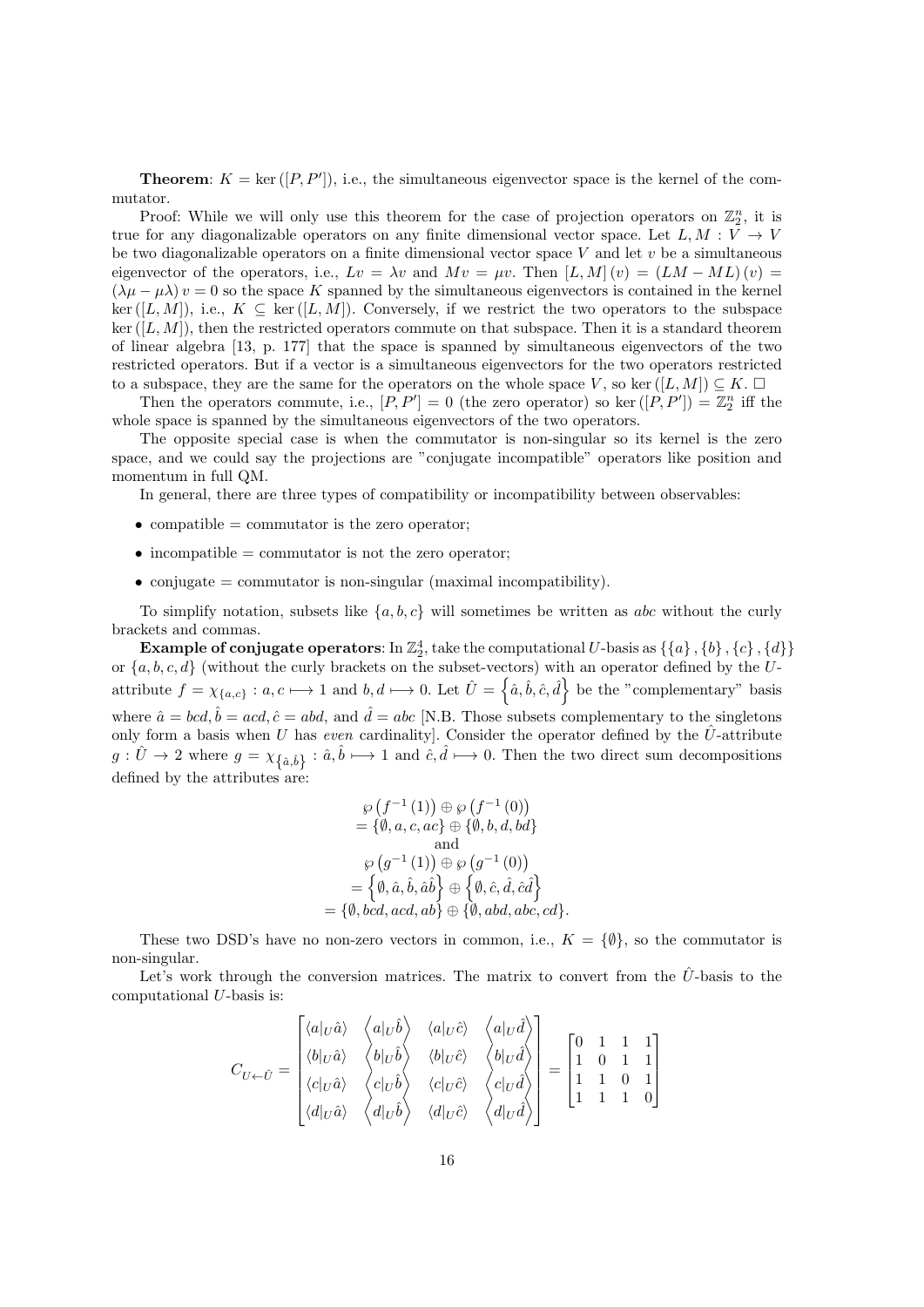$$
\text{inverse (in rationals) } C_{\hat{U} \leftarrow U} : \begin{bmatrix} -\frac{2}{3} & \frac{1}{3} & \frac{1}{3} & \frac{1}{3} \\ \frac{1}{3} & -\frac{2}{3} & \frac{1}{3} & \frac{1}{3} \\ \frac{1}{3} & \frac{1}{3} & -\frac{2}{3} & \frac{1}{3} \\ \frac{1}{3} & \frac{1}{3} & -\frac{2}{3} & \frac{1}{3} \\ \frac{1}{3} & \frac{1}{3} & -\frac{2}{3} & \frac{1}{3} \end{bmatrix} \xrightarrow{\text{mod}(2)} \begin{bmatrix} 0 & 1 & 1 & 1 \\ 1 & 0 & 1 & 1 \\ 1 & 1 & 0 & 1 \\ 1 & 1 & 1 & 0 \end{bmatrix} = C_{\hat{U} \leftarrow U}
$$

so the matrix is its own inverse mod(2). Then the matrix in the *U*-basis for the *g*-operator  $\hat{a}, \hat{b} \rightarrow$  $1; \hat{c}, \hat{d} \rightarrow 0$  is:

$$
= \begin{bmatrix} 0 & 1 & 1 & 1 \\ 1 & 0 & 1 & 1 \\ 1 & 1 & 0 & 1 \\ 1 & 1 & 1 & 0 \end{bmatrix} \begin{bmatrix} 1 & 0 & 0 & 0 \\ 0 & 1 & 0 & 0 \\ 0 & 0 & 0 & 0 \\ 0 & 0 & 0 & 0 \end{bmatrix} \begin{bmatrix} 0 & 1 & 1 & 1 \\ 1 & 0 & 1 & 1 \\ 1 & 1 & 0 & 1 \\ 1 & 1 & 1 & 0 \end{bmatrix}
$$

$$
= \begin{bmatrix} 1 & 0 & 1 & 1 \\ 0 & 1 & 1 & 1 \\ 0 & 1 & 1 & 1 \\ 1 & 1 & 2 & 2 \\ 1 & 1 & 2 & 2 \end{bmatrix} \begin{bmatrix} 1 & 0 & 1 & 1 \\ 0 & 1 & 1 & 1 \\ 0 & 1 & 1 & 1 \\ 1 & 1 & 0 & 0 \\ 1 & 1 & 0 & 0 \end{bmatrix}.
$$

Then we can compute the commutator in the computational basis:

$$
= \begin{bmatrix} 1 & 0 & 0 & 0 \\ 0 & 0 & 0 & 0 \\ 0 & 0 & 1 & 0 \\ 0 & 0 & 0 & 0 \end{bmatrix} \begin{bmatrix} 1 & 0 & 1 & 1 \\ 0 & 1 & 1 & 1 \\ 1 & 1 & 0 & 0 \\ 1 & 1 & 0 & 0 \end{bmatrix} - \begin{bmatrix} 1 & 0 & 1 & 1 \\ 0 & 1 & 1 & 1 \\ 1 & 1 & 0 & 0 \\ 1 & 1 & 0 & 0 \end{bmatrix} \begin{bmatrix} 1 & 0 & 0 & 0 \\ 0 & 1 & 1 & 1 \\ 1 & 1 & 0 & 0 \\ 1 & 1 & 0 & 0 \end{bmatrix} \begin{bmatrix} 1 & 0 & 0 & 0 \\ 0 & 0 & 1 & 0 \\ 0 & 0 & 1 & 0 \\ 0 & 0 & 0 & 0 \end{bmatrix}
$$

$$
= \begin{bmatrix} 0 & 0 & 0 & 1 \\ 0 & 0 & -1 & 0 \\ 0 & 1 & 0 & 0 \\ -1 & 0 & 0 & 0 \end{bmatrix} \stackrel{\text{mod}(2)}{=} \begin{bmatrix} 0 & 0 & 0 & 1 \\ 0 & 0 & 1 & 0 \\ 0 & 1 & 0 & 0 \\ 1 & 0 & 0 & 0 \end{bmatrix} = \sqrt{I}
$$

which is obviously non-singular. Indeed, it is the permutation matrix that makes the interchanges:  $a \leftrightarrow d$  and  $b \leftrightarrow c$ , and thus it is a square root of the identity matrix.

For the conjugate operators like  $P_{a,c}$  and  $P_{\hat{a},\hat{b}}$ , there is no state in which both "observables" have a definite value.

**Example of incompatible operators**: Replace the operator *f* in the computational basis by  $h: U \to 2$  where  $h = \chi_{\{a,b\}}: a, b \mapsto 1$  and  $c, d \mapsto 0$ . Then the two direct sum decompositions of eigenspaces are:

$$
\wp(h^{-1}(1)) \oplus \wp(h^{-1}(0)) = \{\emptyset, a, b, ab\} \oplus \{\emptyset, c, d, cd\}
$$
  
and  

$$
\wp(g^{-1}(1)) \oplus \wp(g^{-1}(0)) = \{\emptyset, bcd, acd, ab\} \oplus \{\emptyset, abd, abc, cd\}.
$$

We see that the simultaneous eigenvectors are *ab* and *cd* so the kernel of the commutator to be the eigenspace generated by those simultaneous eigenvectors: ker  $\left(\left[P_{a,b}, P_{\hat{a}, \hat{b}}\right]\right) = \{\emptyset, ab, cd, abcd\}.$ Since this is neither the whole space nor the zero subspace, these two operators are incompatible but not conjugate.

The calculations of that commutator can be carried out for all the sixteen states using the format of a ket table.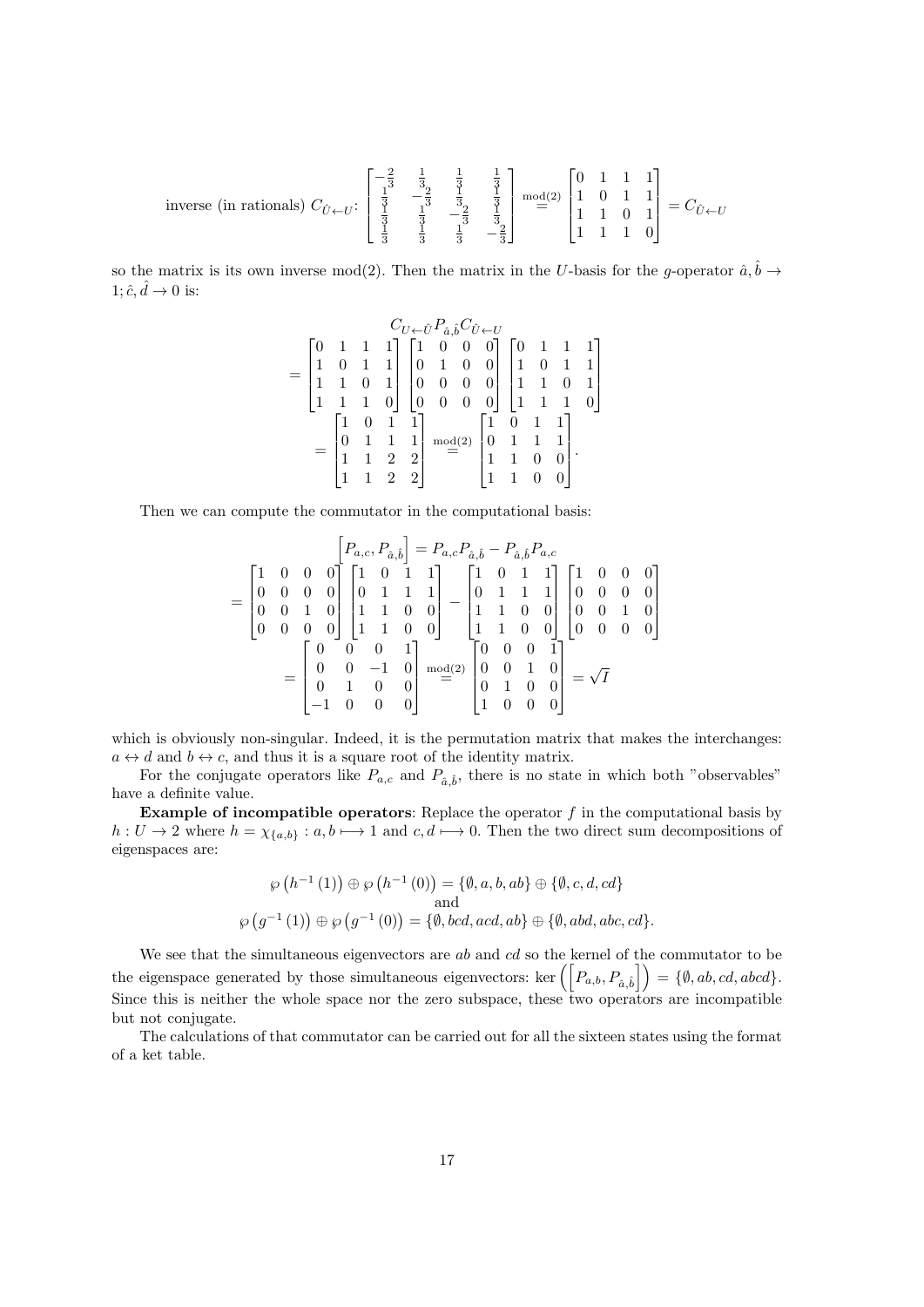| U                | $\hat{U}$                         | $h \upharpoonright = P_{a,b}$ | $g \upharpoonright = P_{\hat{a}, \hat{b}}$ | gh      | hg               | [g,h]                 |
|------------------|-----------------------------------|-------------------------------|--------------------------------------------|---------|------------------|-----------------------|
| abcd             | $\hat{a}\hat{b}\hat{c}\hat{d}$    | ab                            | $\hat{a}\hat{b} = ab$                      | $_{ab}$ | ab               | $\boldsymbol{0}$      |
| abc              | d                                 | ab                            | Ø                                          | $_{ab}$ | $\theta$         | ab                    |
| abd              | $\hat{c}$                         | ab                            | Ø                                          | $_{ab}$ | 0                | ab                    |
| acd              | $\hat{b}$                         | $\boldsymbol{a}$              | $\bar{b} = acd$                            | acd     | $\boldsymbol{a}$ | c d                   |
| bcd              | $\hat{a}$                         | $\mathfrak{b}$                | $\hat{a} = bcd$                            | bcd     | $\boldsymbol{b}$ | c d                   |
| ab               | $\hat{a}\hat{b}$                  | ab                            | $\hat{a}\hat{b} = ab$                      | ab      | ab               | $\theta$              |
| ac               | $\hat{a}\hat{c}$                  | $\boldsymbol{a}$              | $\hat{a} = bcd$                            | acd     | $\boldsymbol{b}$ | abcd                  |
| ad               | $\hat a\hat d$                    | $\it a$                       | $\hat{a} = bcd$                            | acd     | $\boldsymbol{b}$ | abcd                  |
| $_{bc}$          | $\hat{b}\hat{c}$                  | b                             | $b = acd$                                  | bcd     | $\boldsymbol{a}$ | abcd                  |
| bd               | $\hat b \hat d$                   | b                             | $b = acd$                                  | bcd     | $\boldsymbol{a}$ | abcd                  |
| c d              | $\hat cd$                         | Ø                             | Ø                                          | Ø       | Ø                | $\overline{0}$        |
| $\overline{d}$   | $\hat{a}\hat{b}\hat{c}$           | Ø                             | $\hat{a}b = ab$                            | Ø       | ab               | ab                    |
| $\boldsymbol{c}$ | $\hat{a}\hat{b}\hat{d}$           | Ø                             | $\hat{a}\hat{b} = ab$                      | Ø       | ab               | ab                    |
| $\boldsymbol{b}$ | $\hat{a}\hat{c}\hat{d}$           | b                             | $\hat{a} = bcd$                            | bcd     | $\boldsymbol{b}$ | c d                   |
| $\alpha$         | $\hat{b}\hat{c}\hat{d}$           | $\boldsymbol{a}$              | $b = acd$                                  | acd     | $\boldsymbol{a}$ | c d                   |
| Ø<br><b>+ +</b>  | Ø<br>$\mathbf{r}$<br>$\mathbf{1}$ | Ø                             |                                            | Ø       | Ø                | $\theta$<br>г.<br>7.7 |

Ket table showing computation of the commutator [*g, h*].

For instance, consider the row in the table for the given state:  $|acd\rangle = |\hat{b}\rangle$ . The projection operator  $P_{a,b} = \{a,b\} \cap ($  applied to that state yields  $\{a\}$  and the projection operator  $P_{\hat{a},\hat{b}}$  applied to  $|acd\rangle = |\hat{b}\rangle$  yields  $\left\{\hat{a},\hat{b}\right\} \cap \left\{\hat{b}\right\} = \left\{\hat{b}\right\}$  or  $\{a,c,d\}$  in the computational basis. Since  $P_{a,b}$  ( $|acd\rangle$ ) =  $|\{a\}\rangle =$  $\{\hat{b}, \hat{c}, \hat{d}\}\rangle$ , the application of  $P_{\hat{a}, \hat{b}}$  yields  $\{\hat{b}\}\$  or  $\{a, c, d\}$  in the computational basis. And applying  $P_{a,b}$  to  $P_{\hat{a},\hat{b}}(\hat{b}) = \{a,c,d\}$  yields  $\{a\}$ . Hence the commutator is:

$$
[g,h] \left( |\{a,c,d\}\rangle \right) = \left( P_{\hat{a},\hat{b}} P_{a,b} - P_{a,b} P_{\hat{a},\hat{b}} \right) \left( |\{a,c,d\}\rangle \right) = \{a\} - \{a,c,d\} = \{c,d\}
$$

or *cd* in the abbreviated notation of the table.

The indeterminacy principle in full QM connects the commutator to the standard deviations or variances of the probability distributions of the repeated measurements. In QM/sets, each measurement of a projection operator  $P<sub>S</sub>$  in a state  $|T\rangle$  is a Bernoulli trial with the probabilities:

$$
\Pr(1|T) = \frac{|S \cap T|}{|T|} = p \text{ and } \Pr(0|T) = \frac{|S^c \cap T|}{|T|} = 1 - p.
$$

Hence the variance of the probability distribution of measuring  $P_S$  in the state *T* is  $var(P_S)_T =$  $p(1-p)$ . The basic fact behind Heisenberg's indeterminacy or uncertainty principle is that if two operators are incompatible in a given state, then the probability distributions of the two measurements in that state cannot both be sharp. The narrower the distribution for one measurement, the broader the distribution for the measurement of the other operator. In the simple pedagogical model of QM/sets, there is a very simple notion of the probability distribution being sharp, i.e.,  $var(P_S)_{T} = 0$  which means  $p = 1$  or  $p = 0$ . A simple lemma then connects the variances to eigenstates.

**Lemma**: In a state  $T \subseteq U$ , if  $var(P_S)_T = 0$ , then *T* is an eigenstate of  $P_S$ .

Proof: If  $var(P_S)_T = 0$ , then  $Pr(1|T) = \frac{|S \cap T|}{|T|} = 1$  or 0 so  $P_S(T) = S \cap T = T$  or  $P_S(T) = \emptyset$ so in either case, *T* is an eigenstate of  $P_S \square$ 

**Corollary**: In a state  $|T\rangle$ , for projection operators *P* and *P*<sup>'</sup>, if both *var*  $(P)_T = 0 = var(P')_T$ , then  $[P, P']$   $(|T\rangle) = \emptyset$ .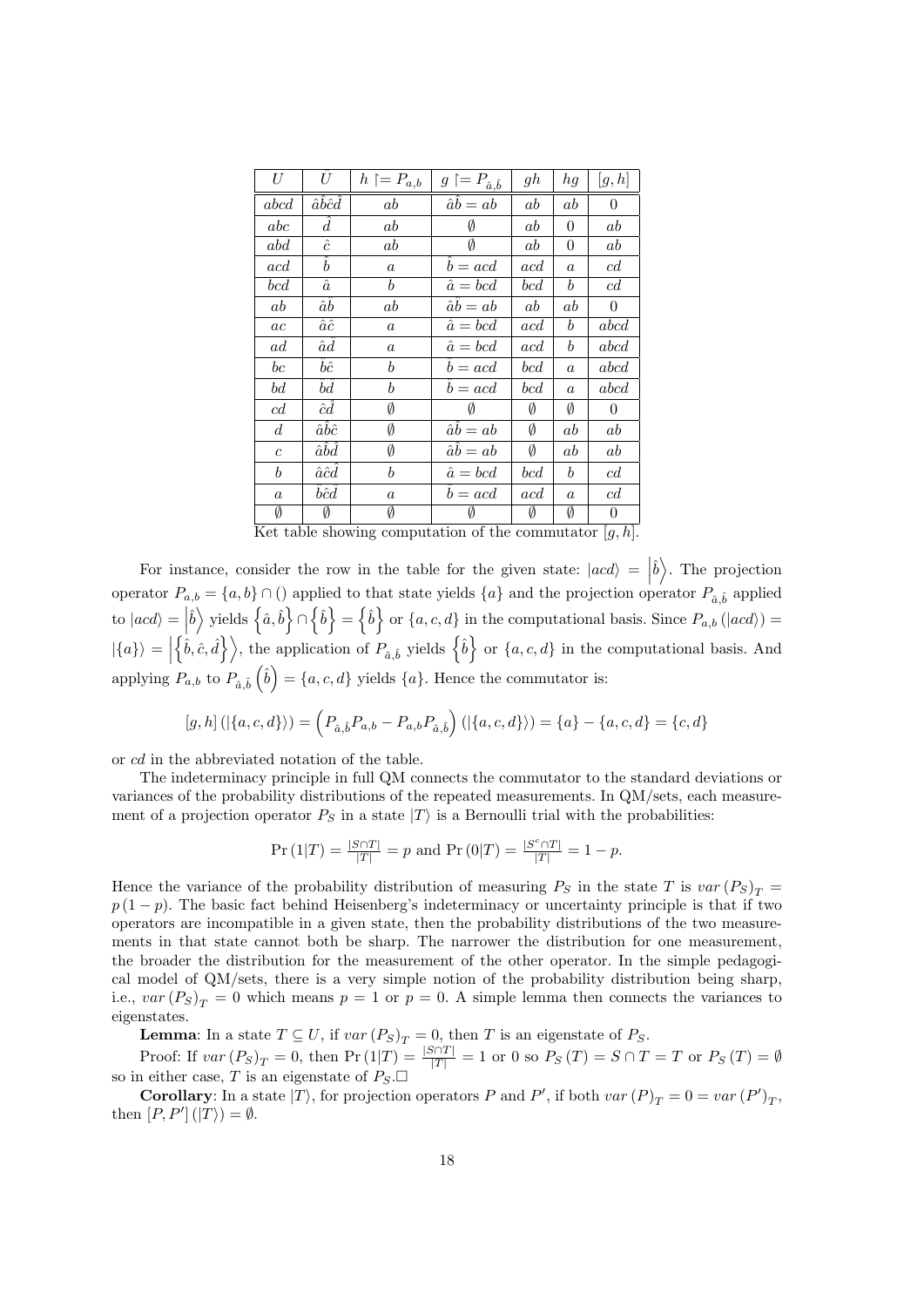Proof: If both variances are 0, then *T* is a simultaneous eigenstate of the two projections, and thus, by the previous theorem, is in the kernel of the commutator.  $\Box$ 

Contrapositing gives what might be taken as the:

**Indeterminacy Principle in QM/sets**: Given any two projection operators *P* and *P'* and a nonzero state  $|T\rangle$  where they do not commute, i.e.,  $[P, P'](|T\rangle) \neq \emptyset$ , the two variances cannot both be 0.

In particular, if the given state is an eigenstate of one projection operator (so that variance is 0), then the other (incompatible) projection operator must have a strictly positive variance.

# **7 Quantum dynamics and the two-slit experiment in QM/sets**

To illustrate a two-slit experiment in quantum mechanics over sets, we need to introduce some "dynamics." In quantum mechanics, the no-distinctions requirement is that the linear transformation has to preserve the degree of indistinctness  $\langle \psi | \varphi \rangle$ , i.e., that it preserved the inner product. Where two normalized states are fully distinct if  $\langle \psi | \varphi \rangle = 0$  and fully indistinct if  $\langle \psi | \varphi \rangle = 1$ , it is also sufficient to just require that full distinctness and indistinctness be preserved since that would imply orthonormal bases are preserved and that is equivalent to preserving the inner product [13, p. 61]. In QM/sets, we have no inner product but the idea of a linear transformation  $A: \mathbb{Z}_2^n \to \mathbb{Z}_2^n$  preserving distinctness would simply mean being non-singular. The condition analogous to preserving inner product is  $\langle S|_U T \rangle = \langle A(S)|_{A(U)} A(T) \rangle$  where  $A(U) = U'$  is defined by  $A(\lbrace u \rbrace) = \lbrace u' \rbrace$ . For nonsingular  $A$ , the image  $A(U)$  of the *U*-basis is a basis, i.e., the *U*'-basis, and the "bracket-preserving" condition holds since  $|S \cap T| = |A(S) \cap A(T)|$  for  $A(S), A(T) \subseteq A(U) = U'$ . Hence the QM/sets analogue of the unitary dynamics of full QM is "non-singular dynamics," i.e., the change-of-state matrix is non-singular.  $^{13}$ 

For  $U = \{a, b, c\}$ , consider the dynamics:  $\{a\} \rightarrow \{a, b\}$ ;  $\{b\} \rightarrow \{a, b, c\}$ ; and  $\{c\} \rightarrow \{b, c\}$  in one time period. This is represented by the non-singular one-period change of state matrix:

$$
A = \begin{bmatrix} 1 & 1 & 0 \\ 1 & 1 & 1 \\ 0 & 1 & 1 \end{bmatrix}.
$$

The seven nonzero vectors in the vector space are divided by this "dynamics" into a 4-orbit:  ${a} \rightarrow {a,b} \rightarrow {c} \rightarrow {b,c} \rightarrow {a}, \text{ a 2-orbit: } {b} \rightarrow {a,b,c} \rightarrow {b}, \text{ and a 1-orbit: } {a,c} \rightarrow {a,c}.$ 

If we take the *U*-basis vectors as "vertical position" eigenstates, we can device a QM/sets version of the "two-slit experiment" which models "all of the mystery of quantum mechanics" [11, p. 130]. Taking *a*, *b*, and *c* as three vertical positions, we have a vertical diaphragm with slits at *a* and *c*. Then there is a screen or wall to the right of the slits so that a "particle" will travel from the diaphragm to the wall in one time period according to the *A*-dynamics.



<sup>13</sup>In Schumacher and Westmoreland's modal quantum theory [18], they also take the dynamics to be any nonsingular linear transformation.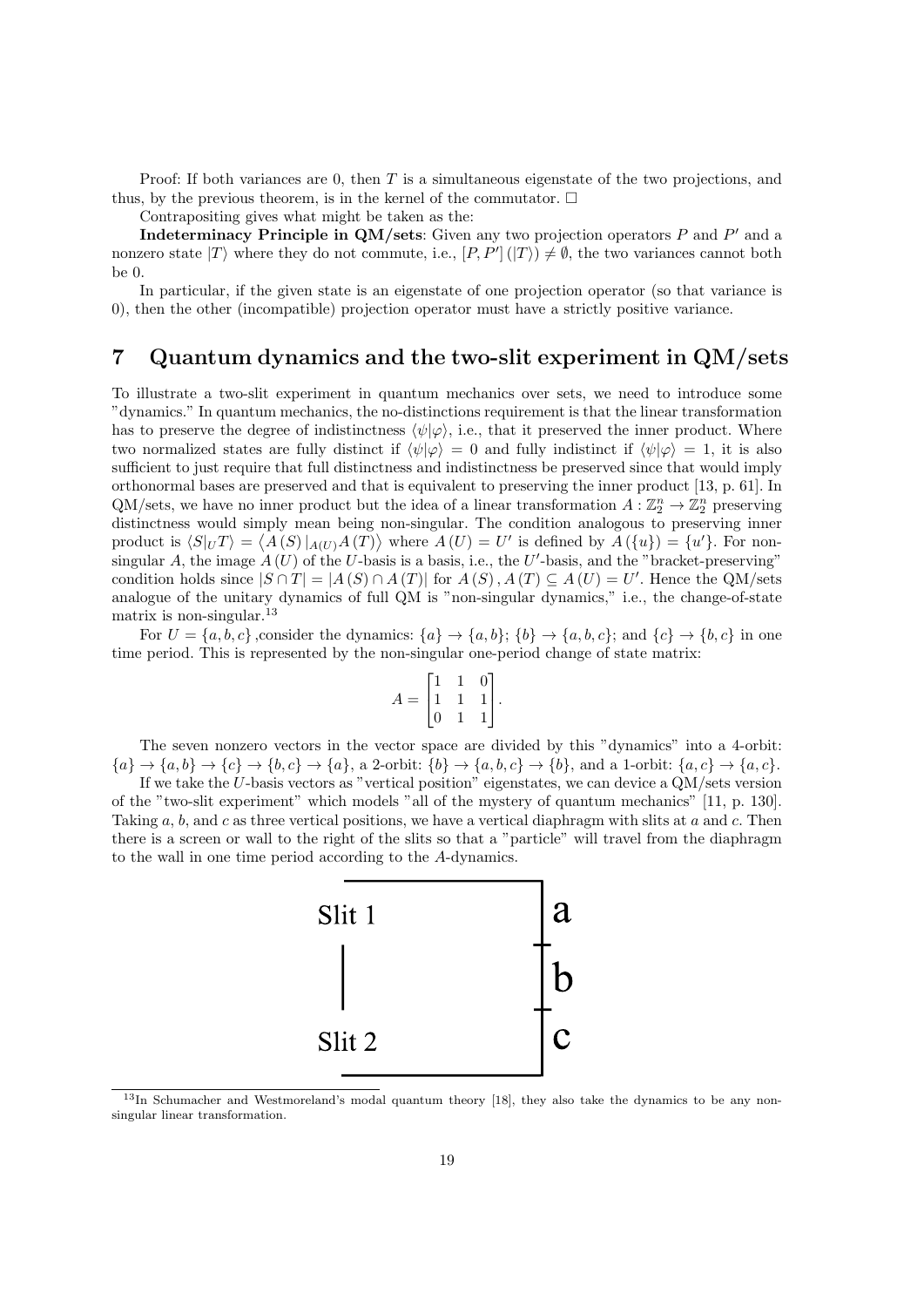#### Figure 4: Two-slit setup

We start with or "prepare" the state of a particle being at the slits in the indefinite position state *{a, c}*. Then there are two cases.

**First case of distinctions at slits**: The first case is where we measure the *U*-state at the slits and then let the resultant position eigenstate evolve by the *A*-dynamics to hit the wall at the right where the position is measured again. The probability that the particle is at slit 1 or at slit 2 is:

$$
\Pr(\{a\} \text{ measured at slits } |\{a,c\} \text{ at slits}) = \frac{\langle \{a\}|_{U}\{a,c\}\rangle^{2}}{\|\{a,c\}\|_{U}^{2}} = \frac{|\{a\}\cap\{a,c\}|}{|\{a,c\}|} = \frac{1}{2};
$$
\n
$$
\Pr(\{c\} \text{ measured at slits } |\{a,c\} \text{ at slits}) = \frac{\langle \{c\}|_{U}\{a,c\}\rangle^{2}}{\|\{a,c\}\|_{U}^{2}} = \frac{|\{c\}\cap\{a,c\}|}{|\{a,c\}|} = \frac{1}{2}.
$$

If the particle was at slit 1, i.e., was in eigenstate  $\{a\}$ , then it evolves in one time period by the *A*-dynamics to *{a, b}* where the position measurements yield the probabilities of being at *a* or at *b* as:

$$
\Pr(\{a\} \text{ measured at wall } | \{a, b\} \text{ at wall}) = \frac{\langle \{a\} |_{U} \{a, b\} \rangle^{2}}{\| \{a, b\} \|_{U}^{2}} = \frac{\langle \{a\} \cap \{a, b\} \rangle}{\| \{a, b\} \|_{U}} = \frac{1}{2}
$$
\n
$$
\Pr(\{b\} \text{ measured at wall } | \{a, b\} \text{ at wall}) = \frac{\langle \{b\} |_{U} \{a, b\} \rangle^{2}}{\| \{a, b\} \|_{U}^{2}} = \frac{\langle \{b\} \cap \{a, b\} \rangle}{\| \{a, b\} \|_{U}} = \frac{1}{2}.
$$

If on the other hand the particle was found in the first measurement to be at slit 2, i.e., was in eigenstate  ${c}$ , then it evolved in one time period by the *A*-dynamics to  ${b, c}$  where the position measurements yield the probabilities of being at *b* or at *c* as:

$$
\Pr\left(\{b\} \text{ measured at wall} \mid \{b, c\} \text{ at wall}\right) = \frac{|\{b\} \cap \{b, c\}|}{|\{b, c\}|} = \frac{1}{2}
$$
\n
$$
\Pr\left(\{c\} \text{ measured at wall} \mid \{b, c\} \text{ at wall}\right) = \frac{|\{c\} \cap \{b, c\}|}{|\{b, c\}|} = \frac{1}{2}.
$$

Hence we can use the laws of probability theory to compute the probabilities of the particle being measured at the three positions on the wall at the right if it starts at the slits in the superposition state  $\{a, c\}$  *and* the measurements were made at the slits:



Figure 5: Final probability distribution with measurements at slits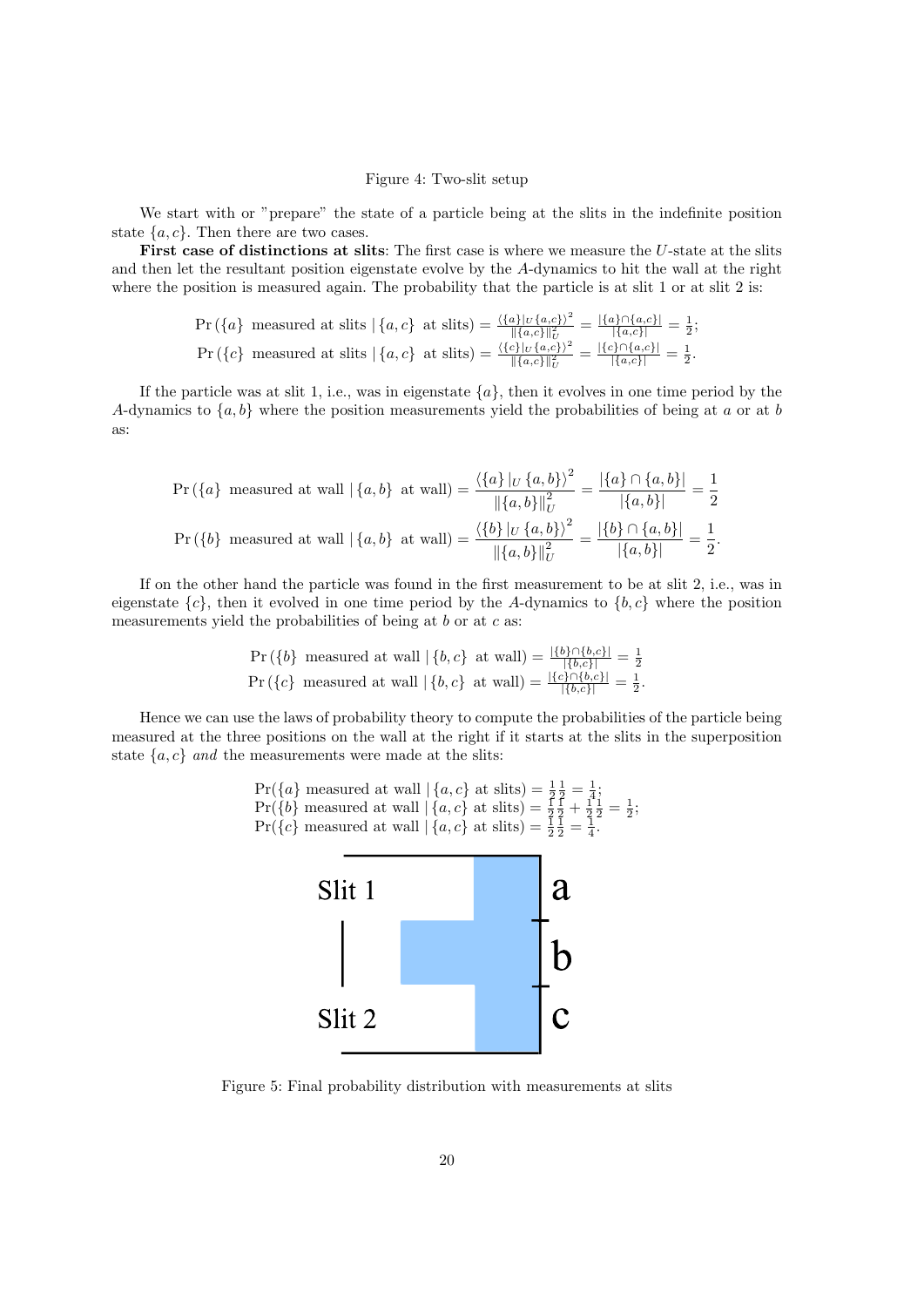This the QM/sets version of the usual sum of the probability distributions for the particle going through slit 1 or going through slit 2.

**Second case of no distinctions at slits**: The second case is when no measurements are made at the slits and then the superposition state  $\{a, c\}$  evolves by the *A*-dynamics to  $\{a, b\} + \{b, c\} = \{a, c\}$ where the superposition at  ${b}$  cancels out. Then the final probabilities will just be probabilities of finding  $\{a\}$ ,  $\{b\}$ , or  $\{c\}$  when the measurement is made only at the wall on the right is:

> $Pr({a} \text{ measured at wall } | {a, c}$  at slits) =  $Pr({a} | {a, c}) = \frac{|{a} \cap {a, c}|}{|{a, c}|} = \frac{1}{2};$  $\Pr(\{b\} \text{ measured at wall } | \{a, c\} \text{ at slits}) = \Pr(\{b\} | \{a, c\}) = \frac{|\{b\} \cap \{a, c\}|}{|\{a, c\}|} = 0;$  $Pr({c} \text{ measured at wall } | {a, c}$  at slits) =  $Pr({c} | {a, c}) = \frac{|{c} \cap {a, c}|}{|{a, c}|} = \frac{1}{2}$ .



Figure 6: Final probability distribution with no measurement at slits

Since no "collapse" took place at the slits due to no distinctions being made there, the indistinct element  ${a, c}$  evolved (rather than one or the other of the distinct elements  ${a}$  or  ${c}$ ). The action of *A* is the same on  $\{a\}$  and  $\{c\}$  as when they evolve separately since *A* is a linear operator but the two results are now added together *as part of the evolution*. This allows the "interference" of the two results and thus the cancellation of the  $\{b\}$  term in  $\{a, b\} + \{b, c\} = \{a, c\}$ . The addition is, of course, mod 2 (where *−*1 = +1) so, in "wave language," the "wave crest" and "wave trough" that add at the location  ${b}$  cancel out. When this indistinct element  ${a, c}$  "hits the wall" on the right, there is an equal probability of that distinction yielding either of those eigenstates. Figure 6 shows the simplest example of the "light and dark bands" characteristic of superposition and interference illustrating "all of the mystery of quantum mechanics". This pedagogical model gives the simple logical essence of the two-slit experiment without the complex-valued wave functions that distract from the essential point–which is the difference between the separate mixed state evolutions resulting from measurement at the slits, and the combined evolution of the superposition  ${a, c}$  that allows interference.

# **8 A Simple Bell Theorem in QM/Sets**

A simple version of a Bell inequality can be derived in the case of  $\mathbb{Z}_2^2$  with three bases  $A = \{A^+, A^-\}$ ,  $B = \{B^+, B^-\}$ , and  $C = \{C^+, C^-\}$  (like a particle having spin up or down along three different axes), and where the kets are:

| kets | A-basis | <i>B</i> -basis | $C$ -basis |  |
|------|---------|-----------------|------------|--|
|      |         |                 |            |  |
|      |         |                 |            |  |
| 3    |         |                 |            |  |
|      |         |                 |            |  |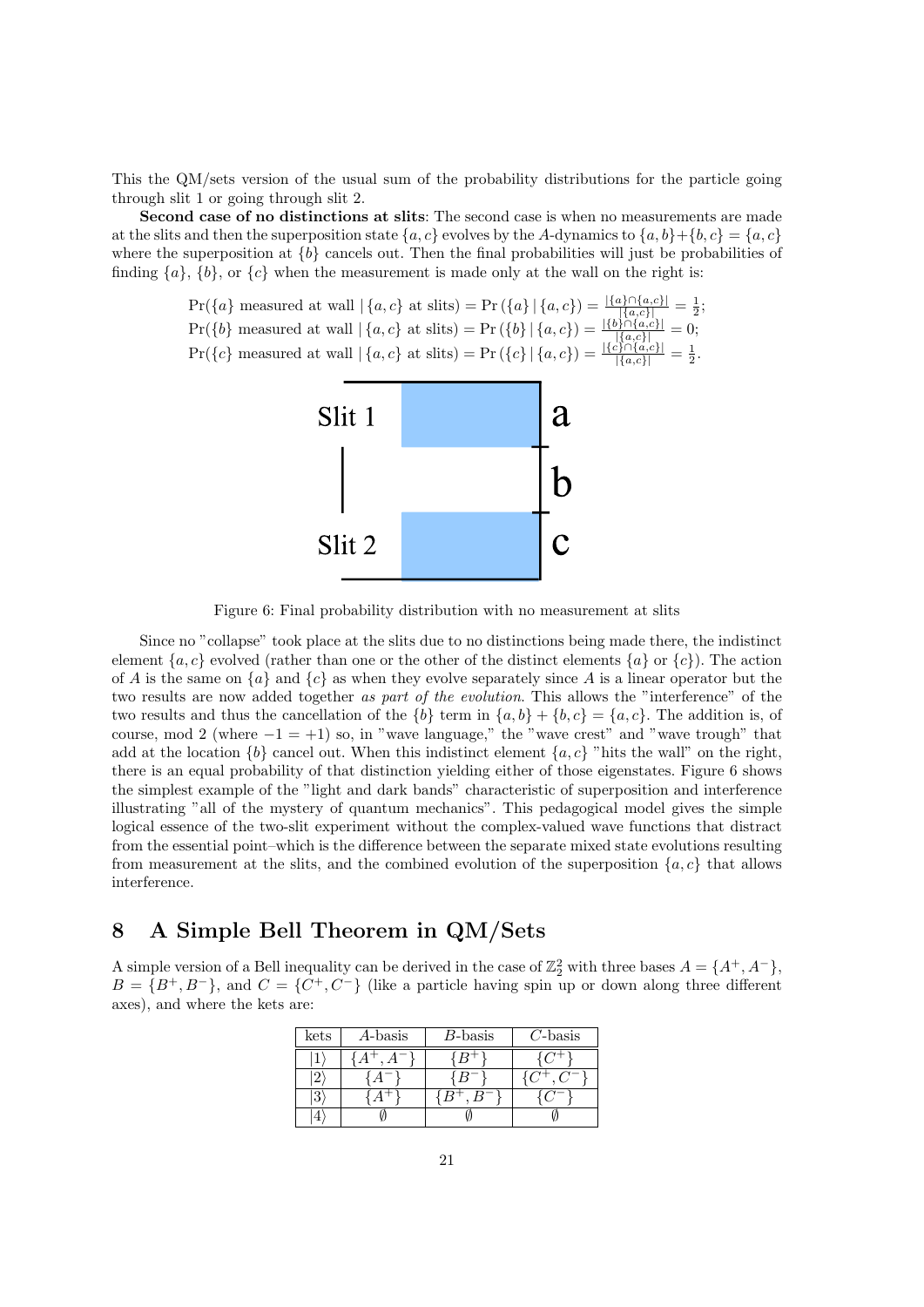$$
Ket table for \varphi(A) \cong \varphi(B) \cong \varphi(C) \cong \mathbb{Z}_2^2.
$$

Given a ket in  $\mathbb{Z}_2^2 \cong \wp(A) \cong \wp(B) \cong \wp(C)$ , and using the usual equiprobability assumption on sets, the probabilities of getting the different outcomes for the various "observables" in the different given states are given in the following table.

| Given state $\setminus$ Outcome of test $\parallel A^+ \parallel A^-$ |  |  |  |  |  |
|-----------------------------------------------------------------------|--|--|--|--|--|
| ${A^+, A^-} = {B^+} = {C^+}$                                          |  |  |  |  |  |
| ${A^{-}} = {B^{-}} = {C^{+}, C^{-}}$                                  |  |  |  |  |  |
| $A^+\} = \{B^+, B^-\} = \{C^-\}$                                      |  |  |  |  |  |
| State-outcome table.                                                  |  |  |  |  |  |

The tensor product of two state spaces, e.g.,  $\wp(A) \otimes \wp(A)$ , is the space generated by the ordered pairs  $A \times A$ , i.e.,  $\wp(A \times A)$ , Thus in the *A*-basis, the basis elements are the elements of  $A \times A$  and the vectors are all the subsets in  $\wp(A \times A)$ . But we could obtain the same space as  $\wp(B \times B)$  and  $\wp(C \times C)$ , and we can construct a ket table where each row is a ket expressed in the different bases. And these calculations in terms of sets could also be carried out in terms of vector spaces over  $\mathbb{Z}_2$ where the rows of the ket table are the kets in the tensor product:

$$
\mathbb{Z}_2^2 \otimes \mathbb{Z}_2^2 \cong \wp(A \times A) \cong \wp(B \times B) \cong \wp(C \times C).
$$

Since  $\{A^+\} = \{B^+, B^-\} = \{C^-\}\$ and  $\{A^-\} = \{B^-\} = \{C^+, C^-\}\$ , the subset  $\{A^+\}\times\{A^-\} =$  $\{(A^+, A^-)\}\subseteq A\times A$  is expressed in the  $B\times B$ -basis as  $\{B^+, B^-\}\times \{B^-\}=\{(B^+, B^-), (B^-, B^-)\},$ and in the  $C \times C$ -basis it is  $\{C^{-}\}\times \{C^{+}, C^{-}\} = \{(C^{-}, C^{+}), (C^{-}, C^{-})\}$ . Hence one row in the ket table (the second row) has:

$$
\{(A^+,A^-)\}=\{(B^+,B^-)\,,(B^-,B^-)\}=\{(C^-,C^+)\,,(C^-,C^-)\}.
$$

Since the full ket table has 16 rows, we will just give a partial table that suffices for our calculations.

| $A \times A$                                                                        | $B \times B$                                                              | $C \times C$                                        |  |  |  |  |
|-------------------------------------------------------------------------------------|---------------------------------------------------------------------------|-----------------------------------------------------|--|--|--|--|
| $\{(A^+, A^-)\}\$                                                                   | $\{(B^+, B^-), (B^-, B^-)\}\$                                             | $\{(C^-, C^+), (C^-, C^-)\}\$                       |  |  |  |  |
| $\{(A^-,A^+)\}\$                                                                    | $\{(B^-, B^+), (B^-, B^-)\}\$                                             | $\{(C^+, C^-), (C^-, C^-)\}$                        |  |  |  |  |
| $\{(A^+, A^+), (A^+, A^-)\}\$                                                       | $\{(B^+, B^+), (B^-, B^+)\}\$                                             | $\{(C^-, C^+) \}$                                   |  |  |  |  |
|                                                                                     | $\{ (A^+, A^+), (A^-, A^-) \}$ $\{ (B^+, B^+), (B^+, B^-), (B^-, B^+) \}$ | $\overline{\{(C^+, C^+), (C^+, C^-), (C^-, C^+)\}}$ |  |  |  |  |
|                                                                                     | $\{(A^+, A^-), (A^-, A^+)\}\$ $\{(B^+, B^-), (B^-, B^+)\}\$               | $\overline{\{(C^+, C^-), (C^-, C^+)\}}$             |  |  |  |  |
| Partial ket table for $\wp(A \times A) \cong \wp(B \times B) \cong \wp(C \times C)$ |                                                                           |                                                     |  |  |  |  |

We can classify each vector or subset as "separated" or "entangled" and we can furthermore see how that is independent of the basis. For instance  $\{(A^+, A^+), (A^+, A^-)\}\$ is "separated" since:

$$
\{(A^+, A^+), (A^+, A^-)\} = \{A^+\} \times \{A^+, A^-\} = \{(B^+, B^+), (B^-, B^+)\}\
$$
  
=  $\{B^+, B^-\} \times \{B^+\} = \{(C^-, C^+)\} = \{C^-\} \times \{C^+\}.$ 

An example of an "entangled state" is:

$$
\begin{array}{c} \{ (A^+,A^-),(A^-,A^+) \} \\ = \{ (B^+,B^-),(B^-,B^-),(B^-,B^+),(B^-,B^-) \} = \{ (B^+,B^-),(B^-,B^+) \} \\ = \{ (C^-,C^+),(C^-,C^-),(C^+,C^-),(C^-,C^-) \} = \{ (C^+,C^-),(C^-,C^+) \}. \end{array}
$$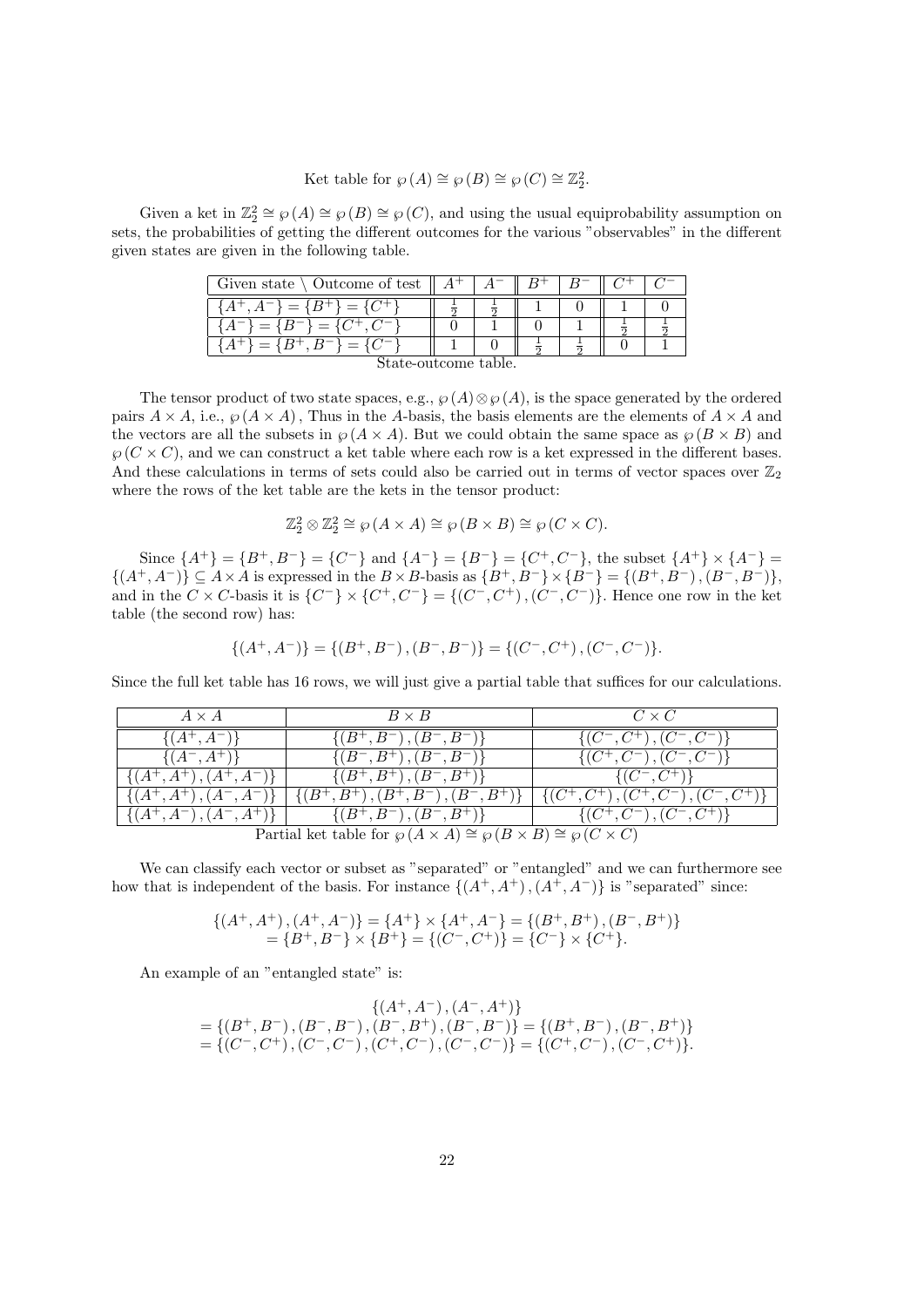Taking this entangled "Bell state" as the initial state (last row in the ket table), there is a probability distribution on  $A \times B \times C$  where  $Pr(A^+, B^+, C^+)$  (for instance) is defined as the probability of getting the result  $\{A^+\}$  if a *A*-measurement is performed on the left-hand system, and if instead a *B*-measurement is performed on the left-hand system then  ${B^+}$  is obtained, and if instead a *C*-measurement is performed on the left-hand system then  ${C^+}$  is obtained. Thus we would have  $Pr(A^+, B^+, C^+) = \frac{1}{2} \frac{1}{2} \frac{1}{2} = \frac{1}{8}$ . In this way the probability distribution  $Pr(x, y, z)$  is defined on  $A \times B \times C$ .

A Bell inequality can be obtained from this joint probability distribution over the outcomes  $A \times B \times C$  of measuring these three incompatible attributes [5]. Consider the following marginals:

$$
\Pr(A^+, B^+) = \Pr(A^+, B^+, C^+) + \Pr(A^+, B^+, C^-) \checkmark
$$
  
\n
$$
\Pr(B^-, C^-) = \Pr(A^+, B^-, C^-) \checkmark + \Pr(A^-, B^-, C^-)
$$
  
\n
$$
\Pr(A^+, C^-) = \Pr(A^+, B^+, C^-) \checkmark + \Pr(A^+, B^-, C^-) \checkmark.
$$

The two terms in the last marginal are each contained in one of the two previous marginals (as indicated by the check marks) and all the probabilities are non-negative, so we have the following inequality:

$$
Pr(A^+, B^+) + Pr(B^-, C^-) \ge Pr(A^+, C^-)
$$
  
Bell inequality.

All this has to do with measurements on the left-hand system. But there is an alternative interpretation to the probabilities Pr  $(x, y)$ , Pr  $(y, z)$ , and Pr  $(x, z)$  *if* we assume that the outcome of a measurement on the right-hand system is *independent* of the outcome of the same measurement on the left-hand system. Then  $Pr(A^+, B^+)$  is the probability of a *A*-measurement on the left-hand system giving  $\{A^+\}$  and then a *B*-measurement on the right-hand system giving  $\{B^+\}$ , and so forth. Under that *independence assumption* and for this initially prepared "Bell state" (which is left-right symmetrical in each basis),

$$
\{(A^+,A^-),(A^-,A^+)\}=\{(B^+,B^-),(B^-,B^+)\}=\{(C^+,C^-),(C^-,C^+)\},
$$

the probabilities would be the same. That is, under that assumption, the probabilities,  $Pr(A^+)$  $\frac{1}{2}$  = Pr(*A*<sup>-</sup>), Pr(*B*<sup>+</sup>) =  $\frac{1}{2}$  = Pr(*C*<sup>+</sup>), and Pr(*B*<sup>-</sup>) =  $\frac{1}{2}$  = Pr(*C*<sup>-</sup>) are the same regardless of whether we are measuring the left-hand or right-hand system of that composite state. Hence the above Bell inequality would still hold. But we can use QM/Sets to compute the probabilities for those different measurements on the two systems to see if the independence assumption is compatible with QM/Sets.

To compute  $Pr(A^+, B^+)$ , we first measure the left-hand component in the *A*-basis. Since the given state is  $\{(A^+, A^-), (A^-, A^+) \}$ , and  $(A^+, A^-)$  and  $(A^-, A^+)$  are equiprobable, the probability of getting  $\{A^+\}$  (i.e., the eigenvalue 1 for the observable  $\chi_{\{A^+\}}$ ) is  $\frac{1}{2}$ . But the right-hand system is then in the state  ${A^{-}}$  and the probability of getting  ${B^{+}}$  (i.e., eigenvalue 0 for the observable  $\chi_{\{B^+\}}$ ) is 0 (as seen in the state-outcome table). Thus the probability is  $Pr(A^+, B^+) = \frac{1}{2}0 = 0$ .

To compute Pr (*B<sup>−</sup>, C<sup>−</sup>*), we first perform a *B*-basis "measurement" on the left-hand component of the given state *{*(*A*<sup>+</sup>*, A<sup>−</sup>*)*,*(*A<sup>−</sup>, A*<sup>+</sup>)*}* = *{*(*B*<sup>+</sup>*, B<sup>−</sup>*)*,*(*B<sup>−</sup>, B*<sup>+</sup>)*}*, and we see that the probability of getting  ${B^-}$  is  $\frac{1}{2}$ . Then the right-hand system is in the state  ${B^+}$  and the probability of getting  ${C^-}$ } in a *C*-basis "measurement" of the right-hand system in the state  ${B^+}$  is 0 (as seen from the state-outcome table). Hence the probability is  $Pr(B^-, C^-) = 0$ .

Finally we compute Pr (*A*<sup>+</sup>*, C<sup>−</sup>*) by first making an *A*-measurement on the left-hand component of the given state  $\{(A^+, A^-), (A^-, A^+) \}$  and get the result  $\{A^+\}$  with probability  $\frac{1}{2}$ . Then the state of the second system is  $\{A^-\}$  so a *C*-measurement will give the  $\{C^-\}$  result with probability  $\frac{1}{2}$  so the probability is  $Pr(A^{+}, C^{-}) = \frac{1}{2} \frac{1}{2} = \frac{1}{4}$ .

Then we plug the probabilities into the Bell inequality: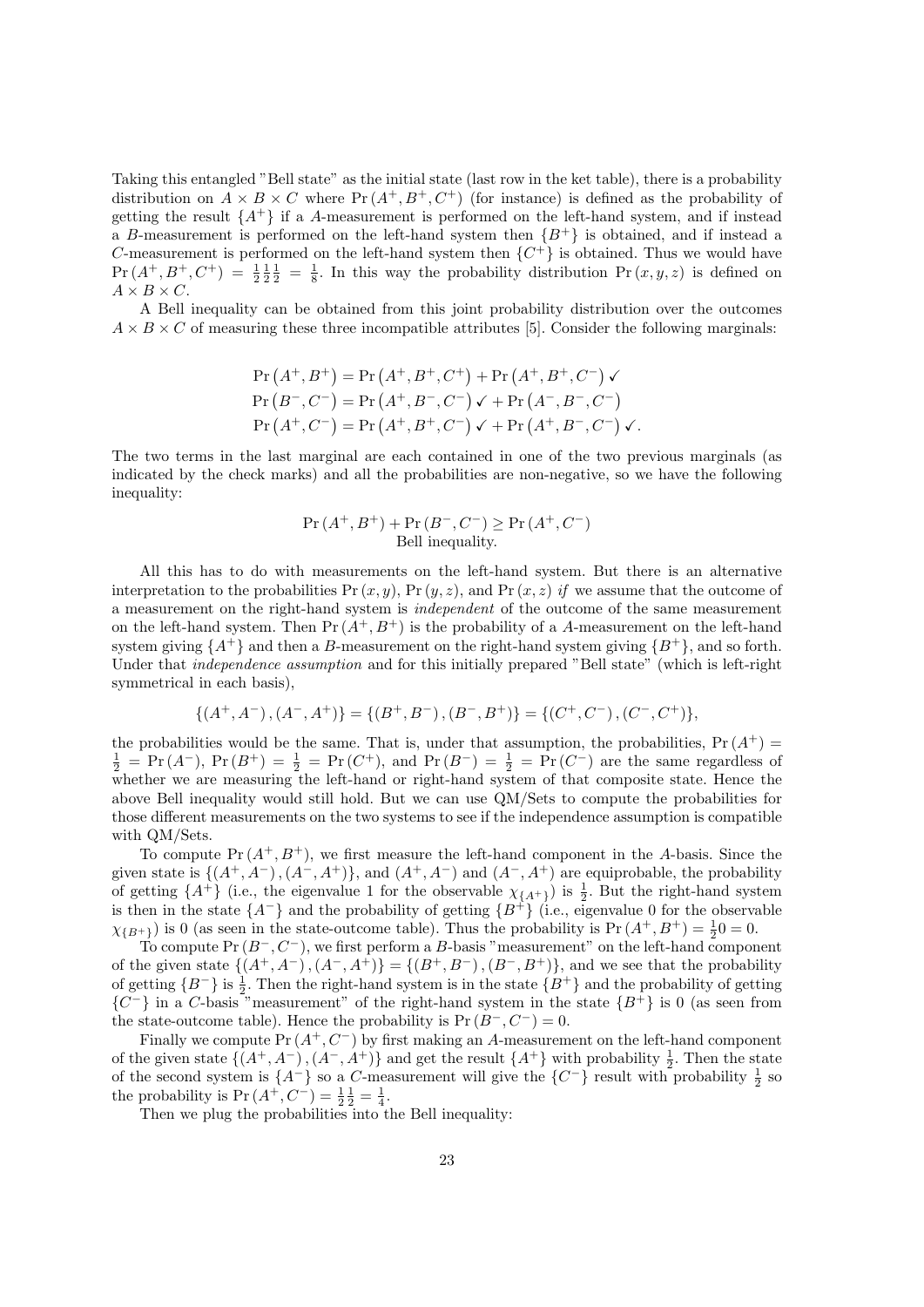$Pr(A^{+}, B^{+}) + Pr(B^{-}, C^{-}) \geq Pr(A^{+}, C^{-})$  $0 + 0 \ngeq \frac{1}{4}$ <br>Violation of Bell inequality.

The violation of the Bell inequality shows that the independence assumption about the measurement outcomes on the left-hand and right-hand systems is incompatible with QM/Sets so the effects of the measurements are "nonlocal."

# **9 Identical particles in QM/Sets**

In QM/Sets, the tensor product simplifies to the Cartesian product in the sense that:  $\wp(U) \otimes \wp(U') \cong$  $\wp(U \times U')$  via the mapping  $\{u\} \otimes \{u'\} \longleftrightarrow \{(u, u')\}$  between basis sets. Suppose we have two identical (indistinguishable) particles which we (following Weyl) artificially label "Mike" and "Ike." Each particle can be in one of three eigenstates A, B, and C so the single particle state space  $\wp(U)$ is generated by  $U = \{A, B, C\}$  and thus the space of two-particle states is generated by the nine states in  $U \times U = \{A, B, C\} \times \{A, B, C\}$ .

We define an equivalence relation on the nine basis elements where each ordered pair is equivalent to the one where Mike and Ike are permuted. There are the following six equivalence classes on the basis elements. If we take the basis set  $U \times U$  as the sample space with each pair as being equiprobable, then the probability of the equivalence classes is the *Maxwell-Boltzmann distribution*.

| Equivalence classes under permutation             | $M-B$ |
|---------------------------------------------------|-------|
| $\{(A, B), (B, A)\}\$                             |       |
| $\{(A,C), (C,A)\}\$                               |       |
| $\{(B,C), (C,B)\}\$                               |       |
| $\{(A, A)\}\$                                     |       |
| $\{(B,B)\}\$                                      |       |
| (C, C)<br>יי רביו<br>$\cdot$ 1<br>ъ г<br>$\cdots$ |       |

Maxwell-Boltzmann distribution

In quantum mechanics, it is often said that the result obtained after permuting the particles is "indistinguishable" from the prior state, but that is also true for classical particles. It would be more accurate to say that the result in the quantum case is *identical* when the artificially labelled particles are permuted. In other words, what is classically seen as an equivalence class of numerically-distinct states obtained by permutations should really be seen in the quantum case as one "indefinite" entity that is identical under permutation. In that case, the sample space has six indefinite entities which we may take as equiprobable to obtain the *Bose-Einstein distribution* and they span a six-dimensional subspace  $V_{BE}$  of the nine-dimensional  $\wp$  ( $U \times U$ ).

| $B-E$                  |
|------------------------|
|                        |
|                        |
|                        |
|                        |
|                        |
| Dege Einstein distribu |
|                        |

Bose-Einstein distribution

In enumerative combinatorial theory, there is a basic distinction between allowing repetitions and not allowing repetitions. We have been implicitly not allowing repetitions so that applying the Mike-Ike permutation to  $(A, A)$  since we only listed it once to obtain the above six B-E states.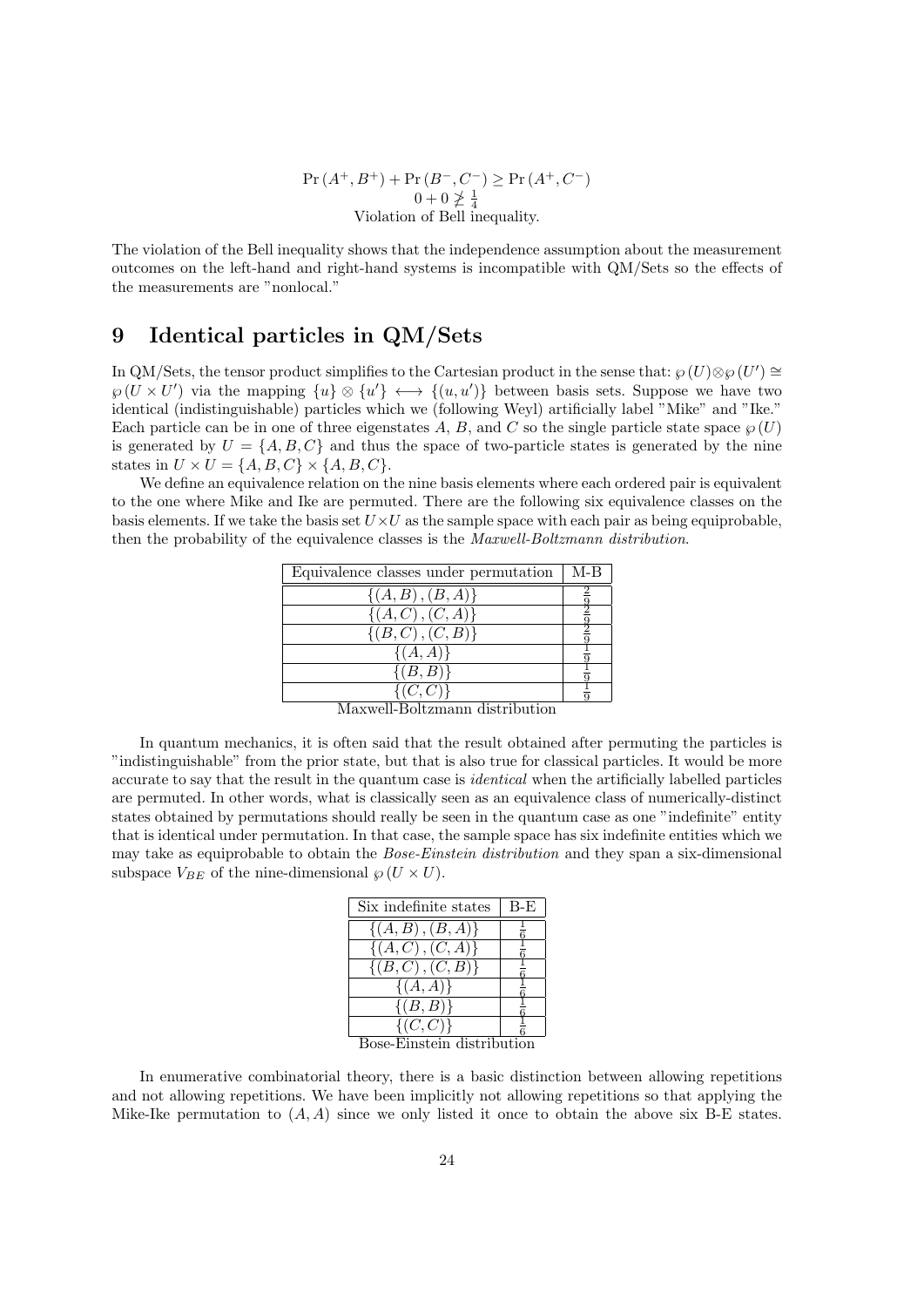But allowing repetitions, we get another  $(A, A)$  in the superposition state  $\{(A, A), (A, A)\} = 0$ . Thus allowing repetitions gives only three non-zero indefinite states which form the sample space of equiprobable points for the Fermi-Dirac distribution and which span a three-dimensional subspace  $V_{FD}$  of the nine-dimensional  $\wp$  (*U*  $\times$  *U*).

| Three indefinite states             | $F-D$        |  |
|-------------------------------------|--------------|--|
| $\{(A, B), (B, A)\}\$               |              |  |
| $\{(A, C), (C, A)\}\$               |              |  |
| $\{(B,C), (C,B)\}\$                 |              |  |
| $\{(A, A), (A, A)\}\equiv 0$        |              |  |
| $\{(B, B), (\overline{B, B})\} = 0$ | $\Omega$     |  |
| $\{(C, C), (C, C)\}=0$              | $\mathbf{I}$ |  |
| Fermi-Dirac distribution            |              |  |

Since these computations in QM/Sets are essentially combinatorial, the boson-fermion distinction illustrates on "the combinatorial level, the duality between... balls into boxes (subject to certain conditions) not allowing repetitions or allowing repetitions." [20, p. 295] When repetitions are allowed (so they cancel out), then the Pauli exclusion principle is a consequence of addition mod 2 whereas in ordinary QM, it is a consequence of treating transpositions as being antisymmetric.

#### **10 Concluding remarks**

This paper is intended only as an introduction to the pedagogical model of QM/sets. Enough of the pedagogical model has been developed to show how it hangs together and how it may elucidate some of the more perplexing aspects of full QM by seeing them in a simple setting.

# **11 Appendix: Transporting Vector Space Structures**

It is important to rigorously understand the mathematics connecting finite-dimensional QM over  $\mathbb{C}^n$ to QM/Sets over  $\mathbb{Z}_2^n$ . There is a general method to transport some structures from a vector space *V* over a field **K** to a vector space *V*<sup>*'*</sup> over a *different* field **K**<sup>*'*</sup>. Select a basis set *U* for the source space *V* and then consider a structure on *V* that can be characterized in terms of the basis set *U*. Then apply the free vector space over the field  $K'$  construction to  $U$  to generate the target vector space  $V'$ . Since the source structure was defined in terms of the basis set  $U$ , it can be carried over or "transported" to *V ′* via *its* basis set *U*.

This method can be stated in rigorous terms using category theory  $([15]; [2])$ . The construction of the free vector space over a field K is a functor from the category *Sets* of sets and functions to the category  $Vect_{\mathbb{K}}$  of vector spaces over  $\mathbb{K}$  and linear transformations. The functor will only be used here on finite sets where it takes a finite set *U* to the vector space  $\mathbb{K}^U$ . The primary structures being transported are direct-sum decompositions (DSD) of a finite-dimensional vector space *V* . A DSD a set  ${V_i}$  of disjoint subspaces (i.e., only overlap is zero space) so that the whole space *V* is their direct sum, or, in terms of category theory, *V* is the coproduct  $V = \bigoplus V_i$  of the subspaces  $\{V_i\}$ . In the category *Sets*, a set  ${B_i}$  of disjoint subsets of a set *U* is a set partition of *U* if  $\cup B_i = U$ , or, in terms of category theory, *U* is the coproduct of the disjoint subsets  ${B<sub>i</sub>}$ . The free vector space over K functor is a left adjoint, "left adjoints preserve colimits" [2, p. 197], and coproducts are a special type of colimit. Hence the free vector space functor carries a set partition  $\pi = \{B_i\}_{i=1,\dots,m}$  to the DSD  $\{V_i = \mathbb{K}^{B_i}\}\$  of  $V = \mathbb{K}^U = \bigoplus \mathbb{K}^{B_i}$ .

Now start with the structure of a DSD  ${V_i}$  on  $V \in Vect_{\mathbb{K}}$ . What we previously called "characterizing the structure in terms of a basis set *U*" is rigorously interpreted to mean, in this case, finding a basis *U* and a partition  ${B_i}$  on *U* so that the given DSD  ${V_i}$  is the image of the free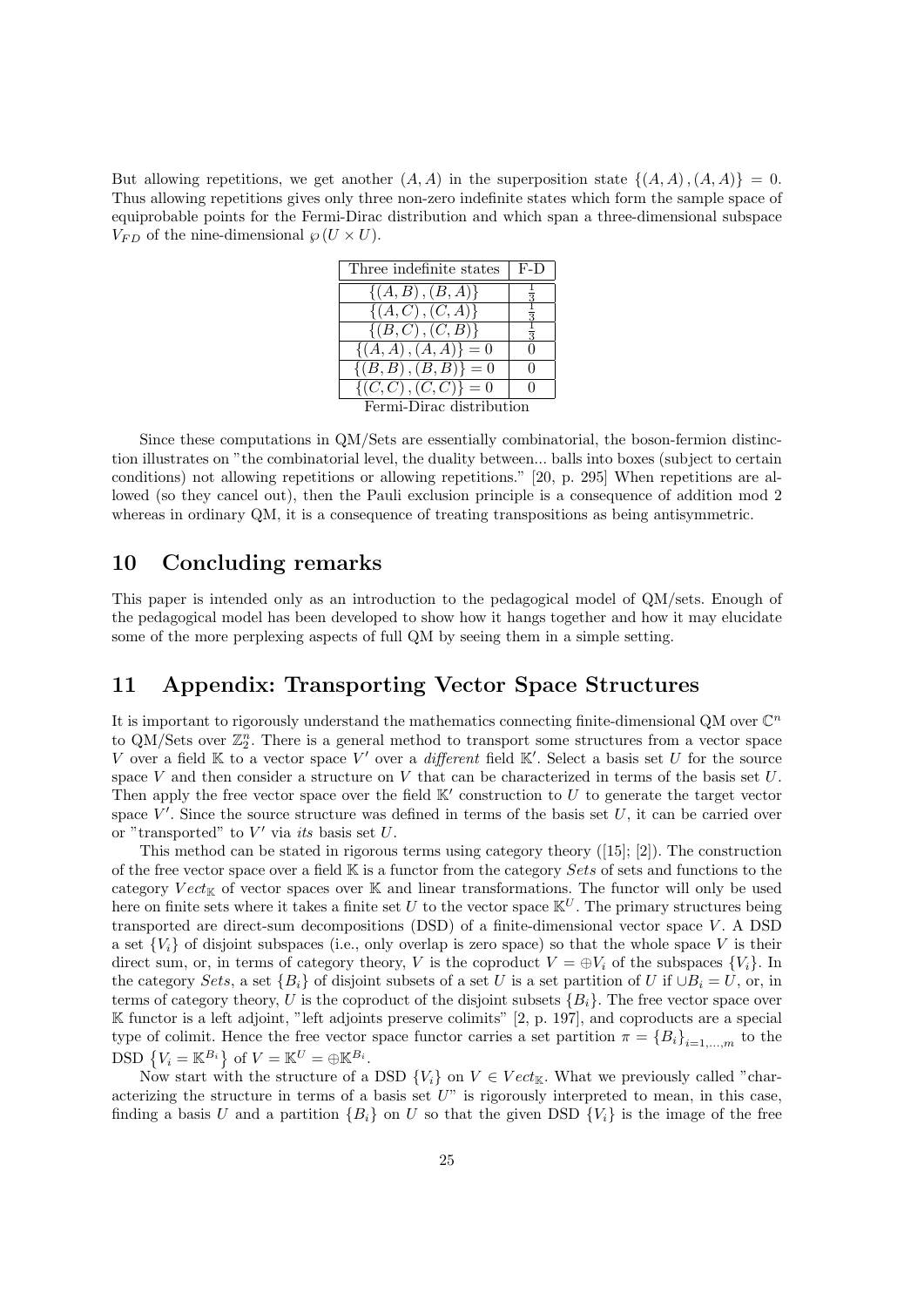vector space functor, i.e.,  $V = \mathbb{K}^U = \bigoplus \mathbb{K}^{B_i} = \bigoplus V_i$ . But then the free vector space functor over a different field K*′* can be applied to the same set partition *{Bi}* of the set *U* to generate a DSD  $\{V_i' = \mathbb{K}'^{B_i}\}\$  of  $V' = \mathbb{K}'^U$ . That is how to rigorously describe "transporting" a set-based structure on a vector  $V$  over  $K$  to a vector space  $V'$  over a different field  $K'$ .

To show that any given DSD  ${V_i}$  of *V* is in the image of the free vector space over K functor, pick basis set  $B_i$  of  $V_i$ . The sets  $B_i$  are disjoint and since  $\{V_i\}$  is a DSD, the union  $U = \bigcup B_i$  is a basis for *V* so  $V_i = \mathbb{K}^{B_i}$  and  $V = \mathbb{K}^U = \bigoplus \mathbb{K}^{B_i}$ .

This method is applied to the transporting of self-adjoint operators from  $V = \mathbb{C}^n$  to  $V' = \mathbb{Z}_2^n$  that motivates QM/Sets. A self-adjoint operator  $F: \mathbb{C}^n \to \mathbb{C}^n$  has a basis  $U = \{u_1, ..., u_n\}$  of orthonormal eigenvectors and it has real distinct eigenvalues  $\{\phi_i\}_{i=1,\dots,m}$ , so it defines the real eigenvalue function *f* : *U* → R where for  $u_j \in U$ ,  $f(u_j)$  is one of the distinct eigenvalues  $\{\phi_i\}_{i=1,...,m}$ . For each distinct eigenvalue  $\phi_i$ , there is the eigenspace  $V_i$  of its eigenvectors and  ${V_i}_{i=1,\dots,m}$  is a DSD on  $V = \mathbb{C}^n$ . The inverse-image  $\pi = \{B_i = f^{-1}(\phi_i)\}_{i=1,\dots,m}$  of the eigenvalue function  $f: U \to \mathbb{R}$  is a set partition on *U*.

Thus the set-based structure we have is the set *U* with a partition  $\{B_i = f^{-1}(\phi_i)\}_i$  on *U* induced by a real-value function  $f: U \to \mathbb{R}$  on U. That set-based structure is sufficient to reconstruct the DSD  ${V_i = \mathbb{C}^{B_i}}_i$  on  $V = \mathbb{C}^n \cong \mathbb{C}^U = \oplus \mathbb{C}^{B_i}$  as well as the original operator *F*. The operator *F* is defined on the basis *U* by  $Fu_j = f(u_j)u_j$  for  $j = 1, ..., n$ . That process of going from the function  $f: U \to \mathbb{R}$  on a basis set *U* of  $\mathbb{C}^U$  to an operator on  $\mathbb{C}^U$  might be called *internalizing* the function  $f: U \to \mathbb{R}$  in  $\mathbb{C}^U$ .

Given the set-based structure of a real-valued function  $f: U \to \mathbb{R}$ , which determines the set partition  $\{f^{-1}(\phi_i)\}_{i=1,\dots,m}$  on *U*, we then apply the free vector space over  $\mathbb{Z}_2$  functor to construct the vector space  $\mathbb{Z}_2^U$ . That vector space is more familiar in the form of the powerset  $\wp(U) \cong \mathbb{Z}_2^U$ since each function  $U \to \mathbb{Z}_2 = \{0,1\}$  in  $\mathbb{Z}_2^U$  is the characteristic function  $\chi_S$  of a subset  $S \in \wp(U)$ . The free vector space functor  $\mathbb{Z}_2^{\{ \}}$  takes the coproduct  $U = \cup_{i=1}^m f^{-1}(\phi_i)$  to the DSD  $\{ \wp(f^{-1}(\phi_i)) \}$ of  $\wp(U)$ . The attempt to internalize the real function  $f: U \to \mathbb{R}$  would only work if f took values in  $\mathbb{Z}_2 = \{0,1\} \subseteq \mathbb{R}$  in which case f would be a characteristic function  $\chi_S$  for some subset  $S \in \mathcal{D}(U)$ . In that special case, the internalized operator would be the projection operator  $P_S: \mathbb{Z}_2^U \to \mathbb{Z}_2^U$  which in terms of the basis *U* has the action  $P_S(T) = S \cap T$  taking any subset  $T \in \wp(U)$  to  $S \cap T \in \wp(S)$ .

Hence outside of characteristic functions, the real-valued functions  $f: U \to \mathbb{R}$  cannot be internalized as operators on  $\mathbb{Z}_2^U$ . But that is fine since the idea of the model QM/Sets is that given a basis  $U$  of  $\mathbb{Z}_2^n$ , the quantum probability calculus will just be the classical finite probability calculus with the outcome set or sample space *U* where  $f: U \to \mathbb{R}$  is a real-valued random variable. We have illustrated the transporting of set-based structures on  $\mathbb{C}^n$  to  $\mathbb{Z}_2^n$  using a basis set *U*, but in the stand-alone model QM/Sets, we cut the umbilical cord to  $\mathbb{C}^n$  and work with any other basis  $U'$  of  $\mathbb{Z}_2^n$  and real-valued random variables  $g: U' \to \mathbb{R}$  on *that* sample space.

Other structures can be transported across the bridge from  $\mathbb{C}^n$  to  $\mathbb{Z}_2^n$ . QM/Sets differs from the other four attempts to define some toy version of QM on sets by the treatment of the Dirac brackets. Starting with our orthonormal basis  $U$  on a finite-dimensional Hilbert space  $\mathbb{C}^n$  (where the bracket is the inner product), we need to define the transported brackets applied to two subsets  $S, T \subseteq U$  in  $\wp(U)$ . The two subsets define the vectors  $\psi_S = \sum_{u \in S} |u\rangle$  and  $\psi_T = \sum_{u \in T} |u\rangle$  in  $\mathbb{C}^n$ which have the bracket value  $\langle \psi_S | \psi_T \rangle = |S \cap T|$ . Since that value is defined just in terms of the subsets  $S, T \subseteq U$  as the cardinality of their overlap, that value can be transported to  $\wp(U)$  as the real-valued basis-dependent brackets  $\langle S|_U T \rangle = |S \cap T|$ .

#### **References**

[1] Abramsky, Samson and Coecke, Bob 2004. A categorical semantics of quantum protocols. in: *Proceedings of the 19th IEEE Symposium on Logic in Computer Science (LiCS'04)*, IEEE Computer Science Press, 415–425.